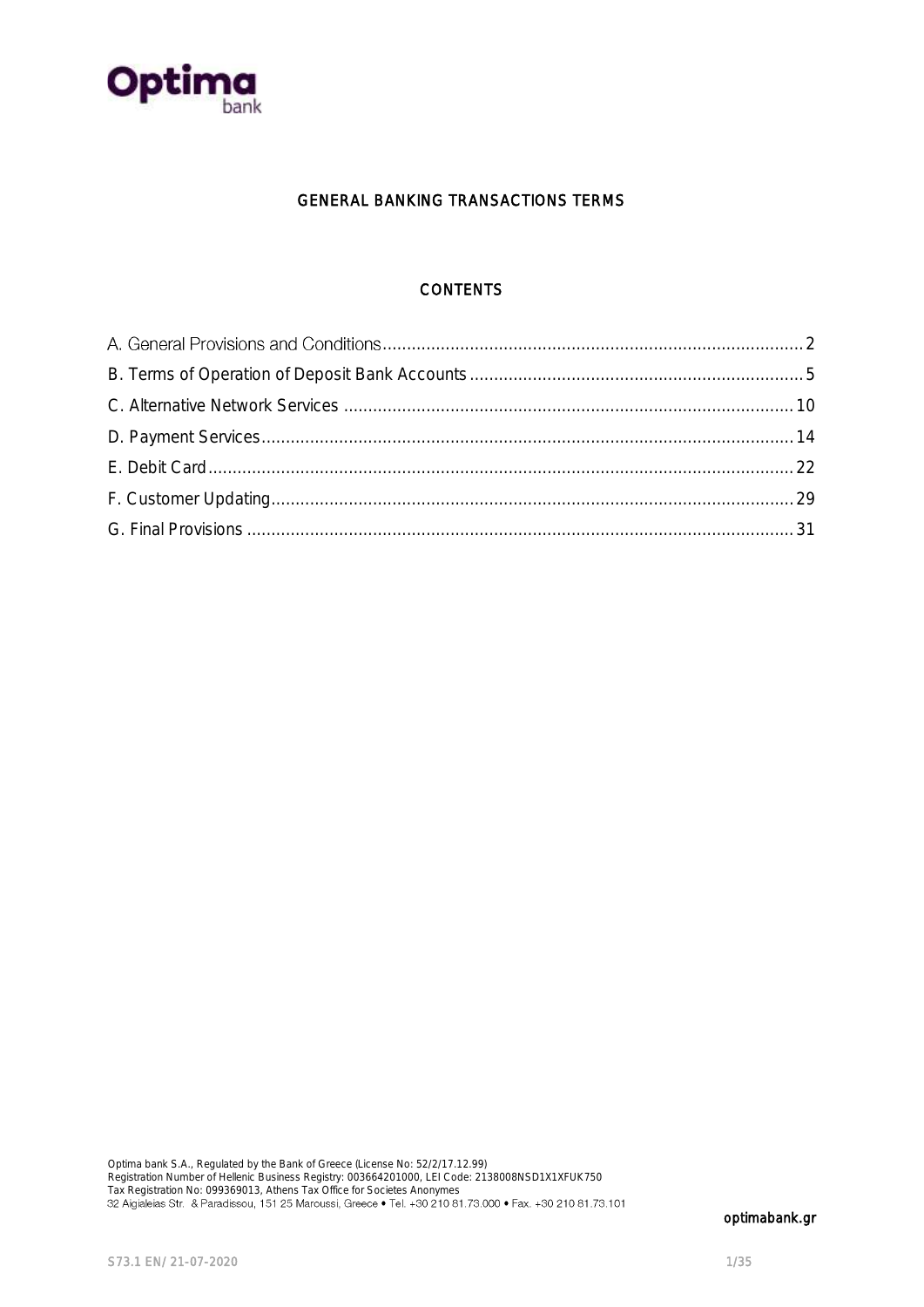

# GENERAL TERMS FOR BANKING TRANSACTIONS

This is a translation of the original Greek text. This translation is provided for information purposes only. The original Greek text shall prevail in case of any discrepancy between the Greek Text and the translation in English.

## <span id="page-1-0"></span>A. General Provisions and Conditions

#### 1. Subject of the General Terms for Banking Transactions

1.1. Optima bank S.A. (the "the Bank") is a Société Anonyme under GCR number 003664201000, which has been established and operates in accordance with the Greek Law, is based in Maroussi, at 32 Aigialeias and Paradeisou Street, while it has received a banking license with number 52/2/17.12.1999 and is supervised by the Bank of Greece.

1.2. These General Terms and Conditions of Banking Transactions constitute the framework of cooperation (the "General Terms" or the "Contract") between the Bank and the Customer and apply to all services and products provided by the Bank to customers, private individuals and businesses, i.e. to all natural and legal persons, any association of persons without legal personality or an asset interacting with the Bank. The General Terms also constitute the framework of cooperation for payment services provided under Law 4537/2018 (PSD2).

1.3. For the purposes of the present the definition of "Consumer" should cover any natural person who trades with the Bank - Private Customer - and acting for reasons outside his commercial, business, craft or professional activity, while a "Very Small Enterprise" should cover the persons who fall within the meaning given to the above definition in accordance with the provisions of the Law, as provided for in Article 4, No 20 and 36 of Law 4537/2018. The General Terms with the content stated herein are in force and apply to all the Customers of the Bank, subject to any special provision for Customers who are not Consumers, as above. It is also clarified that these terms applicable to Consumers apply in the same way to Very Small Enterprises.

1.4. Among other things, the General Terms regulate the:

- General terms governing the cooperation between the Bank and the Customers;
- Operation of the Customer's deposit bank accounts;  $\bullet$
- Money transfers to and from the Customer's deposit bank accounts;
- Use and operation of the debit card of the Bank;
- Secure access procedures to electronic banking services through the alternative networks of the Bank;
- Signing of documents by using a special pen on a pad.

1.5. Part of the General Terms constitutes the Bank's Basic Price List Commissions and Other Expenses including the Electronic Transactions Price List , which includes the costs, commissions and expenses charged by the Bank ("Price List"), the Interest Rate Tables which includes the interest rates applied as well as the Fee Information Document including fees for the use of the Bank's main banking services (collectively, the "Documents"); All the above data and information are made available to the Customer and are constantly available in the Branches and placed on the Bank's website [www.optimabank.gr](http://www.optimabank.gr/).

1.6. The General Terms are supplemented by any more specific terms (the "Specific Terms") applicable to specific products and services provided by the Bank. In the event of a dispute between the General and Specific Terms, the Specific Terms shall prevail.

1.7. This Contract conducted in Greek and uploaded on the Bank's website [www.optimabank.gr;](http://www.optimabank.gr/) it is also storable and printable. In any case, the Contract is available at the Branches of the Bank and the Customer may receive a copy of it upon request. Any translation into a foreign language is exclusively provided for the

Registration Number of Hellenic Business Registry: 003664201000, LEI Code: 2138008NSD1X1XFUK750

Tax Registration No: 099369013, Athens Tax Office for Societes Anonymes<br>32 Aigialeias Str. & Paradissou, 151 25 Maroussi, Greece • Tel. +30 210 81.73.000 • Fax. +30 210 81.73.101

Optima bank S.A., Regulated by the Bank of Greece (License No: 52/2/17.12.99)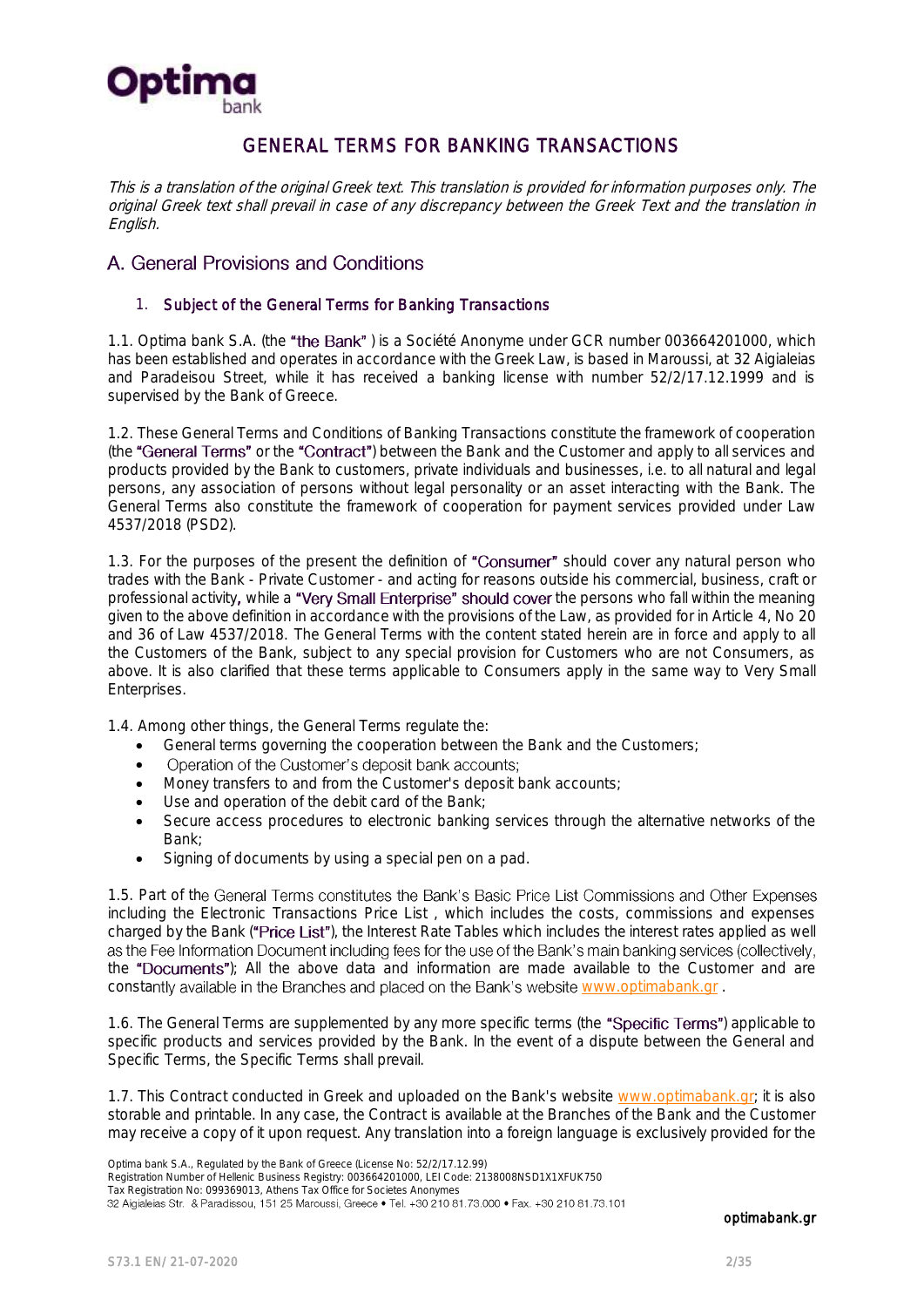

customer's convenience. In the event of any discrepancy between the Greek and the translated text, the original Greek text shall prevail.

#### 2. New Customer Registration

2.1. The registration of the Customer and the beginning of his relationship with the Bank shall take place once the verification procedure has been completed. The identification data requested by the Bank may vary depending on whether it is a natural or legal person, a private customer or business, the type or form of the legal person, the banking product chosen by the Customer or the amount of his/its transactions. The above information must be certified by official and reliable documents, which the Bank indicates based on the applicable framework.

2.2. In addition, the Customer must, within the framework of the strong customer authentication rules applicable for the protection of payment service users, provide and confirm at least the following information:

- mobile phone number of which he is a subscriber or sole holder and
- e-mail address, which belongs exclusively to him.

The above data may be amended based on the applicable from time to time legal framework. Any such amendment shall not be considered as an amendment of the Contract and shall therefore have immediate effect without the need for explicit or implicit consent of the Customer.

If the Customer does not provide the above information, the Bank shall not provide any banking products and services related to the purpose of providing such data.

2.3. In the case of an enterprise, the above information referred to in Clauses 2.1. and 2.2. (Chapter A) concern and provided by the legal representatives authorized for this purpose or any other person legally authorised for the management of banking transactions.

At the request of the Bank, the Customer undertakes to provide additional information and documents to verify his identity, such as indicative business, tax and contact details. The Customer must also inform the Bank of any change in the data already declared and update his data at regular intervals, in accordance with the applicable laws and/or regulations. This obligation shall apply in all cases, even if such information and any change thereof are published or recorded in public records or forms.

2.4. The Bank may request from the Customer additional information for specific transactions or for specific movements in his bank accounts. The above obligations are provided for in respect to the regulatory framework on preventing and combating money laundering and terrorist financing.

2.5. In the event of death of the (Private Individual) Customer, the heirs must provide the Bank with the necessary legal documents, as defined by the applicable from time to time legal framework, in order to acquire all rights and obligations of the deceased regarding the legal relationship that the (Private Individual) Customer had established with the Bank.

2.6. The Customer may authorise in writing third parties to act on behalf of him ("Delegates"), or to represent him ("Representatives") and to sign on his behalf during his transactions with the Bank, unless otherwise provided in the Contract or in the Specific Terms. The authorization may, for example, be provided by:

- $\bullet$ A private document including the delegator's signature the authenticity of which is validated by any public competent authority legally authorised for this (Notary, Citizens' Service Centre (CSC), Police Department);
- A foreign document the authenticity of which has been determined by apostille stamp;
- Electronic authorization (e-power of attorney) bearing an advanced or approved electronic seal of the Ministry of Digital Governance.
- Notarial document

Optima bank S.A., Regulated by the Bank of Greece (License No: 52/2/17.12.99) Registration Number of Hellenic Business Registry: 003664201000, LEI Code: 2138008NSD1X1XFUK750 Tax Registration No: 099369013, Athens Tax Office for Societes Anonymes<br>32 Aigialeias Str. & Paradissou, 151 25 Maroussi, Greece • Tel. +30 210 81.73.000 • Fax. +30 210 81.73.101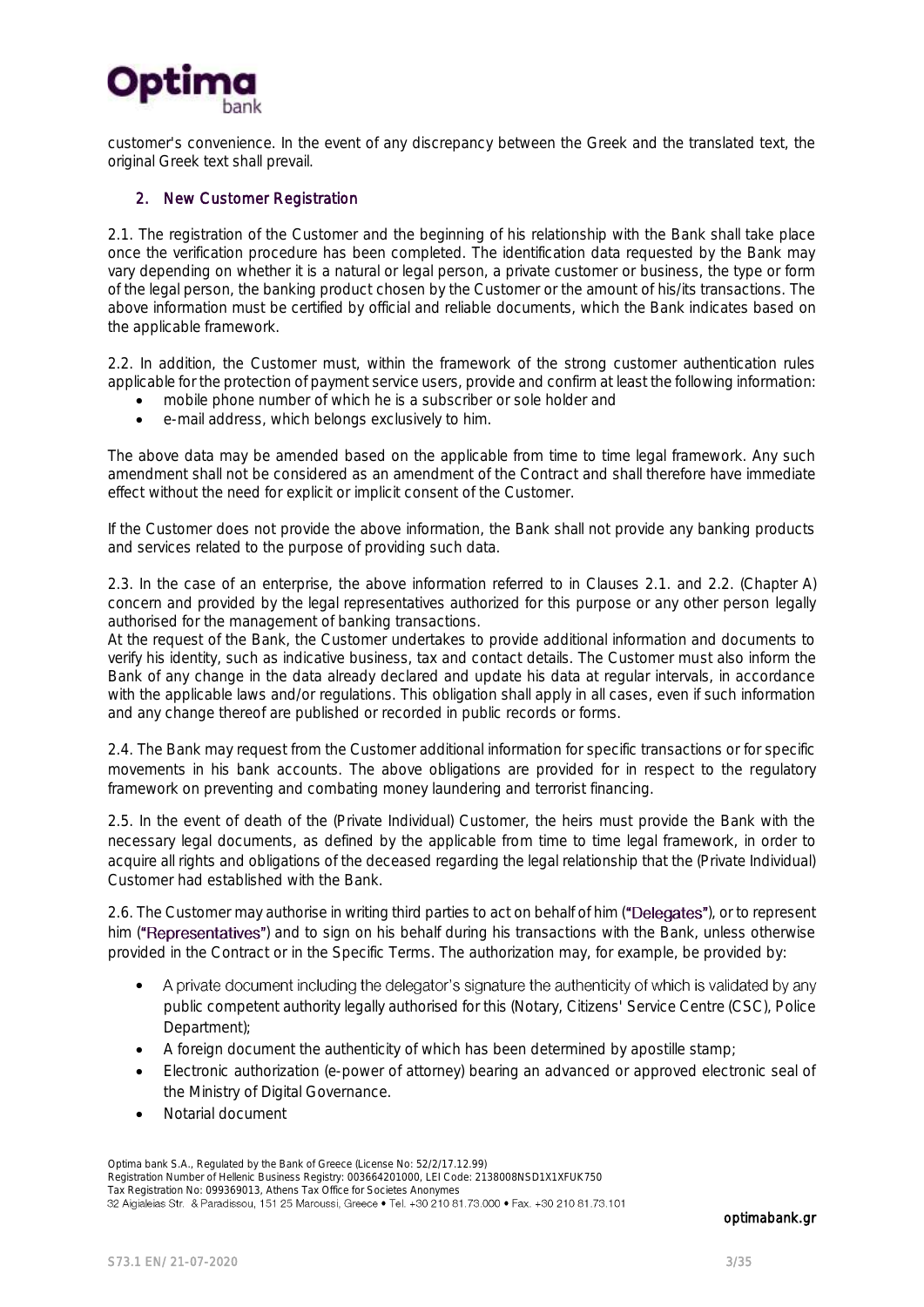

The Bank reserves the right to specify the transactions and operations that may be carried out by a delegate. In this context, the Bank may, at its reasonable discretion, not accept transactions by representatives and delegates for objectively justified reasons, such as for security reasons of transactions or for the execution of purely individual nature transactions (e.g. provide credit cards' and/or debit cards' as well as alternative networks' passwords).

2.7. The Bank is entitled to receive and keep in its archive samples of the signature of the Customer as well as any persons acting in his name and on his behalf, in the capacity of a Representative and Delegate. Furthermore, the Bank has the right to keep a file with the copies of all documents necessary for their identification, which are provided to the Bank following its relevant instructions and in accordance with the applicable provisions.

2.8. Any act of the Bank in relation to third parties acting as Customer's Representatives or Delegates shall be considered valid until the notification to the Bank of the revocation or change of the respective representation rights.

2.9. The Customer shall inform the Bank if it has tax liabilities in other countries. In this case, the Customer shall provide the information required for the Bank's compliance with the rules applicable each time to the international exchange of tax information (including the CRS and FATCA standards for which relevant information is provided on the Bank's website "Basic Information FATCA - CRS").

2.10. If the Customer does not provide the necessary information for the completion of the statutory audits, the Bank shall provide the Customer with a deadline under which it is obliged to send the documents or to disclose the information required within a certain period. If the Customer fails or refuses to provide the necessary information, the Bank shall have the right to refrain from carrying out transactions or to impose restrictions on further transactions until the necessary documents are sent or the necessary information is provided.

2.11. The Customer declares that the documents and any information it submits to the Bank under the identification process are valid, accurate and in force and that, the Bank shall in no way be liable for any damage suffered by the Customer, the Bank and/ or any third party from inaccuracies or deficiencies in the above documents. At the same time, the Customer declares that he has full legal capacity and without any limitation.

2.12. The Customer acknowledges that the specific parameters for the operation of the banking system are constantly evolving and may change, depending on the developments in technology, the requirements of the regulatory framework and the security procedures applied each time by the Bank. In this context, the Bank reserves the right to change, inter alia, the methods of verifying the Customer's identity both during the registration of the Customer and the beginning of his relationship with the Bank and during the development of his business relationship with the Bank. The above changes can be applied directly, even without prior notification of the Customer, if they are related to the optimisation of the services provided by the Bank and / or the security of transactions as a result of a relevant regulatory provision.

### 3. Handwritten Electronic Signature - e-SIGNATURE

3.1. The Customer may sign all the necessary documents, which are required as part of his transactions with the Bank by using a special pen on a pad that displays the electronic document to be signed ("e-**SIGNATURE"**). The electronic documents signed by the Customer in this way are stored in the Bank's computer systems and are kept in a digital file from which they can be reproduced and printed at any time.

3.2. Upon completion of the transaction with the Bank and if requested during the execution of the transaction, the Customer may receive the relevant document including the printing of the digitised signature as described above. Alternatively, the Bank may send the signed electronic document to the e-mail address already provided to the Bank.

Optima bank S.A., Regulated by the Bank of Greece (License No: 52/2/17.12.99)

Registration Number of Hellenic Business Registry: 003664201000, LEI Code: 2138008NSD1X1XFUK750 Tax Registration No: 099369013, Athens Tax Office for Societes Anonymes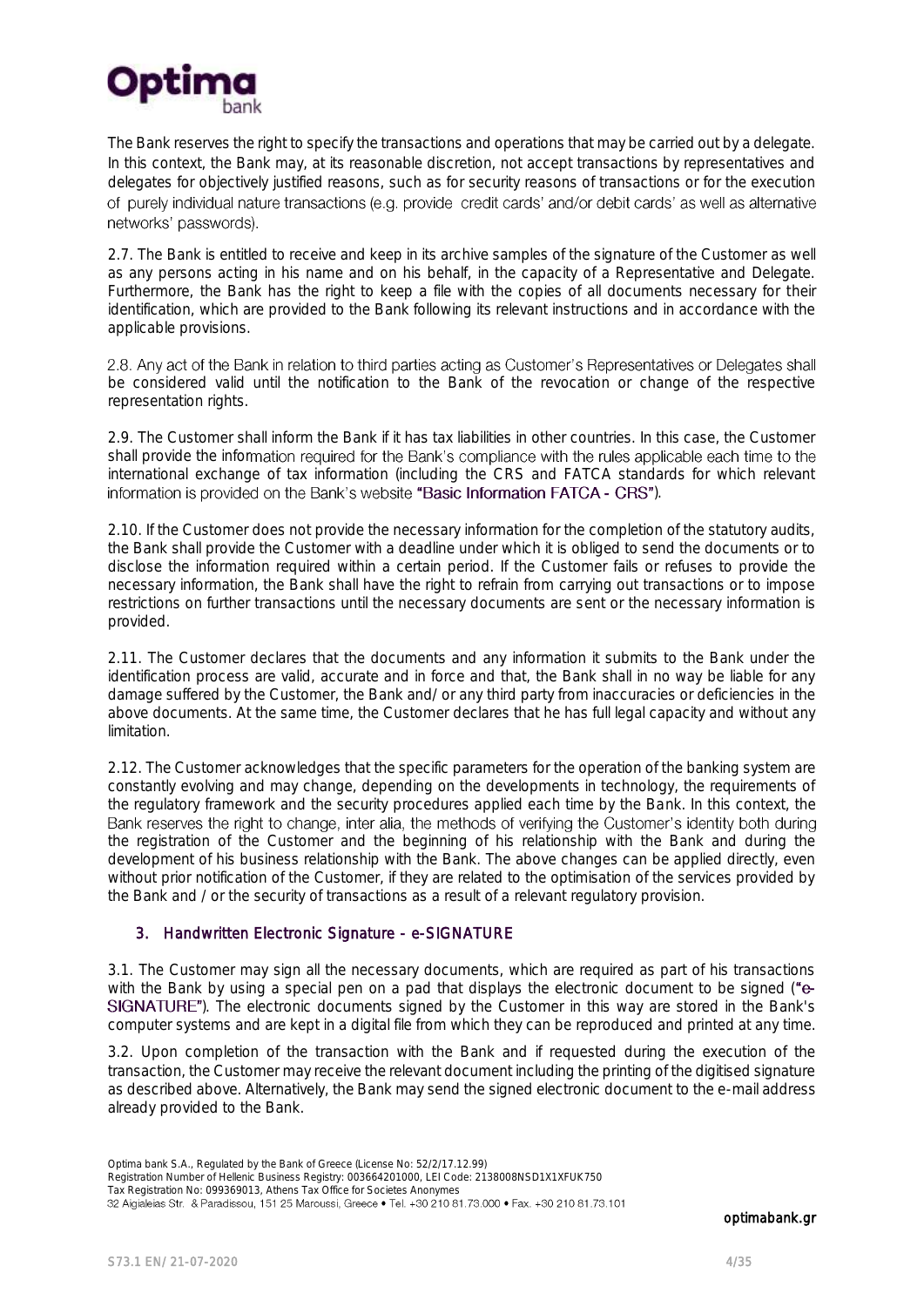

3.3. The Customer acknowledges and accepts that the e-SIGNATURE, set by the above means and manner, constitutes a handwritten signature. The electronic documents bearing the e-SIGNATURE of the Customer have the same evidentiary effects and legal consequences as well as the Customer's handwritten printed-out document. The e-SIGNATURE of the Customer in the electronic documents certifies the authenticity thereof, proves that the Customer's statement contained therein has been exclusively made by him as well as his will to be bound by their contents.

3.4. Copies or extracts of such electronic documents, which are extracted in the form of a file of magnetic or digital media or in printed form (printouts) from the file kept by the Bank in digital form, constitute full proof of their content and the origin of e- SIGNATURE of the Customer, who retains the right of rebuttal.

3.5. Irrespective of the acceptance of these terms, the Customer reserves the right, during the execution of any transaction, to choose not to sign using e-SIGNATURE but on a hard copy document.

# <span id="page-4-0"></span>B. Terms of Operation of Deposit Bank Accounts

#### 1. General Characteristics

1.1. The completion of the process of registration of the Customer in accordance with Clause 2 (Chapter A) constitutes a binding proposal by the Customer to the Bank for the opening of a bank (deposit) account (the "Deposit Account"), with the following characteristics. The Customer has a contractual relationship with the Bank if he maintains at least one Deposit Account.

1.2. The contract for the opening of the Deposit Account requires the acceptance of the General Terms by the Customer and is concluded when the Bank creates and provides to the Customer the IBAN number of the Deposit Account ("International Bank Account Number" - "IBAN").

1.3. Today, the services provided through the Deposit Account include:

- Direct link with Debit Card;
- term deposit connected with the Deposit Account;
- use of the funds of the Deposit Account by issuing a cheque book;
- payments, including credit transfers, carrying out transactions (deposits or withdrawals) in cash or through a network of transaction machines such as Automated Teller Machine networks (" $ATM$ ");
- execution of direct debit orders (direct debit) and
- in general execution of payments, including payments to Utilities, payments of tax / insurance liabilities as well as credit transfers and standing orders.

1.4. In the event that a currency conversion is required to complete the withdrawal, the Customer must notify the Bank of its intention to do so, at least two (2) business days before the withdrawal, unless otherwise specified in the Price List. The respective limits and amounts are notified to the Customer through the Bank's Branches and in the Bank's Price List. The Customer is charged a current commission for the above transactions and any other fees listed in detail in the Price List of the Bank.

1.5. The Bank may enrich the operation of the Deposit Account with new products and services. The Customer may grant new products or use new services upon the acceptance of any Specific Terms, including any amendments to these General Terms.

1.6. The Bank has the right, in its fair and reasonable judgment, always complying with the applicable provisions of the legislation, to define, amend or reform:

- the minimum deposit amount for opening a Deposit Account;
- the minimum average deposit amount, based on the average deposit balance of the Deposit Account per month, quarter or semester, in order for the deposits to be interest-bearing;
	- the conditions and limits for withdrawing the available amounts of Deposit Account;

Registration Number of Hellenic Business Registry: 003664201000, LEI Code: 2138008NSD1X1XFUK750

Tax Registration No: 099369013, Athens Tax Office for Societes Anonymes

Optima bank S.A., Regulated by the Bank of Greece (License No: 52/2/17.12.99)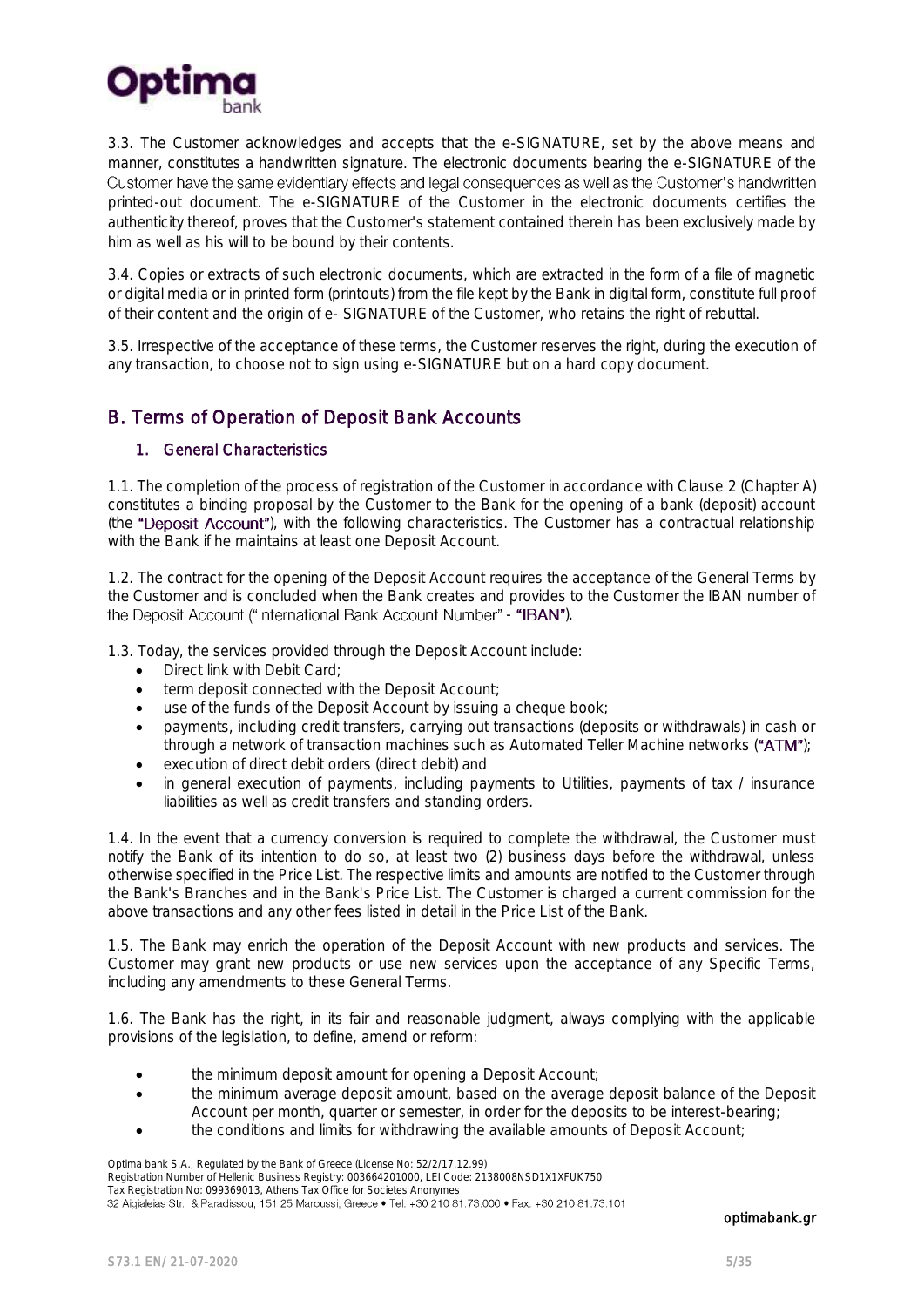

 the amount of credit that may be provided by the Bank to the Customer as the Customer's right to exceed withdrawals in relation to the respective credit balance of the Deposit Account ("Overdraft").

The Customer may be informed about the above quantitative limits through the Price List, which is set at a prominent place in the Branches of the Network and on the Bank's website. Any amendment shall enter into force in accordance with the provisions of Clause 4 (Chapter G).

1.7. For security reasons, the Bank is entitled to impose restrictions on the movement of the Deposit Account, even without previously notifying the Customer, if it appears that he has not carried out an actual transaction for a period longer than one (1) year. Any transaction (charge or credit) carried out by order of the Customer shall be deemed to be actual. In this case, the Deposit Account shall be characterised as "inactive". Credit of the Deposit Account without order of the Customer (for example credit from interest) shall not deactivate the Deposit Account. The Deposit Account shall be activated at the request of the Customer and after the completion of the verification of his data.

1.8. If the Customer has not made any actual transaction through the Deposit Account for a period of twenty (20) years, then the account shall be characterized as "dormant", in accordance with the provisions of the applicable legislation. The above deadline starts on the day following the last transaction. After the expiry of the above deadline, the Customer's rights from the deposit shall be limited in favour of the Greek State. Interest bearing credit on deposits is not a transaction that interrupts the limitation period. The Bank informs the Customer about the classification of the Deposit Account as dormant according to the provisions of the applicable legal framework as in force from time to time.

### 2. Working days and time limits for executing orders

the Deposit Account takes place on working days ("Business Days"). A Business Day is the day on which the Bank or the payment service provider involved in the execution of the transaction operates. Saturday, Sunday, public holidays and special interbank holidays are not considered Borking Days. If a certain order is received by the Bank on a non-Business Day, it shall be executed on the next Business Day.

2.2. The Bank sets, on a case-by-case basis, additional time limits on Business Days to process Customer's orders regarding individual banking products and accounts. ("Cut-off Times"). The time limits for processing orders for these products and transactions are included in the Bank's Price List. If the Customer's order is given while the above time limits have been exceeded, the order shall be considered to have been received by the Bank on the next Business Day.

#### 3. Interest rate

3.1. The corresponding interest rates regarding Deposit Account apply on a case-by-case basis deposit product and are determined in the Price List. The Customer shall be informed of the amount of the Deposit Interest Rate by consulting the Interest Rate List and the respective pre-contractual information provided to the Customer for each product. The Bank reserves the right to change interest rates regarding Deposit Account, after prior notification to the Customer at least 2 months prior to the suggested date of their entry into force, in accordance with the provisions of Clause 3 of Chapter F. If the new interest rate is more favourable to the Customer, this shall be applied immediately without any relevant notice to be required.

3.2. The Bank shall decide on the starting date of the calculation of the interest on the deposit, the time basis for calculating the interest and the periodicity of their settlement, which are defined in the Price List. Interest shall be calculated taking into account the actual days of maintaining the deposit in the Bank, based on a year of 365 days, unless otherwise specified in Specific Terms.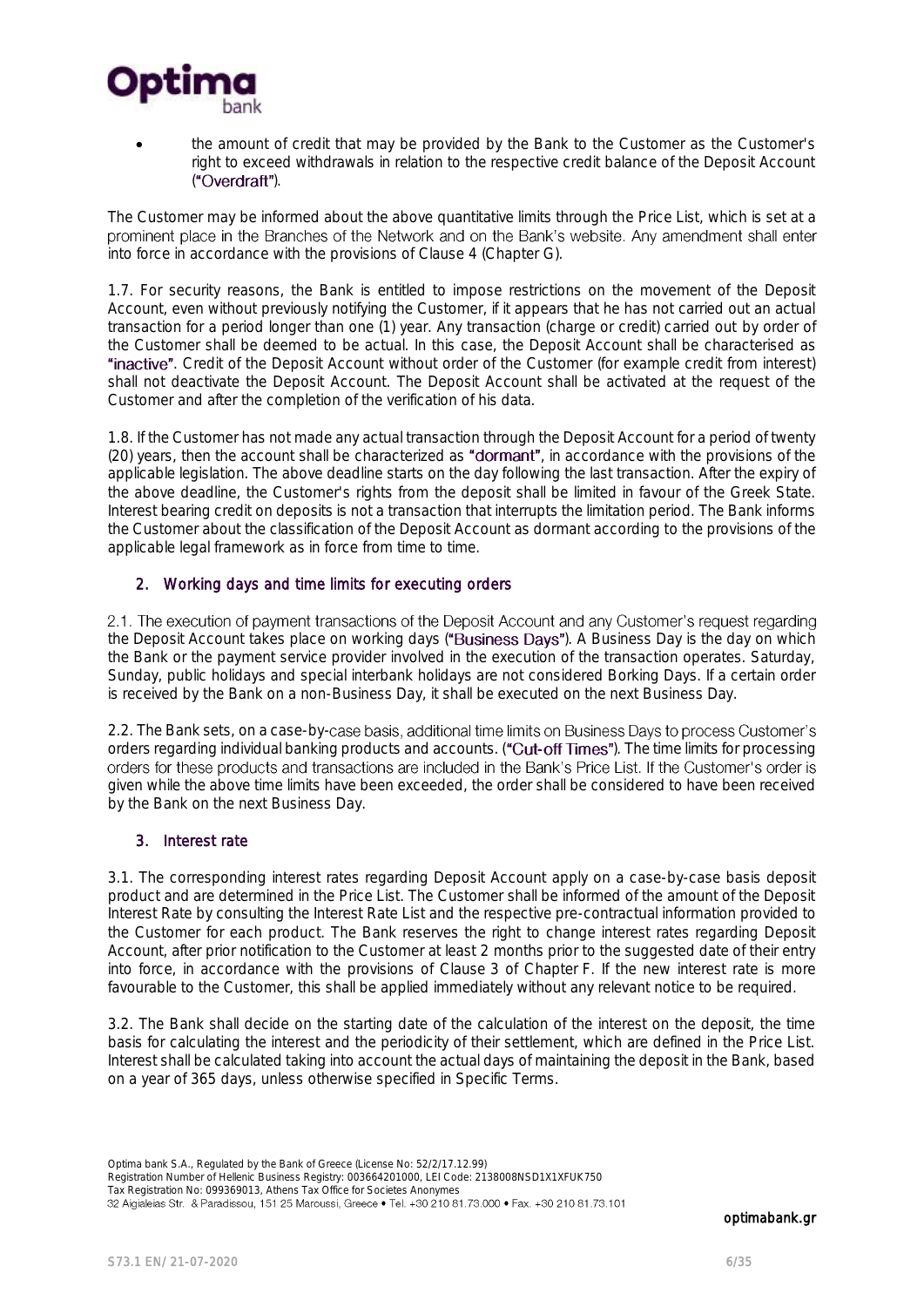

3.3. The Bank calculates the interest on the amounts credited to the Deposit Account based on a specific date ("Value Date" - Valeur). In case of credit, the Value Date is the Business Day on which each specific amount is definitively credited to the Deposit Account.

3.4. In case the above dates coincide with a non-Business Day or exceed the Cut-off Time of a Day (" $cut$ off times"), the next Business Day shall be considered as the closing (due) day.

#### 4. Term deposit

4.1. The Deposit Account may function as a "Service Account" for a specific term deposit that the Customer maintains at the Bank. The capital of the term deposit is always kept in a special term account opened in the name of the Customer and in accordance with the Specific Terms relating to the term deposit.

4.2. At the date of expiry of the deposit, if there is no special agreement between the Bank and the Customer, such as e.g. an automatic renewal of the deposit for the same period as the previous one, the amount of the deposit shall be transferred to the Customer's Service Account. The conclusion of the special agreement can be made either by phone or via a short text message ("sms") from the mobile number that the Customer has declared to the Bank, either via an e-mail message from the e-mail address that the Customer has also declared to the Bank or through any other appropriate means, namely "Durable **Medium**", indicated by the Bank, from time to time, in the Specific Terms.

4.3. At any time, the Customer may request the full or partial early redemption of the Term Deposit. In case of early redemption, the Customer will be charged with a redemption fee. The redemption fee shall be calculated on the basis of the discount interest rate as in force from time to time and defined in the Specific Terms, taking into account the days remaining until maturity, and shall never exceed the amount of interest the Customer is entitled to receive until the date of early redemption. Under no circumstances shall the capital of the deposit be affected.

#### 5. Joint Account

5.1. The Bank may maintain a Deposit Account the holders of which can be two or more natural persons jointly ("Joint Account"). The Joint Account shall also be governed by the provisions of Law 5638/1932 "on deposit in a joint account" as supplemented by Legislative Decree 1059/1971, specifying in particular:

- Any event that occurs to one of the holders of the Joint Account affects automatically the rest in the sense that any action, act or declaration of the Bank related to the Joint Account, concerning any of its holders and, conversely, any action, act or declaration of any holder towards the Bank shall also apply to the other holders.
- Each of the Joint Account holders shall be severally liable against the Bank for any obligation arising from the Joint Account and the transactions therein. Each of the Joint Account holders may use it in part or whole, without the participation of the others including the possibility of early withdrawal of a term deposit, in accordance with the provisions of the Specific Terms and the closure of the Account.
- By paying money to any of the Joint Account Holders, the debt is amortised and the Bank is fully released from the obligation to pay any amount against the other holders.
- Each of the Joint Account holders has the right to receive information (oral or written) for any transaction related to the Joint Account.
- For the assignment of receivables from the Joint Account and the pledge, all Joint Account holders need to agree.
- In case a Joint Account is seized, the seizure extends only to the share belonging to the defendant and not to the entire Joint Account.

Optima bank S.A., Regulated by the Bank of Greece (License No: 52/2/17.12.99) Registration Number of Hellenic Business Registry: 003664201000, LEI Code: 2138008NSD1X1XFUK750 Tax Registration No: 099369013, Athens Tax Office for Societes Anonymes<br>32 Aigialeias Str. & Paradissou, 151 25 Maroussi, Greece • Tel. +30 210 81.73.000 • Fax. +30 210 81.73.101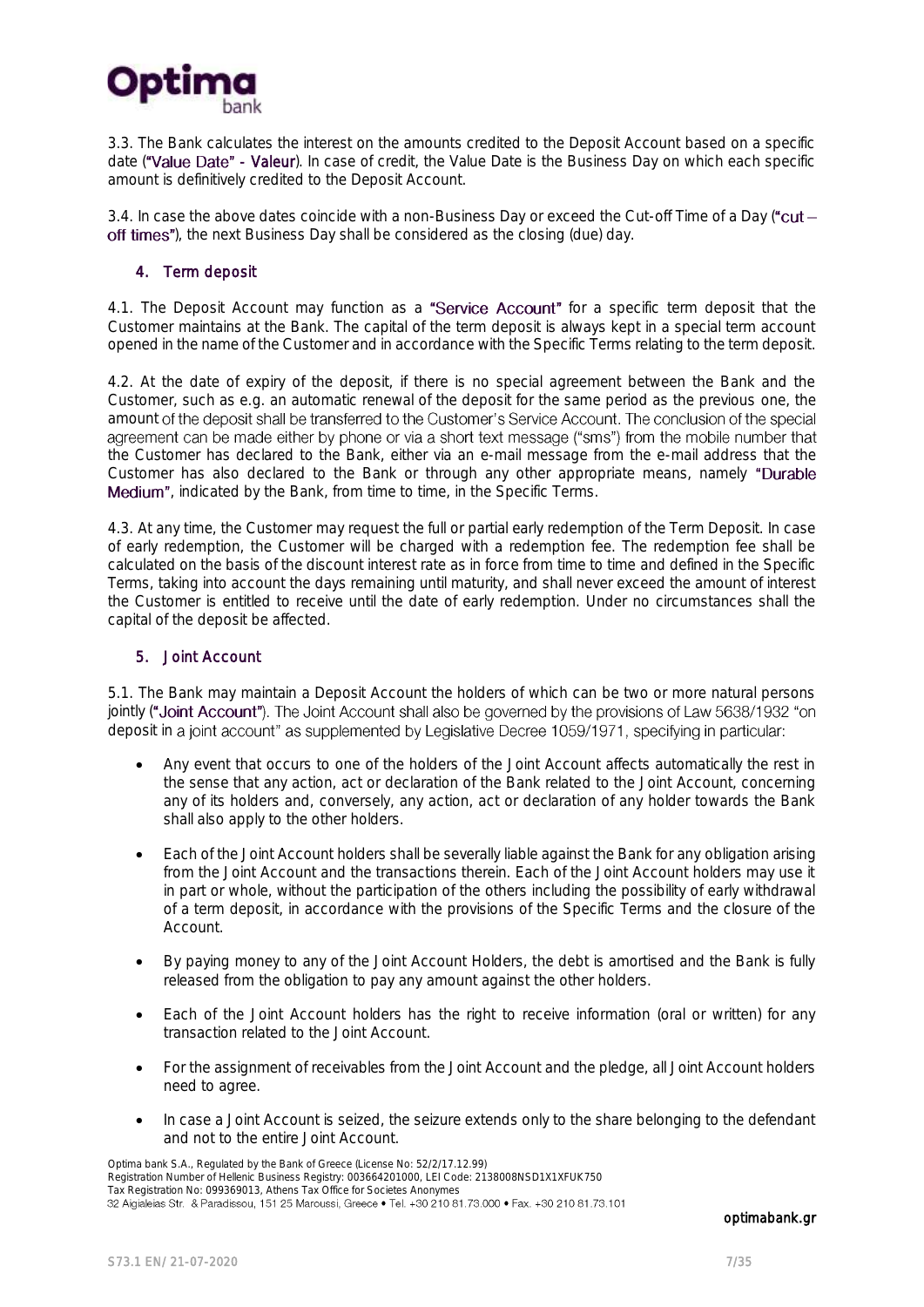

5.2. In case of debt of one of the Joint Account holders, the Bank may irrevocably and at its discretion offset the amount of the total balance of the Joint Account without prior notice to the co-holders. In addition, the Bank reserves the right of attachment of a Joint Account with a counterclaim against a certain co-holder debtor, which it may legally invoke against the other Joint Account co-holders.

5.3. If any of the holders die, the deposit and its legal effects, shall be transferred automatically to the rest (living) co-holders, unless otherwise specified in the Special Terms of the contract.

5.4. If one of the co-holders is placed under judicial protection of any type, the Joint Account Agreement shall continue to apply as it stands erga omnes and with these terms.

#### 6. Cheques

6.1. In order to facilitate transactions, the Bank grants the Customer the right to dispose of the capital of the Deposit Account by issuing cheques.

6.2. The cheques shall be issued using only the Bank's standard chartered cheque book of encoded numbering, printing and issuing of its absolute choice. For the security of transactions, a different type of cheques or cheques with external features chosen by the Customer, except for cheques from the Bank's cheque book, do not produce any legal effect, unless otherwise specified in Specific Terms.

6.3. A cheque book is issued at the request of the Customer submitted to the Bank and the signing of a relevant delivery-receipt slip. The receipt of the cheque book constitutes proof that the Customer has checked its completeness, without the possibility of rebuttal.

6.4. The Bank has the right to refuse to issue a cheque book or to request the return of any issued cheque book. This decision of the Bank does not require justification but is based on its reasonable judgment.

6.5. In the event of termination of the contract for the opening of a Deposit Account, for any reason, the Customer shall no longer be entitled to issue cheques debiting it and is obliged to immediately return to the Bank all unused cheque stubs that he may possess. The cheques that are presented for payment after the closing of the Deposit Account shall be stamped as "CLOSED ACCOUNT" and notified to the company "Banking Information Systems - Tiresias S.A." ("TIRESIAS"), according to the provisions of the Law.

6.6. The Customer acknowledges the importance of the cheques and the risk of any loss it entails for him. For this reason, it undertakes to keep the cheque book safe, to prevent non-account holders from possessing cheques and to notify the Bank in case of theft or loss.

6.7. In the event that for any reason a cheque book or any cheque form is lost, the Customer is obliged to immediately notify the Bank by any appropriate means in accordance with the provisions of Clause 4 (Chapter F). Before receiving such notice, the Bank shall not be liable for any payment of a lost cheque.

6.8. The Customer shall take sole responsibility for any damage suffered by himself, the Bank or any third party from the payment or non-payment and stamping of cheques that are not in his possession for any reason in a period prior to the above notice.

6.9. The cheques are payable upon their presentation at the Bank for payment, even post-dated ones, if they meet all legal requirements and if the following conditions are cumulatively met:

- (a) The continuity of endorsements of cheques is normal;
- (b) The Deposit Account from which the cheques are paid has sufficient funds available and its use has not been suspended or prohibited for any reason;
- (c) The cheque forms have been extracted from the books issued by the Bank to the Customer;
- (d) The issuer's signature does not present any serious differences in relation to the sample kept in the Bank's records; and
- (e) The Bank has not received, after the expiry of the legal deadline for their presentation for payment, a written countermand by the Customer.

Registration Number of Hellenic Business Registry: 003664201000, LEI Code: 2138008NSD1X1XFUK750

Tax Registration No: 099369013, Athens Tax Office for Societes Anonymes<br>32 Aigialeias Str. & Paradissou, 151 25 Maroussi, Greece • Tel. +30 210 81.73.000 • Fax. +30 210 81.73.101

Optima bank S.A., Regulated by the Bank of Greece (License No: 52/2/17.12.99)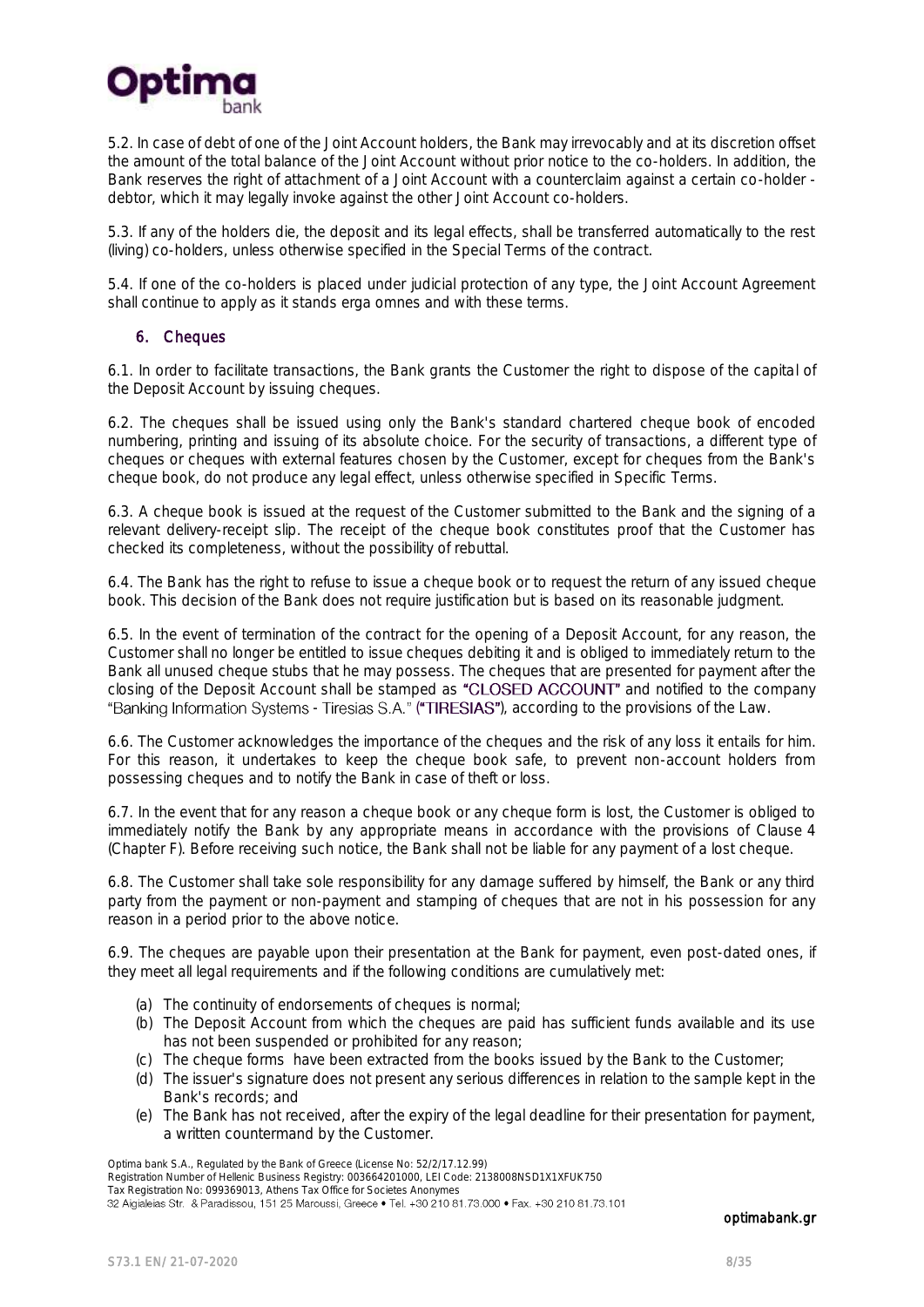

6.10. The Customer's Deposit Account with the amount of the cheque shall be debited indicating the date on which the cheque is presented to the Bank for collection as the Value Date. In the event that the Bank buys the cheque through the Interbanking Electronic Cheque Clearing System of DIAS (I.E.C.C.S.), the Customer's Deposit Account is charged with the amount of the cheque on the day following the purchase date of the Business Day, with its purchase date as a Value Date. If a cheque is moved through the Clearing Office of the Bank of Greece, the Deposit Account of the Customer including the amount of the cheque shall be debited on the Business Day of its receipt, indicating as a Value Date the previous Business Day.

6.11. In the event that a bad/bounced cheque is presented for payment, the Bank shall report the cheque to TIRESIAS, in accordance with the provisions of the applicable legal framework. Furthermore, the Customer must immediately return the cheque book that he may possess. In this case, the Bank is entitled to close the Customer's Deposit Account. The Bank may issue a new cheque book in accordance with the terms and criteria specified each time by relevant regulatory provisions.

6.12. The Customer may declare to the Bank by written notification that he does not wish to pay the cheque ("Countermand"). If the Countermand by the Customer and issuer of the cheque took place within the statutory time limit for its marking, it does not bind the Bank and it is at its discretion to pay and mark the cheque or not, as long as the conditions for this purpose are met.

6.13. The Bank shall not be liable in case of payment or stamping for non-payment of a cheque if even one of the following conditions is met:

- (a) The cheque bears a falsified signature of the holder of the Deposit Account;
- (b) There is unappreciable falsified information on the cheques;
- (c) The continuity of any endorsements is not normal.

6.14. The Customer acknowledges and accepts that cheques that are drawn on the accounts of other banks and are presented for payment to the Bank may not be stamped within the legal deadline due to the time of their presentation for payment at the Bank, due to the operating rules of either the Interbanking Electronic Cheque Clearing System of DIAS (I.E.C.C.S.) or the existing Clearing Office. In this case, the presentation of such a cheque for payment at the Bank and not directly at the paying bank is an exclusive choice of the Customer who accepts the risk of its out of prescribed time marking. In this case, the Customer acknowledges that the Bank bears no responsibility.

6.15. In cases where the cheque is presented either through the Interbanking Electronic Cheque Clearing System of DIAS (I.E.C.C.S.) or through the Clearing Office, the Customer acknowledges that the Bank does not have the possibility to cheque the authenticity of the issuer's signature. For this reason, the Customer declares that:

- (a) He undertakes the risk regarding the authenticity of his signature or, in the case of a legal person, of its legal representatives.
- (b) He releases the Bank from any liability for any damage caused by the falsification or untruth of the cheque's information and
- (c) He acknowledges that the payment of the cheque by the Bank is valid, effective and binding, explicitly waiving any relevant claim against the Bank.

6.16. In case more than one cheque and / or payment orders are presented for payment on the same day and the Bank cannot easily determine which transaction precedes, the Bank has the right to pay, at its discretion, any of them, regardless of the date of issue or the order they were presented for payment, if the funds available in the Deposit Account are not sufficient to pay all of them. In the event that the funds available in the Deposit Account are not sufficient for the total payment of the cheque presented for payment, the Bank has the right to refuse its partial payment, unless the Customer provides a special order for this purpose, subject to the conditions of Article 34 of Law 5960/1933.

Optima bank S.A., Regulated by the Bank of Greece (License No: 52/2/17.12.99)

Registration Number of Hellenic Business Registry: 003664201000, LEI Code: 2138008NSD1X1XFUK750

Tax Registration No: 099369013, Athens Tax Office for Societes Anonymes<br>32 Aigialeias Str. & Paradissou, 151 25 Maroussi, Greece • Tel. +30 210 81.73.000 • Fax. +30 210 81.73.101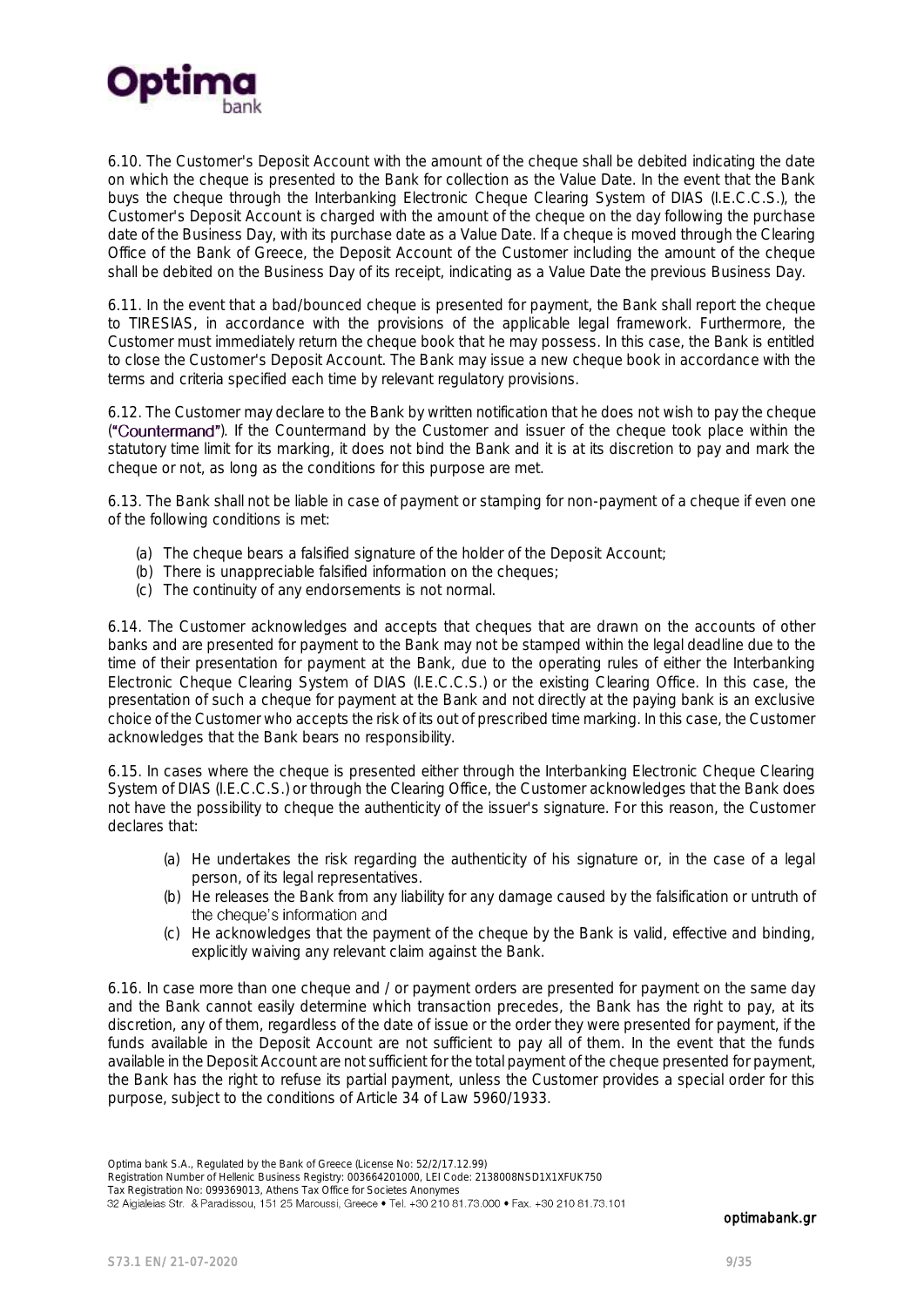

6.17. The Customer shall be charged expenses as those are indicated in the Price List for the processing Deposit Account for available funds, his updating so that he provides funds to cover the cheques, their stamping and reporting to "TIRESIAS" and any action envisaged by the Law.

# <span id="page-9-0"></span>C. Alternative Network Services

#### 1. Use of Alternative Networks

1.1. The Customer has the ability to remotely use all or part of the banking or investment services offered by the Bank through the "Alternative Networks" available each time, i.e. electronic networks, platforms or digital applications.

1.2. The services offered through the Alternative Networks include, but are not limited to, the execution of payments, the transfer of funds, the procedure of asking questions regarding the balance, the receipt of updates about the movements of the Deposit Account and the customer's trading profile, as well as any other service or transaction that the Bank offers to the Customer (the "Services").

1.3. The Bank shall inform the Customer that the Alternative Networks which allow access to the Services through technological infrastructures and methods, in particular via the Internet and digital data transmission networks, are constantly evolving and may be changed or modified, depending on the existing technological capabilities, the requirements of regulatory framework and security procedures applied every time by the Bank. For this reason, the Bank shall inform the Customer every time about which Alternative Networks he can use, the services provided through them, as well as the methods of identification and verification of orders, equipment requirements and transaction limits, using the most appropriate reasonable instrument, such as, for example, via the Bank's website or by sending an e-mail to the e-mail address provided by the Customer.

1.4. The Customer can access the Bank's e-banking through any electronic device (for example a smartphone, a tablet, a laptop or a PC), following the relevant [e-banking](http://www.ebanking.optimabank.gr/) link that is posted on the Bank's website. Any technical requirements necessary for access to the Bank's e-banking will be available through the Bank's website.

1.5. In order to install and use any available digital application of the Bank, the Customer must have an Apple © or Android © mobile device that meets the technical requirements for the effective function of the application, which will be available through the Bank's website. The Customer can install the respective digital application of the Bank on his mobile device through the respective online store of applications supported by the specific device (see ref. IOS AppStore © or Android Google Play ©). The Bank shall inform the Customer of the exact date when the digital application will be available for use, by posting the relevant information on its website and by any other means it deems appropriate.

1.6. The Bank has the ownership or the license to use the software developed for access to the respective Alternative Networks that the Customer uses each time as well as all the copyright related to it, including the copyright on the pages, screens, information, operations and materials stored or displayed on the Bank's website and alternative networks. The Customer shall obtain a limited, non-exclusive, personal, nontransferable and freely revocable free license to use the software for the sole purpose of the provision of the services governed by the General and Specific Terms and Conditions that may apply in addition. It is expressly forbidden to the Customer, its representatives or agents to copy, simulate and use in any unauthorised manner the Bank's software, including pages, screens, information, functions and materials stored or displayed on alternative networks.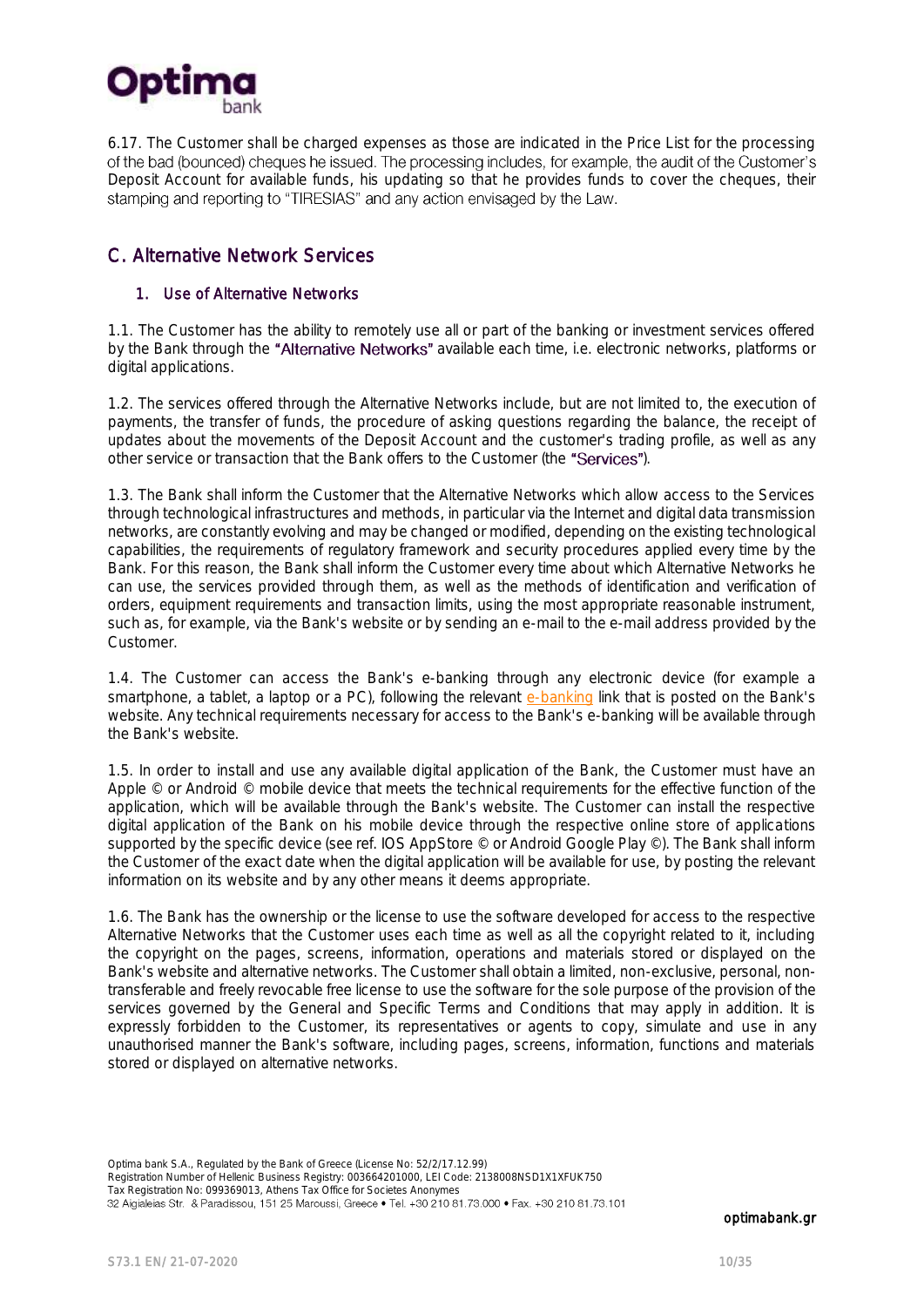

#### 2. Procedures for identification and verification of orders

2.1. The Bank recognizes the Customer as the holder of the Deposit Account and will perform banking transactions, based on specific procedures for the identification and verification of his orders.

2.2. The Bank identifies the Customer and verifies his bank orders in the following ways. However, the Bank reserves the right to change the methods of identification and verification of orders, informing the Customer by the most appropriate reasonable means, such as through the Bank's website or by sending an e-mail to the e-mail address that the Customer has provided. This change does not in any way constitute an amendment to this Contract and therefore no prior consent or explicit acceptance by the Customer is required.

| Means of identification /<br>verification                                                                                           | <b>Description</b>                                                                                                                                                                                                                                                                                                                                                                                                                                                                                                                                                                                                                                                                                                                                                                                                                                                                                                                                                                                                                                                                                                                                                                                             |
|-------------------------------------------------------------------------------------------------------------------------------------|----------------------------------------------------------------------------------------------------------------------------------------------------------------------------------------------------------------------------------------------------------------------------------------------------------------------------------------------------------------------------------------------------------------------------------------------------------------------------------------------------------------------------------------------------------------------------------------------------------------------------------------------------------------------------------------------------------------------------------------------------------------------------------------------------------------------------------------------------------------------------------------------------------------------------------------------------------------------------------------------------------------------------------------------------------------------------------------------------------------------------------------------------------------------------------------------------------------|
| Use of unique and<br>confidential Security Codes<br>to identify the Customer<br>when logging into<br>e-banking.                     | The Customer connects to the Alternative Networks using a unique<br>combination of a "User Id") and a secret ("Password"), consisting of<br>elements that he will choose.<br>The above personalized security credentials are initially provided to the<br>Customer during the Deposit Account opening process. If the<br>Customer has already a Deposit Account with the Bank, he is required<br>to visit any Branch of the Bank's network or remotely in any way<br>offered by the Bank.<br>The Customer receives the User Id at the email address he has<br>provided. At the same time, the Customer receives on his mobile<br>phone the initial temporary one-time Security Password. After receiving<br>the original Security Code and with the first connection of the Customer<br>to the e-banking service, the Customer is asked to define his own<br>Security Code, following the instructions for the creation of a strong<br>security password.<br>The Customer acknowledges that the use / typing of the above unique<br>passwords will fully demonstrate its access to the Deposit Account and<br>that the order is indeed given by him, having the same validity as his<br>handwritten signature. |
| Connecting a mobile phone<br>number and / or mobile<br>device (smartphone /<br>tablet) as a means of<br>verifying Customer's orders | In order to carry out banking transactions through the Alternative<br>Networks, the following shall be carried out, where required:<br>connection to the Customer's mobile phone number, and / or<br>connection to a specific mobile device (smartphone or tablet)<br>$\bullet$<br>that the Customer has declared and constantly possess, at the<br>date when the Digital application of the Bank will be made<br>available to him.                                                                                                                                                                                                                                                                                                                                                                                                                                                                                                                                                                                                                                                                                                                                                                            |

Optima bank S.A., Regulated by the Bank of Greece (License No: 52/2/17.12.99)

Registration Number of Hellenic Business Registry: 003664201000, LEI Code: 2138008NSD1X1XFUK750

Tax Registration No: 099369013, Athens Tax Office for Societes Anonymes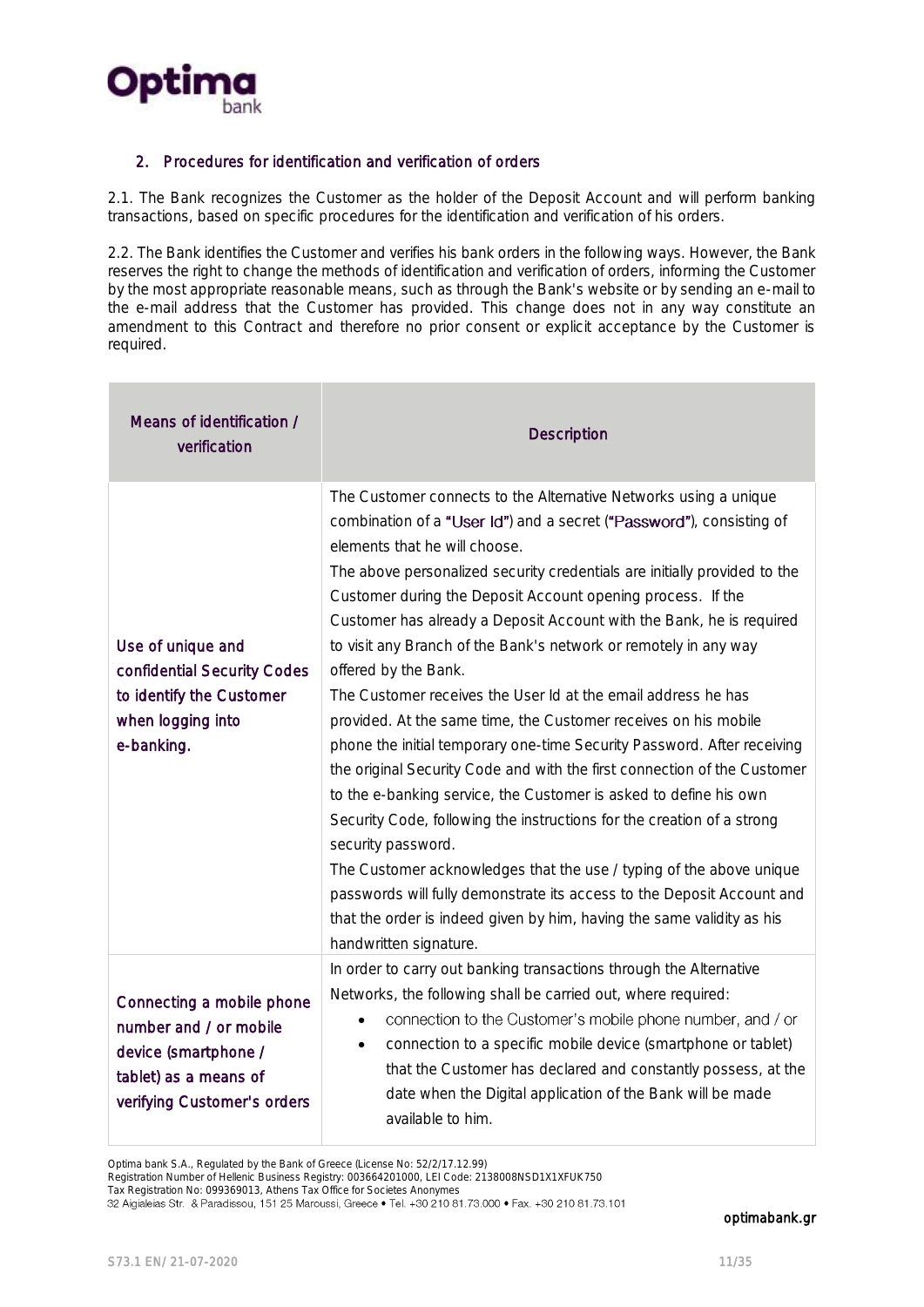

|                       | The use of the connected mobile phone number or mobile device, in<br>conjunction with the typing of the Security Passwords, will serve as a<br>means of strong authentication of the Customer and will certify that the<br>relevant orders provided from him. The Customer's Banking orders<br>shall be verified if necessary:<br>either by entering the "One-Time Password" - OTP, which will<br>be sent to the Customer's connected mobile phone number,<br>or by sending a special confirmation message of the<br>transaction ("push notification"), which will be sent to the<br>connected mobile device of the Customer through the digital<br>application when this is made available to the Customer<br>(provided that the Customer is connected to the corresponding<br>mobile device). |
|-----------------------|-------------------------------------------------------------------------------------------------------------------------------------------------------------------------------------------------------------------------------------------------------------------------------------------------------------------------------------------------------------------------------------------------------------------------------------------------------------------------------------------------------------------------------------------------------------------------------------------------------------------------------------------------------------------------------------------------------------------------------------------------------------------------------------------------|
| Use of biometric data | Instead of the Security Password, the Customer has the ability to use<br>biometric data as a means of identification (identifier). This condition<br>must be technically supported by the connected mobile device<br>(smartphone or tablet) and the relevant option must be activated by the<br>Customer as a function of the device. The identification using biometric<br>data is optional and is carried out in accordance with Clause 3<br>(Chapter C). This functionality is provided on the date when the Digital<br>application of the Bank will be made available to the Customer.                                                                                                                                                                                                      |

2.3. The Bank reserves the right not to apply Strong Authentication in specific transactions or to adopt other forms of Strong Identification, for which the Customer is informed in a timely manner by any appropriate means.

#### 3. Biometric data

3.1. If the Customer has chosen to use biometric data, its identification will be based on a specific physical feature, such as fingerprint or face ID. In this case, the Customer shall log in to the Digital application of the Bank using its biometric data instead of the Security Password. All bank orders issued by the Customer using his biometric data shall be considered as binding and approved by him.

3.2. It is noted that for the purposes of this Chapter C the Customer's biometric data are stored exclusively on his mobile device, remain under his exclusive control and cannot be copied or reproduced by the Bank. The Bank does not acquire access, knowledge or any control over the Customer's biometric data.

3.3. The use of biometric data as a means of identification does not constitute an automatic cancellation of the Security Password. The use of the Security Password may continue to be required for specific services of the Bank. In any case, the Customer has the possibility at any time to disable the option of using biometric data through the application of the Bank and to use the Security Password.

### 4. Security measures to be taken by the Customer

4.1. The Customer has the obligation to comply with the security instructions given every time by the Bank either through its website or by personalised updating provided to him. In particular, the Customer has the obligation to install the latest and updated versions of software and malware protection programmes (for

Optima bank S.A., Regulated by the Bank of Greece (License No: 52/2/17.12.99)

Registration Number of Hellenic Business Registry: 003664201000, LEI Code: 2138008NSD1X1XFUK750

Tax Registration No: 099369013, Athens Tax Office for Societes Anonymes<br>32 Aigialeias Str. & Paradissou, 151 25 Maroussi, Greece • Tel. +30 210 81.73.000 • Fax. +30 210 81.73.101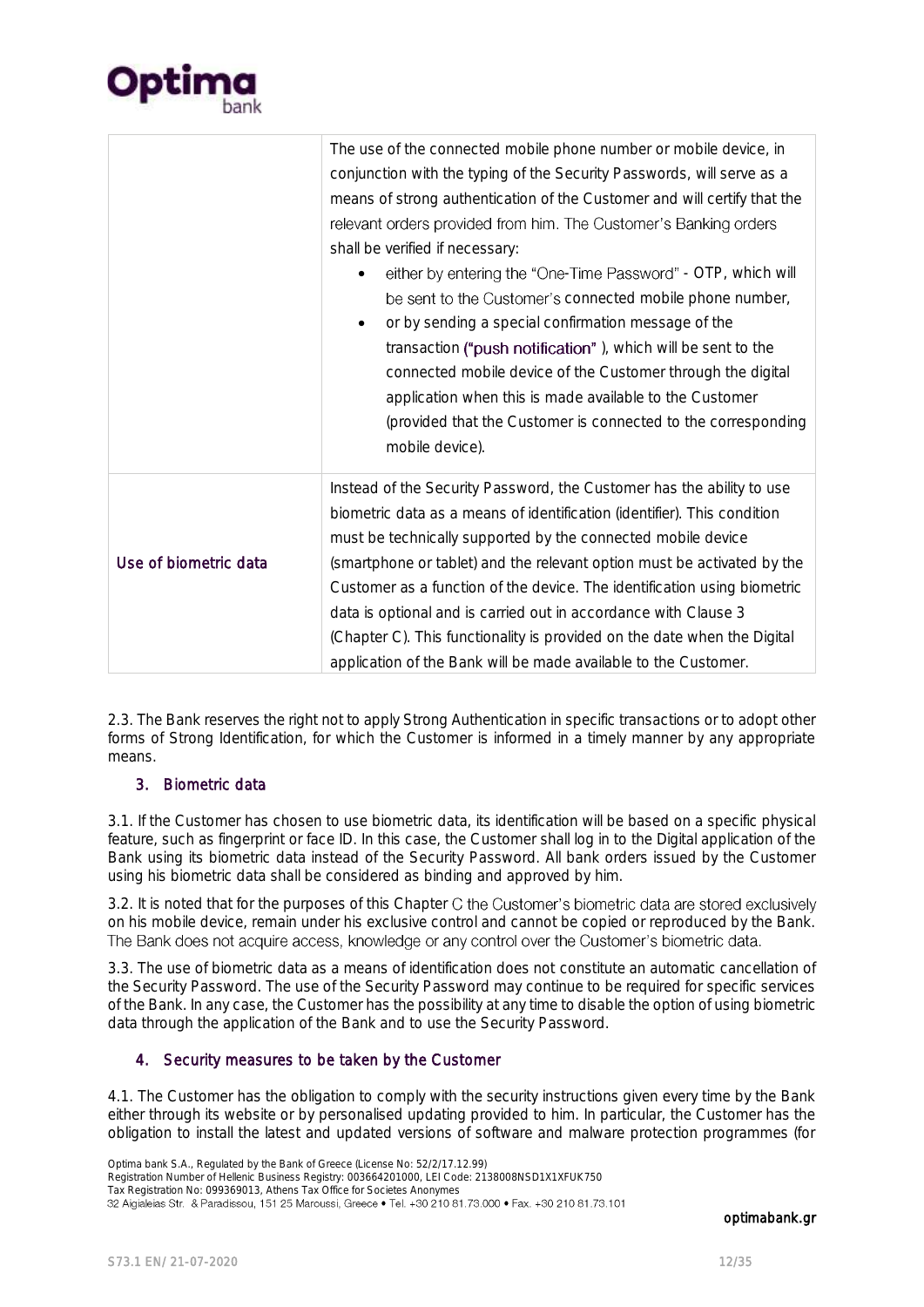

example antivirus, antispyware, firewalls, etc.), as well as not to store unrecognised programmes on the computer or mobile device or programmes without legal authorisation for the specific operating system.

4.2. The Security Passwords are strictly personal and should not be disclosed to any person other than the Customer.

4.3. Throughout the contractual relationship with the Bank, the Customer must take the following indicative security measures:

- keep the Security Passwords strictly confidential and not to disclose them to any third party;
- take all necessary measures to prevent the use of Security Passwords by third parties;
- take all necessary measures to securely store the connected mobile device (smartphone or tablet) and / or the device that serves the connected mobile phone number in accordance with the provisions mentioned immediately above in Clause 2.2. (Chapter C), and not to allow their use by third parties;
- configure the access settings on the above mobile device with appropriate security passwords and credentials so that no other person can access it;
- not to send and transmit the Security Passwords in any way or by any means that would allow their leakage to third parties such as sms, e-mails or social media applications;
- not to copy the Security Passwords to any durable medium (e.g. paper, SMS, e-mail), in a way that would allow leakage to third parties;
- not to store the Security Passwords on the mobile device he uses to access the Alternative Networks;
- not to store the Security Passwords on any other electronic device (e.g. on his PC or laptop);
- to frequently change the Security Passwords, in accordance with the relevant instructions provided by the Bank;
- to use the Security Codes exclusively in the identification procedures applied by the Bank.

4.4. If the Customer chooses to use his biometric data as a means of strong identification, he is obliged to:

- ensure that only his own biometric data is recorded on his mobile device and not third-party data;
- delete from his mobile device the biometric data of third parties, no later than the registration of the Customer in the Bank's services and the installation of the relevant digital application;
- not to allow third parties to use the mobile device (smartphone or tablet) and to take all necessary measures for the safe storage of the device.

4.5. The Customer must not log into the e-banking of the Bank from the address that appears as an e-mail address of the Bank in any e-mail received or through interlinks to other websites. Also, in no case should he use his Security Passwords on the above websites.

4.6. However, the Customer may gain access to account payment and / or information initiation services through licensed Third Party Payment Service Providers, in accordance with Clause 8 (Chapter D), provided that the same identification procedures as those used by the Bank are applied.

4.7. The Bank shall never contact the Customer in order for the latter to disclose its Security Passwords. Therefore, if requested (even as part of communication that includes the Bank's logo and misleadingly appears as "authentic"), the Customer is obliged not to disclose the Security Passwords and to immediately notify the incident or the attempted interception of his data to the Bank.

4.8. The Customer must notify the Bank and follow the instructions provided by it, without undue delay as soon as he realizes:

- the loss, theft or leakage of Security Passwords;
- the loss, theft or embezzlement of the connected mobile device or mobile device that serves the connected mobile phone number.

The above instructions are available on the Bank's website and are also provided to the Customer via a personalized medium or in any other convenient way.

Optima bank S.A., Regulated by the Bank of Greece (License No: 52/2/17.12.99)

Registration Number of Hellenic Business Registry: 003664201000, LEI Code: 2138008NSD1X1XFUK750

Tax Registration No: 099369013, Athens Tax Office for Societes Anonymes<br>32 Aigialeias Str. & Paradissou, 151 25 Maroussi, Greece • Tel. +30 210 81.73.000 • Fax. +30 210 81.73.101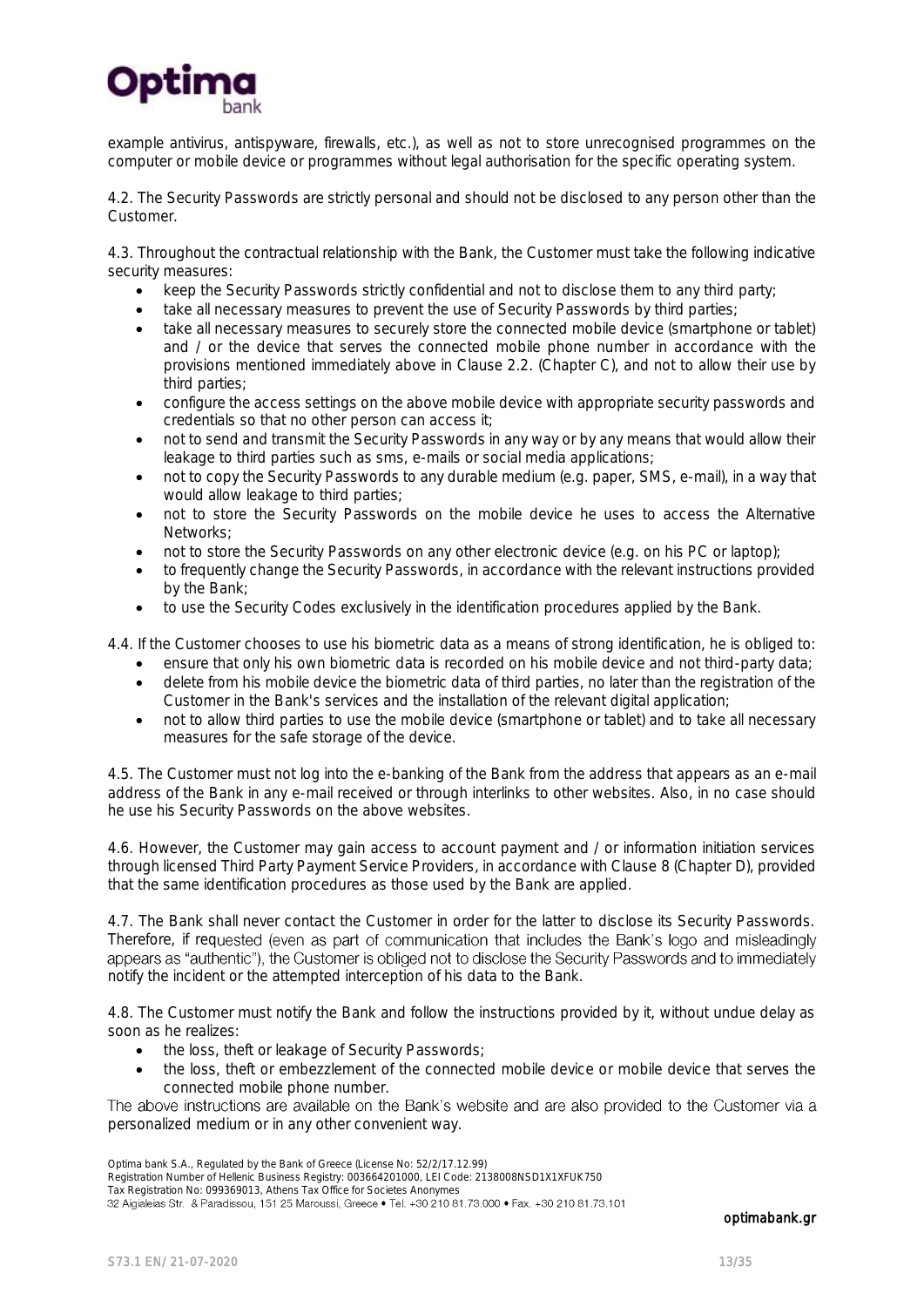

The Customer is also obliged to notify the Bank immediately when it detects incorrect or unusual transactions carried out in its Deposit Account, subject to Clause 6 and Clause 7 (Chapter D).

4.9. The Customer remains solely responsible for any damage caused by transactions carried out either before the above disclosure or by using his Personalized Security Credentials.

4.10. The process of re-issuing a Security Password is carried out by electronic registration of the Customer's data on the Bank's website or digital application. If the data is verified, a new secure link shall be sent to the e-mail address provided by the Customer, and the procedure described in Clause 2.2 (Chapter C) should be followed for the definition of a Security Password. In the event that the registered data are not the same as the data declared by the Customer and which are kept in the Bank's systems, the Customer should follow the instructions provided through the respective Alternative Network he uses or the Bank branch referred to in order to issue a new Security Password. If the Customer is a legal person, the process to create and change the Personalized Security Credentials shall take place only in branches of the Bank through the physical presence of the legal representatives or the authorized for this scope person is required. In any event, the Bank reserves the right to provide different instructions regarding the creation of new Security Passwords without the prior consent of the Customer.

4.11. The Bank shall take all necessary steps to ensure the safe access of the Customer to the Alternative Networks that it provides from time to time and to prevent illegal or unauthorised use by third parties. However, the Bank is not responsible for any third parties' access to the transmitted information, for the leakage of security credentials or for the execution of unauthorised transactions, which are due to a breach of the Customer's obligations or take place in an electronic environment not controlled by the Bank itself.

## <span id="page-13-0"></span>D. Payment Services

#### 1. Definitions and General Characteristics

1.1. The Customer has the possibility to use one or more of the "Payment Services" provided by the Bank. The Payment Services include the following actions:

- (a) The transfer of money from the Deposit Account to another account of the Customer or third party ("Credit Transfer"). This includes regular transfers of specific amounts of money from the Customer's Deposit Account to another account, based on the Customer's "Standing Order";
- (b) The allocation, transfer or withdrawal of funds through a Branch, payment card, alternative networks or similar means, regardless of any obligation between the Customer and the holder (payee) ("Payment Transactions");
- (c) The debit of the Deposit Account of the Customer, when the payment transaction is activated directly by the Payee on the basis of the authorization granted to him or his bank, or on the basis of an order given by the Customer to the Bank (execution of orders "Direct Debit");
- (d) The receipt by the Bank of a monetary amount, which has been transferred to it by account from another bank or Payment Provider, in order to pay it to its Customer in his Deposit Account ("Incoming Credit Transfer / Incoming Remittance"), as well as the transfer to another bank or Payment Provider of the monetary amount which is taken from a Customer's account upon his order for the purpose of payment to the Holder, either by crediting his account or without crediting, paid in cash to the Payee ("Outgoing Credit Transfer / Outgoing Remittance");
- (e) The initiation of a payment order at the request of the Customer through an alternative network of a third party Payment Provider or bank in relation to the Deposit Account as well as the initiation of payment upon order of the Customer to the Bank through an Alternative Network in relation to each account held at a Third Party Payment Provider or bank ("Payment Initiation Service");

Optima bank S.A., Regulated by the Bank of Greece (License No: 52/2/17.12.99) Registration Number of Hellenic Business Registry: 003664201000, LEI Code: 2138008NSD1X1XFUK750 Tax Registration No: 099369013, Athens Tax Office for Societes Anonymes<br>32 Aigialeias Str. & Paradissou, 151 25 Maroussi, Greece • Tel. +30 210 81.73.000 • Fax. +30 210 81.73.101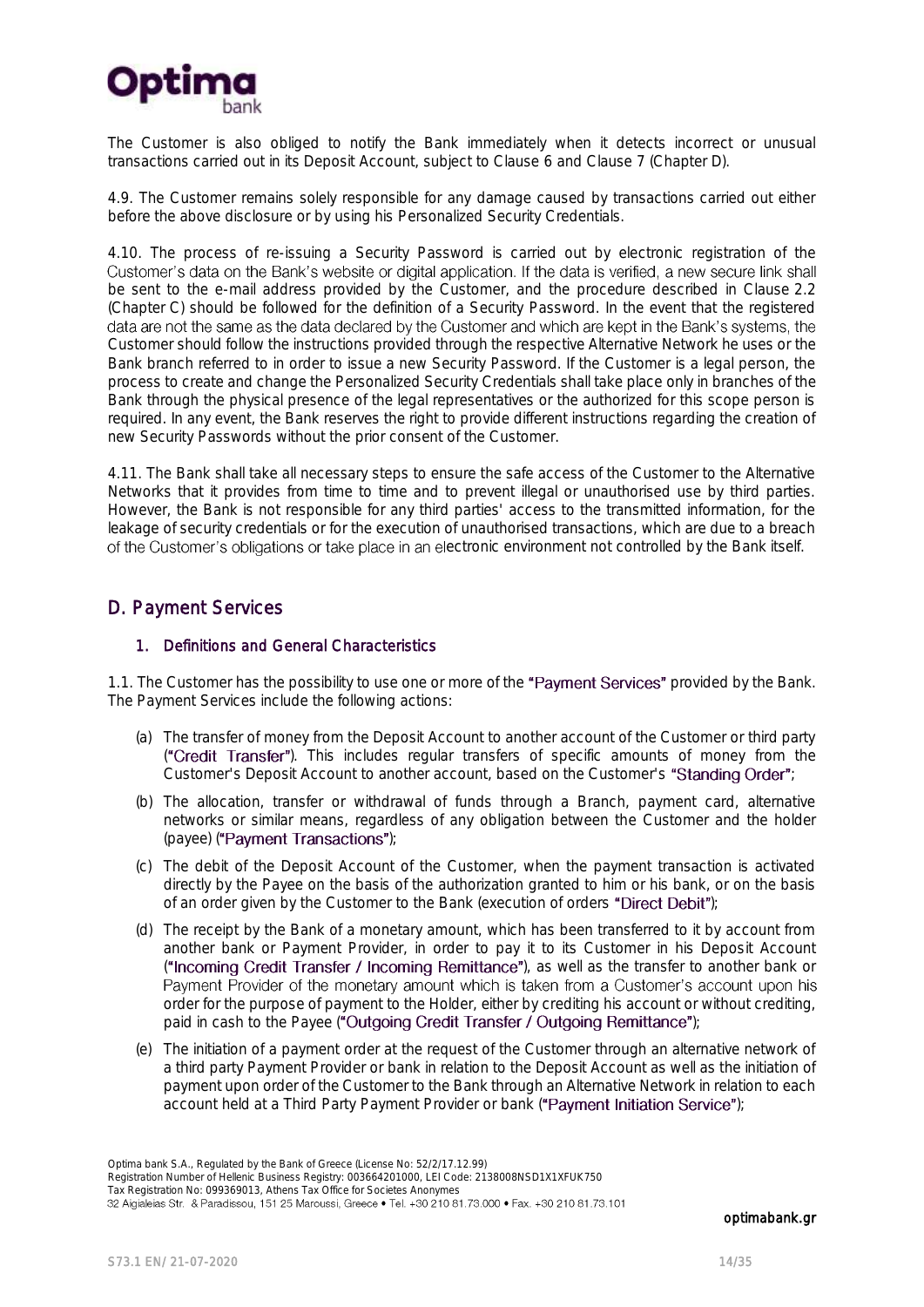

(f) The provision of aggregated information on one or more Deposit Accounts kept by the Customer with the Bank upon request through an alternative network of a third party Payment Provider or bank and the provision of aggregated information on one more payment accounts held by the Customer at a third party Payment Provider or bank at the request of the Customer via an Alternative Network ("Account Information Service").

1.2. For the cases of the Payment Initiation Service and the Account Information Service through third party Payment Providers and banks, the provisions of Clause 8 (Chapter D) shall apply in particular.

1.3. The Payment Services definition does not include payment transactions based on:

- cheques, personal or bank, if issued as payable to the Bank;
- $\bullet$  bills of exchange and promissory notes;
- vouchers or similar documents;
- printed travel cheques;
- means of payment that can only be used in a limited way, in particular within a limited network of service providers, in accordance with Article 3 instance (k) Law 4537/2018;
- Customer's debts to the Bank:  $\bullet$
- within the system of payment or settlement of securities among adjusters, main contracting parties, clearing houses and/or central banks and others participating in the system and payment service providers;
- in asset servicing comprised of securities, including payment of dividends, income or other allocations, or redemption or sale by the persons referred-to in the preceding paragraph or by investment service providers, banks, cooperative credit institutions, management companies, undertakings for collective investment in transferable securities, asset management companies providing investment services and any other entities allowed to have the custody of financial instruments;

1.4. The IBAN number is the sole means of identifying the holder (the "Payee") and the account to which the money is transferred.

1.5. The Bank and those payment service providers involved as intermediaries for the Payment Service shall be deemed authorised to execute it using the IBAN number only, even if the order contains additional information. Apart from the IBAN, the Bank is not obliged to use any additional information that it may have received with the Customer's order to identify the Payee or the account to which the money is transferred.

1.6. The execution of the order based on the IBAN releases both the Bank and intermediaries from any liability towards the Customer for non-execution or incorrect execution, if it is proved afterwards that this instrument was incorrect. However, in the above case, the Bank shall make reasonable efforts to recover the amount of the Credit Transfer. In case it is not possible to recover the Credit Transfer, the Customer may request from the Bank the information the latter has at its disposal and which is important for asserting its claims for recovery of the amount. For the above services, the Bank is entitled to charge the Customer with the commission provided in the Price List.

1.7. In case of an incoming order for credit to the Customer's Deposit Account, which is carried out due to incorrect IBAN, the Bank is entitled to disclose the details of the transaction and the Customer to the payment service provider from which it received the money.

1.8. The countries to which the Customer can transfer money as well as the currency of transactions supported by the Bank are determined in the Price List.

1.9. All the terms of this Chapter D are applied to the Payment Services, which are provided in euro or other currency of a Member State of the European Economic Area (EEA), provided that the Payee's payment<br>service provider (if the Customer is a payer) or the payer's (if the Customer is a Payee) for the payment transaction is established in Greece or in another EEA Member State.

Optima bank S.A., Regulated by the Bank of Greece (License No: 52/2/17.12.99)

Registration Number of Hellenic Business Registry: 003664201000, LEI Code: 2138008NSD1X1XFUK750

Tax Registration No: 099369013, Athens Tax Office for Societes Anonymes<br>32 Aigialeias Str. & Paradissou, 151 25 Maroussi, Greece • Tel. +30 210 81.73.000 • Fax. +30 210 81.73.101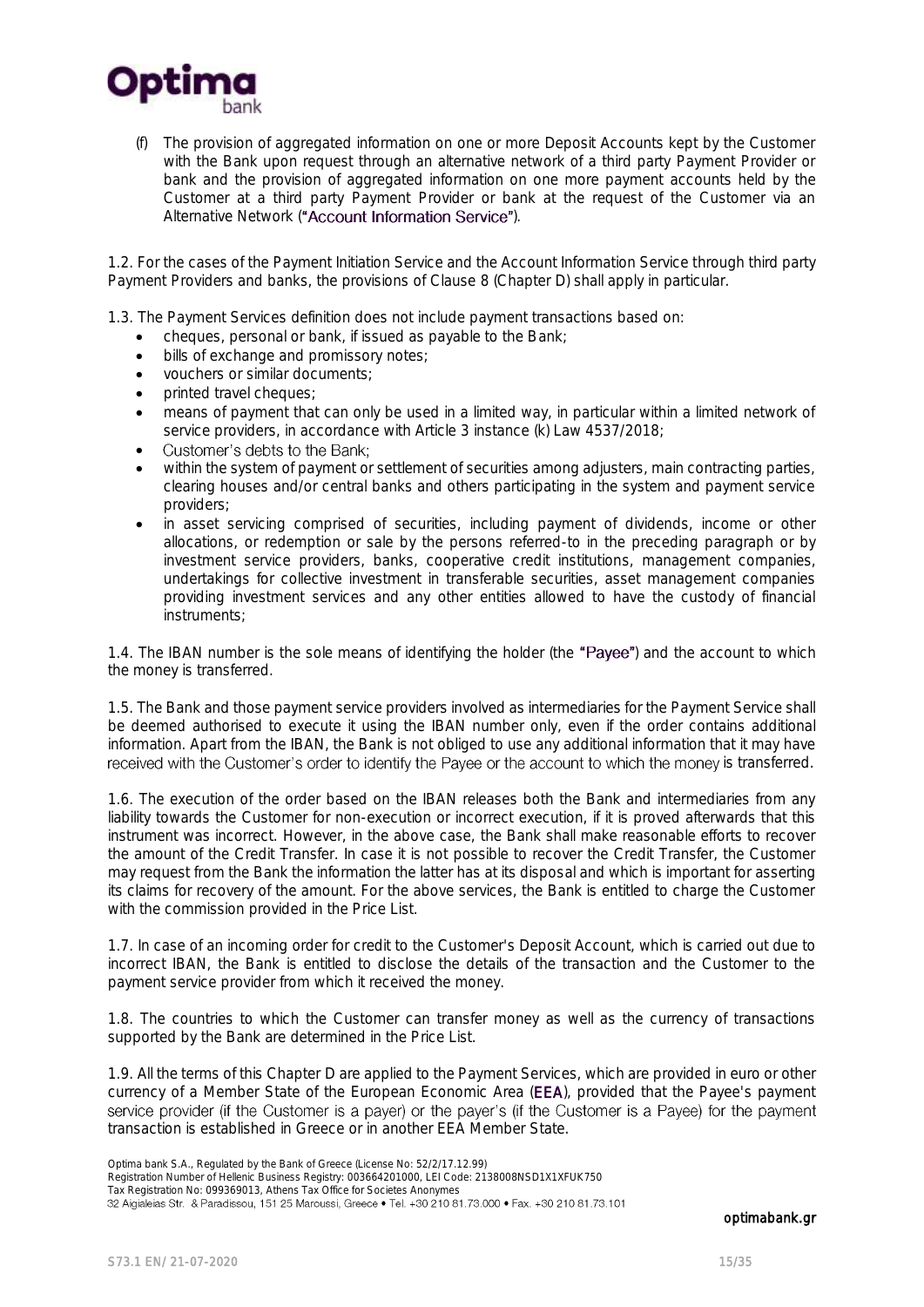

1.10. For payment services provided in a currency that is not a currency of a Member State of the European Economic Area (EEA) and provided that the service provider of the payee (if the Customer is a payer) or the payer (if the Customer is a payee) is established in Greece or in another Member State of the EEA, the conditions laid down in Articles 4.1 and 5.1. shall not apply as to the maximum time limit for the execution of the order (Chapter D).

1.11. For payment services provided in any currency and if the service provider of the payee (if the Customer is a payer) or the payer (if the Customer is a payee) is not established in Greece or in another Member State of the EEA, the conditions laid down in Articles 4.1 as regards the time limit  $(D + 1)$  of the payment execution, 5.1. as regards the maximum time limit for the execution of a payment order and 6.2. - 6.7., 7 and 8 (Chapter D) shall not apply.

#### 2. Content and receipt of Customer's orders

2.1. The Customer's order to execute any transaction falling within the Payment Service must include:

- the name or surname of the Payee;<br>• the Payee's IBAN,
- $\bullet$
- the name of the Payee's bank or payment service provider;
- the BIC (Identification Code) of the payee's financial institution (only in cases where the financial institution is established in a country that does not participate in the "Single Euro Payments Area -SEPA"):
- the country in which the bank or the above institution is established;
- the date of execution, the amount and the currency:
- the name or surname of the Customer;
- $\bullet$ the Customer's IBAN

2.2. The date of receipt of the order by the Bank is considered to be the day on which the order was signed at the Bank in paper form.

2.3. If alternative networks are used, the order is considered to have been received by the Bank when:

- (a) the Customer places the order through the Bank's e-banking or digital application and
- (b) the order has been actually obtained by the central information system of the Bank.

The Bank informs the Customers for the receipt of the order provided through the alternative networks.

2.4. If the order is sent via a short text message ("sms") from the mobile phone number or e-mail from the e-mail address that the Customer has provided to the Bank, the time of receipt of the order is considered to be the time of its receipt by the Bank's telecommunication or information systems respectively.

2.5. If the Customer's order is received on a non-business day or after the cut-off times have passed, the order shall be deemed to have been received on the immediately following Business Day.

2.6. If the Customer has agreed with the Bank that the debit to the Deposit Account will be made on a specific day, at the end of a specific period, or on the day on which the amount of money is made available to the Bank, the above agreed date shall be considered as the time of receipt of the order. If that day is not a Business Day, the order shall be deemed to have been received on the next Business Day.

#### 3. Revocation of orders

3.1. After the order is received by the Bank, it cannot be revoked.

3.2. If the Customer has agreed with the Bank to execute the order on a specific day, at the end of a specific period or on the day when the amount of money has been made available to the Bank, the order can be revoked no later than the end of the Business Day preceding the agreed date.

3.3. After the expiration of the above time limits, the Customer's order can be revoked only if the Bank agrees so beforehand. If the revocation is accepted, the Customer shall pay the revocation expenses in

Optima bank S.A., Regulated by the Bank of Greece (License No: 52/2/17.12.99)

Registration Number of Hellenic Business Registry: 003664201000, LEI Code: 2138008NSD1X1XFUK750

Tax Registration No: 099369013, Athens Tax Office for Societes Anonymes<br>32 Aigialeias Str. & Paradissou, 151 25 Maroussi, Greece • Tel. +30 210 81.73.000 • Fax. +30 210 81.73.101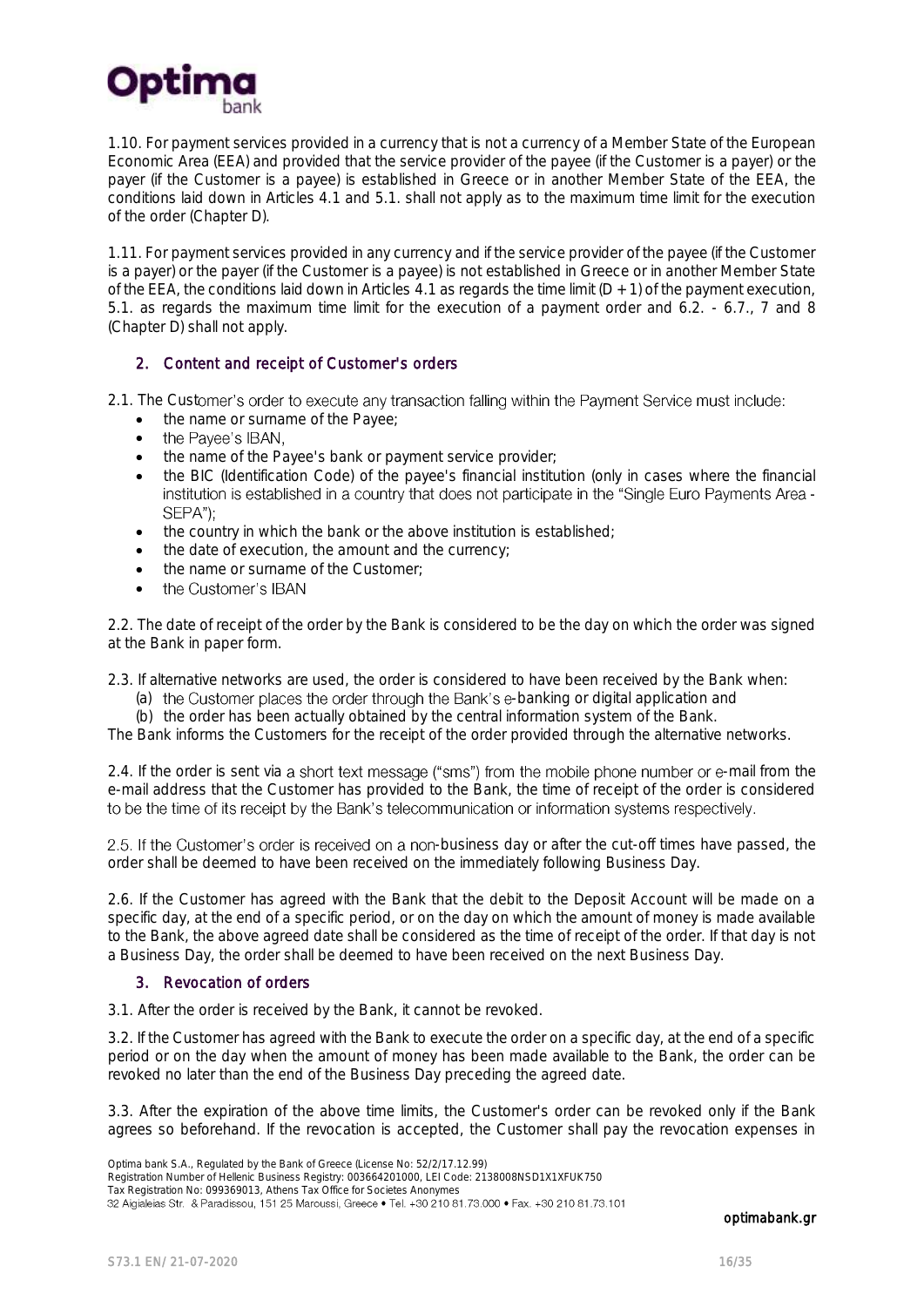

accordance with the Price List, as well as any other related expenses (e.g. the expenses of the correspondent bank).

#### 4. Execution of orders

4.1. The Bank shall execute the Customer's orders within the time limits listed below:

(a) "Outgoing Credit Transfer / Outgoing Remittance": The Bank credits the amount to the account of the payment service provider until the end of the Business Day following the date of receipt of the payment order  $(D + 1)$ . The above execution deadline will start when the Bank received the Customer's order in accordance with Clause 2 (Chapter D).

The above time limits apply only if:

- the Bank does not proceed to a foreign currency exchange/convert or
- the Bank proceeds to a foreign currency exchange/convert between Euro and the currency of a Member State or or between two currencies of member-states; or
- the Bank acts as the payment service provider of both the Payer and the Payee.

If the order has been given in paper form, the above deadline may be extended for one (1) additional Business Day.

In any other case, the execution of the payment transaction shall be executed at the latest within four (4) business days from the receipt of the payment order  $(D + 4)$  and based on any other provisions may set out in particular at the Price List.

(b) "Incoming Credit Transfer / Incoming Remittance": The amount shall be credited to the Customer's Deposit Account once the Bank receives the amount. The value date for crediting the Customer's Deposit Account shall not be later than the business day, on which the amount of the specific payment is credited to the Deposit Account, unless otherwise specified in the Price List or Specific Terms and Conditions. If the amount is received by the Bank on a non-Business Day and after cut-off time, the amount will be credited to the Customer's account on the next Business Day.

If the Bank receives an incoming Credit Order requiring for any reason currency conversion, the amount of the transaction shall be credited to the Deposit Account of the Customer with the day on which the amount becomes available in Euros (E) in the Bank's account as a Value Date. In all other cases, the special terms of the Price List shall apply.

4.2. Compliance with the above time limits is possible provided that the Bank has all the necessary information for the execution of the transaction and provided that all audits required by the legislation have been completed (e.g. on the prevention of money laundering) activities or investigation of fraud cases).

4.3. The Bank shall execute the Customer's Credit Transfer orders if they are complete, clear and without contradictions.

4.4. In particular, the order cannot be executed in the following cases:

- the order does not include all the necessary information in accordance with Clause 2.1. (Chapter D);
- the order contains an error, in particular incomplete or non-existent IBAN;
- no adequate credit balance appears on the Deposit Account;
- the order has not been approved by the Customer;
- the Bank is obliged not to execute the order due to legal restrictions (e.g. from the provisions on the fight against money laundering or restrictions on the movement of capital) or because of restrictions imposed by the competent authorities; or by third parties (e.g. account freezing or seizure).

Registration Number of Hellenic Business Registry: 003664201000, LEI Code: 2138008NSD1X1XFUK750

Tax Registration No: 099369013, Athens Tax Office for Societes Anonymes<br>32 Aigialeias Str. & Paradissou, 151 25 Maroussi, Greece • Tel. +30 210 81.73.000 • Fax. +30 210 81.73.101

Optima bank S.A., Regulated by the Bank of Greece (License No: 52/2/17.12.99)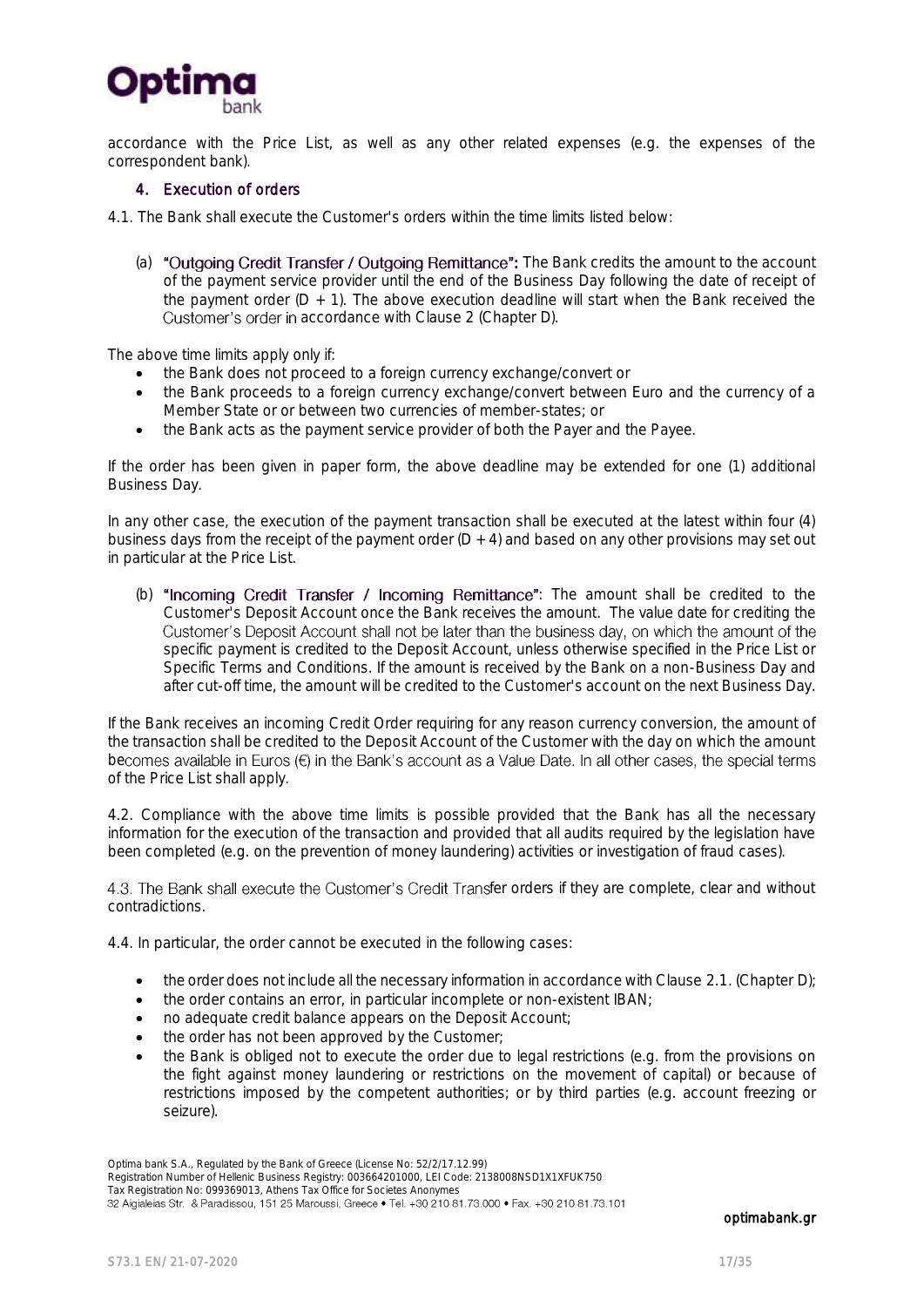

4.5. If the Bank does not execute an order, the refusal to execute shall be notified to the Customer at the latest within the time limits agreed in Clauses 4.1 - 4.2. (Chapter D).

The notification shall be made in one of the following ways:

- By sending a relevant letter to the address provided by the Customer;
- By sending a relevant e-mail to the e-mail address provided by the Customer;
- Through the e-banking or digital application of the Bank but also
- By any other appropriate means (including SMS). Where applicable, the Bank shall also communicate the reasons for the non-execution of the order and the procedure for correcting the errors that led to the non-execution.

4.6. It is possible to inform the Customer provided that there is no contrary regulation of the legislation or that no contrary instructions have been given to the Bank by the competent authorities.

4.7. If the refusal by the Bank to execute the order is objectively justified, the Bank is entitled to charge the Customer the commission provided for in the Price List.

4.8. In any case, it is clarified that the non-execution of an order due to lack of available balance in the Deposit Account is not considered as refusal of execution within the meaning of the above Term. In this case, the Bank has no obligation to notify.

4.9. The Customer acknowledges that the Bank uses correspondent banks and payment clearing and settlement systems, of the Bank's choice, for the execution of Credit Transfers. The Bank shall transmit to the above responsible banks and liquidation bodies the information necessary for the execution of the respective order.

4.10. In the event that the Deposit Account registers credits or debits that are not based on respective instructions, but are due to a mistake made by an employee or any other cause, the Bank may, on its own initiative, correct (by corrective entries) or cancel (by offsetting entries) these credits and debits. It may also cancel temporary entries in the event of frustration of the condition precedent on which they depend.

#### 5. Provision of information

5.1. Prior to the execution of each order, the Bank shall provide the Customer with information regarding:

- **.** last deadline for execution of the order;
- the charges to be paid;
- if applicable, breakdown of any charges levied.

5.2. Following the execution of the order, the Bank shall provide the Customer with the following information:

- the information that enables the Customer to identify the order and, where applicable, the information concerning the Payee;
- the amount of the payment transaction in the currency in which the Deposit Account is debited;
- the amount of any charges for the payment transaction, and, where appropriate, the breakdown of such charges;
- the Value Date of the account debit or the time that the Payment Order was received.

5.3. If the Customer is a Payee and receives incoming credits in the Deposit Account, the Bank shall provide the following:

- information that allows the Customer to identify the transfer of the amount and, if necessary, the name or corporate name of the person sending the money, as well as any information transmitted during the execution of the payment transaction;
- the amount of the payment transaction in the currency in which the Payee's Account is credited;
- the total of any charges for the execution of the payment transaction, and, where appropriate, the breakdown of such charges;

Optima bank S.A., Regulated by the Bank of Greece (License No: 52/2/17.12.99)

Registration Number of Hellenic Business Registry: 003664201000, LEI Code: 2138008NSD1X1XFUK750

Tax Registration No: 099369013, Athens Tax Office for Societes Anonymes<br>32 Aigialeias Str. & Paradissou, 151 25 Maroussi, Greece • Tel. +30 210 81.73.000 • Fax. +30 210 81.73.101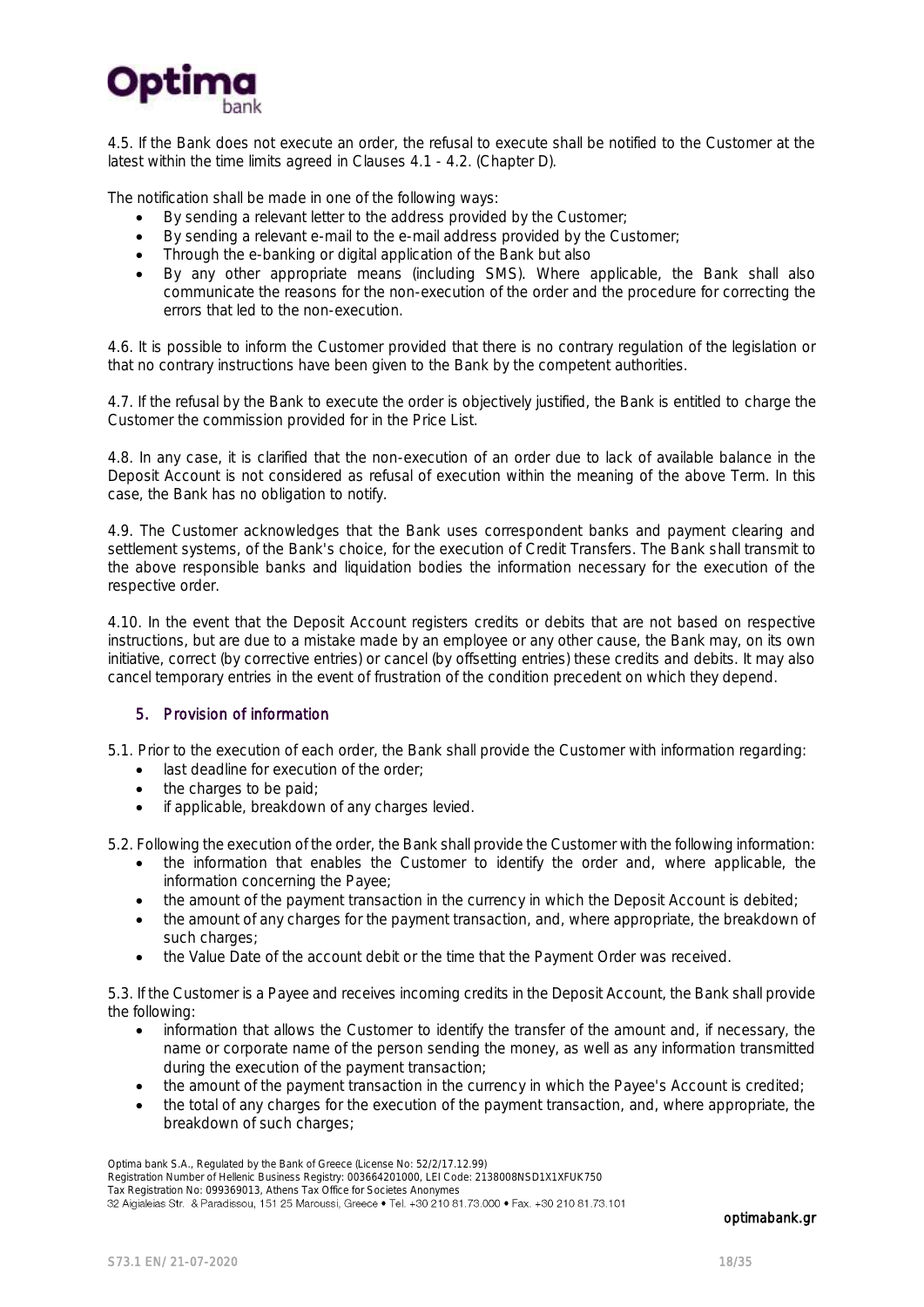

- if applicable, the exchange rate used by the Bank and the amount of the transaction before the currency conversion;
- the value date of the crediting.

5.4. The Customer shall receive the above information regarding the Credit Transfers that have been executed:

- by logging in the e-banking or digital application of the Bank, through which the above information is provided and made available at any time requested by the Customer;
- through periodic updating sent to the Customer in accordance with Clause 1 (Chapter F).

#### 6. Unauthorised transactions

6.1. The Customer must immediately notify the Bank when it notices an unauthorised Credit Transfer or other unapproved transaction debiting the Deposit Account. The Bank shall be notified by phone through the customer call center of the Bank  $+30$  210 8173000 or any other appropriate means indicated each time by the Bank through the Specific Conditions. Furthermore, the Customer is obliged to follow the relevant instructions that are available on the Bank's website and are already provided to him once logged in the Alternative Networks through personalized updating or any other means he deems appropriate.

6.2. In the case of an unauthorised transaction executed without the prior approval or authorization by the Customer, the latter has the right to recover his loss, provided that:

- he has notified the Bank in a timely manner, without undue delay, as soon as he became aware the unauthorised transaction;
- the notification took place no later than 13 months after the debit date of the Deposit Account with the amount of the unapproved transaction. The 13-month period is extended for as long as the Bank did not provide or did not make available to the Customer the information of Clause 5 (Chapter D).

6.3. If the above obligations have been complied with and it is found that the transaction was executed without the approval or authorisation of the Customer, the Bank shall return to him the amount of the unauthorised transaction at the latestby the end of the Business Day following the day on which it detected evidently or was notified of the non-approved payment transaction. Where applicable, the Bank shall restore the Customer's Deposit Account to the previous state and ensure that the Value Date for crediting the Deposit Account is not later than the the point in time of debiting this payment account with the amount of the payment transaction . The Bank shall not return the amount to the Customer if it has reasonable suspicions that a fraud has been committed.

6.4. By way of derogation from the above, the Customer, provided that he is a "Consumer" or a "Very Small Enterprise" (according to Article 4, 20 and 36 of Law 4537/2018 respectively) shall be liable up to the amount of fifty Euros (EUR 50) for damages cause by unauthorised transaction if the unauthorised transaction, in case that the damage has resulted from the use of a stolen or leakage of Security Passwords or loss, theft or embezzlement of the mobile device which is linked to the Deposit Account. The above liability shall apply whether or not the Customer is at fault.

6.5. However, the Customer shall not be liable for the above damages if:

- the loss, theft or embezzlement of the Security Passwords or the mobile device could not be detected by the Customer before the transaction, unless the Customer acted fraudulently;
- the injury was caused by acts or omissions of an employee, representative or branch of the Bank or an entity to which the Bank had entrusted its activities.

6.6. The liability ceiling of fifty Euros (EUR 50) does not apply and the Customer shall be liable for all damages related to any unauthorised payment transaction, if these damages are due to:

willful misconduct of the Customer or

Optima bank S.A., Regulated by the Bank of Greece (License No: 52/2/17.12.99) Registration Number of Hellenic Business Registry: 003664201000, LEI Code: 2138008NSD1X1XFUK750 Tax Registration No: 099369013, Athens Tax Office for Societes Anonymes<br>32 Aigialeias Str. & Paradissou, 151 25 Maroussi, Greece • Tel. +30 210 81.73.000 • Fax. +30 210 81.73.101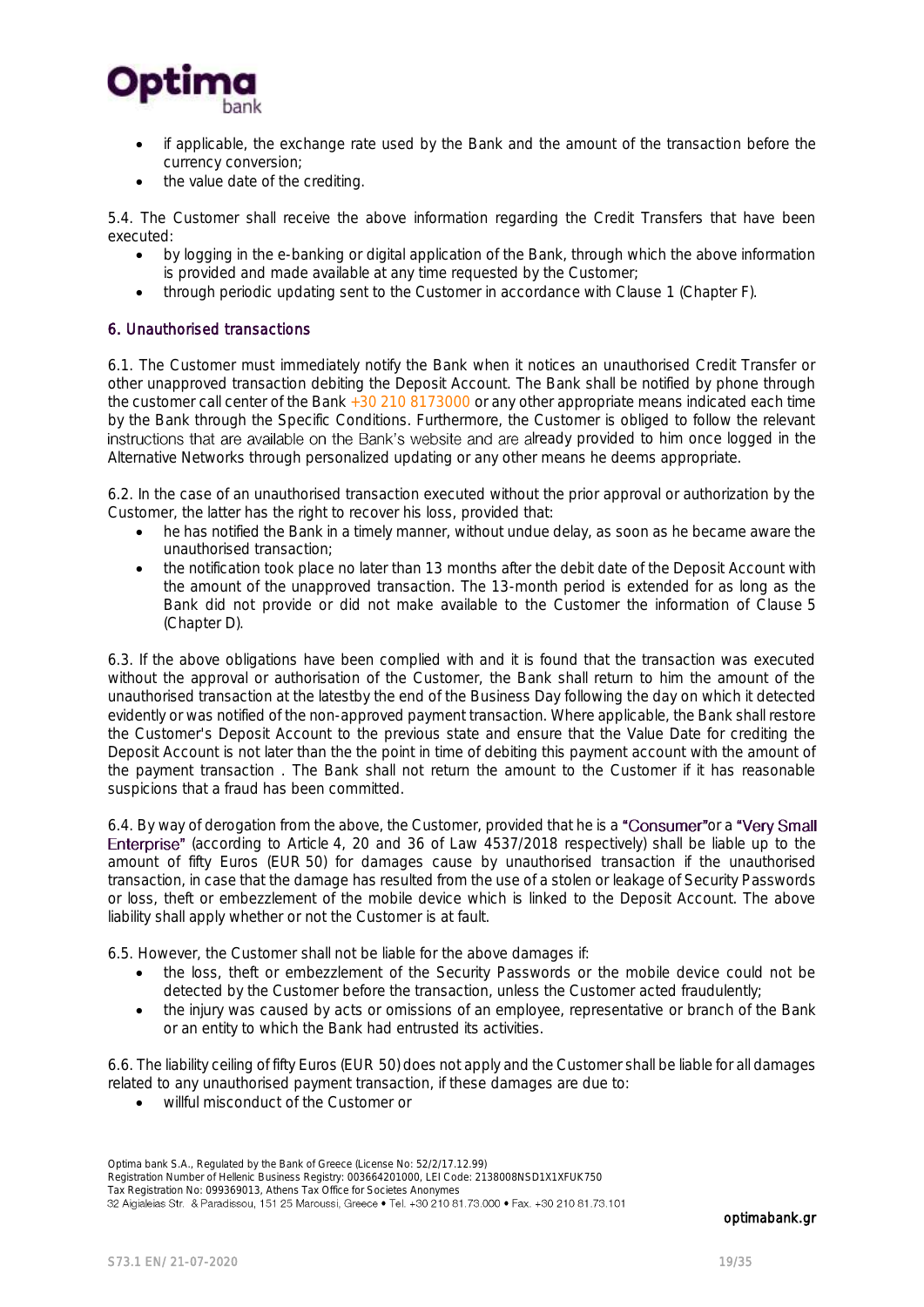

 his failure to comply with one or more of his obligations regarding the security procedure, the protection of the Security Passwords and the safeguarding of the mobile device connected to the Deposit Account, as these obligations are mentioned above in Clause 4 (Chapter C).

6.7. In any case, from the time that the Bank is notified in accordance with Clause 6.1. (Chapter D), the Customer does not bear any financial liability resulting from unauthorised transactions carried out after the notification, unless he acted fraudulently.

#### 7. Non-execution, incorrect execution or delayed execution of transactions

7.1. The Bank is responsible for the proper execution of the order. If the order is not executed or executed incorrectly or executed late, the following shall apply:

- the Bank shall return to the Customer without undue delay the amount of the unexecuted or mistaken transaction;
- where applicable, it shall restore the Deposit Account debited to the previous condition.

7.2. In this case, the date for the commencement of the calculation of interest on this amount "Value Date" shall not be subsequent to the date of charging the corresponding amount.

7.3. The Bank shall not be liable to the Customer for the non-execution of the order or for the late execution of the order, if it proves that the payment service provider of the Payee received the amount of the Credit Transfer within the time limit set out in Clause 4.1. (Chapter D).

7.4. In the event that a Third Party Provider intervenes in the transaction in accordance with Clause 8 (Chapter D), who is responsible for the non-execution, incorrect or late execution of the payment transaction, the Bank shall be liable to the Customer and is entitled to claim compensation from the Third Party Provider for any amount paid, as well as require any further information.

7.5. For Incoming Credit Transfers, the Bank shall be liable only if it has received in the Customer's Deposit Account the amount of the payment transaction from the payment service provider of the person carrying out the transfer. If the Bank has not credited the Credit Transfer amount to the Deposit Account in time, it shall immediately make the above amount available to the Customer, crediting the Deposit Account.

7.6. In case of non-execution, mistaken or late execution of a transaction, and irrespective of any liability, the Bank, at the request of the Customer, immediately and without charge shall seek to identify the transaction and notify the Customer regarding the result.

7.7. The Bank shall be liable to the Customer for any charges and for the interest due as a consequence of non-execution, erroneous or late execution of the transaction.

7.8. In the event of a late Credit Transfer execution, the Customer may ask the Bank to submit a request to the Payee's payment service provider, so that the Value Date for crediting the account of the Payee shall not be subsequent to the value date of crediting the amount in case of a correct execution of the payment transaction.

7.9. The Bank shall not be liable for the non-execution or the incorrect or late execution of transactions, provided that at least one of the following conditions is met:

- The Customer has not notified the Bank in time, without undue delay, of the incorrect or improper execution of the payment transaction, and the notification did not take place at the latest within 13 months from the date of debiting the account with the amount of the incorrect transaction;
- The Unique Identifier provided by the Customer is incorrect;
- A force majeure event occurred, in accordance with Clause 5 (Chapter G).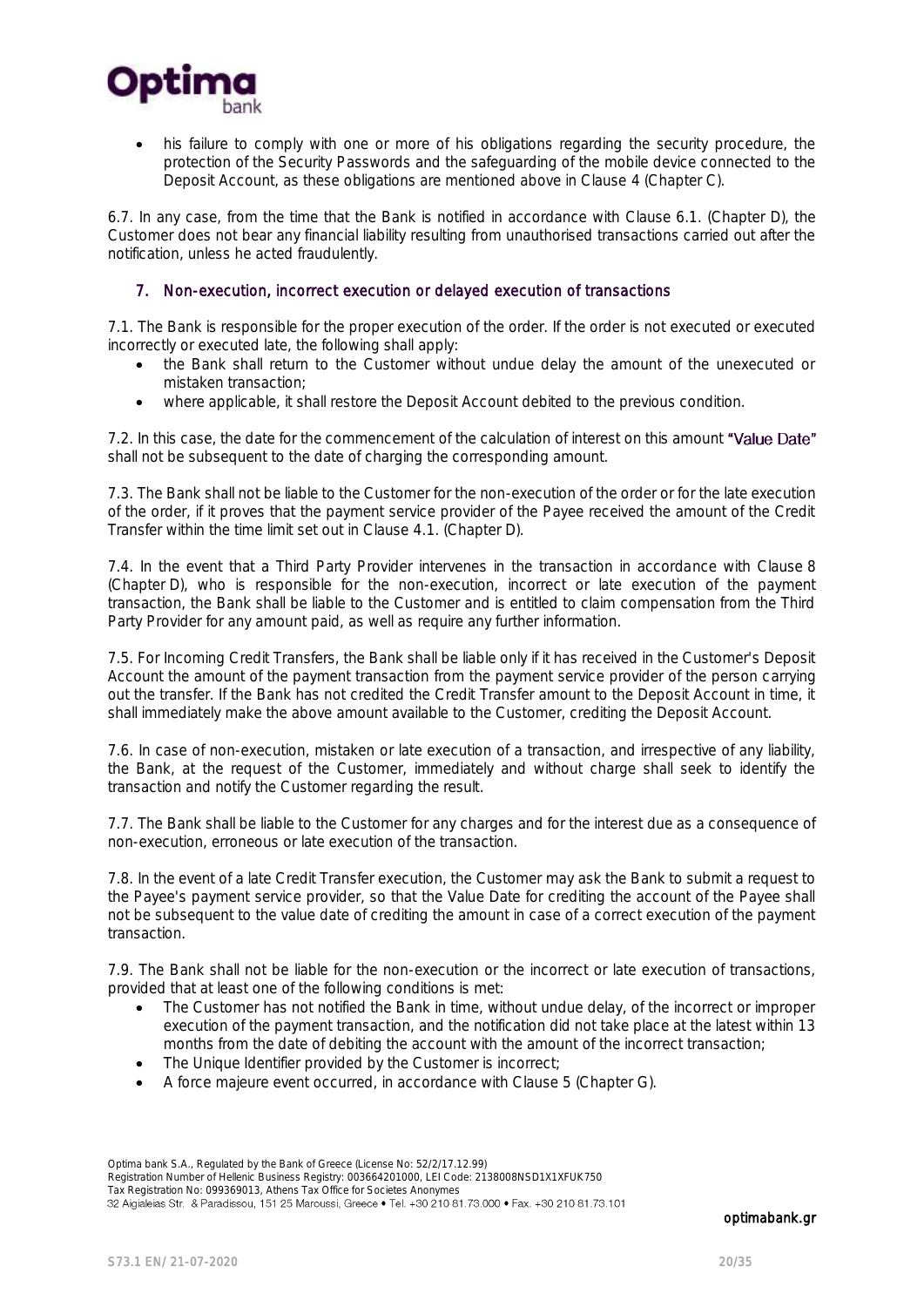

7.10. In the case of Direct Debit, provided that the Customer is a Consumer or a Very Small Enterprise, he is entitled to request the refund of the entire amount of an approved and already executed Payment Transaction if:

- (a) the Customer had not accurately determined the amount of the Payment Transaction, at the time of the approval of the Payment Transaction; and
- $(β)$  the amount exceeds the amount that the Customer would reasonably expect, taking into account his previous spending habits and related circumstances.

In this case, the Customer must prove that the above conditions are met and provide the Bank with all the information related to his request.

7.11. Any excess of the amount due to the conversion of foreign currency following application of the agreed exchange rate does not in any case constitute an excess of the amount that the Customer would reasonably expect, as provided above.

7.12. The Customer is not entitled to request the refund of the above amounts, if:

- (a) he gave his consent for the execution of the Payment Transaction directly to the Bank and,
- (b) the information on the future Payment Transaction had been provided to him or had been made available to him in writing at least four (4) weeks before the date of payment, either by the Bank or by the Payee, as the case may be.

7.13. Furthermore, subject to Clause 6.15. (Chapter D), in case of Direct Debit in Euros within the European Union and if the Payee's Payment Service Provider is located within the European Economic Area, within ten (10) Business Days from the receipt of a relevant request from the Customer, the Bank is required to credit the entire amount of the executed Payment Transaction to the Customer's Deposit Account with a Value Date not subsequent to the date on which it was debited with the amount, or duly refuse to process the request.

7.14. If the Customer-Consumer does not accept the reason for the refusal, he may apply to the General Secretariat for Trade and Consumer Protection of the Ministry of Economic Affairs and Development or to the competent Alternative Dispute Resolution Entities.

7.15. The above additional unconditional right to refund amounts shall be provided to the Customer, if he submits to the Bank the request for refund within an exclusive period of eight (8) weeks from the date on which the Deposit Account is debited with the amount to which the request relates.

#### 8. Third party payment service providers

8.1. The Customer may also gain access to the Deposit Account through third party payment service providers, which have the necessary license to provide the following services (the "Third Party Provider"):

- Payment Initiation Services
- Account Information Services

8.2. The Customer may initiate transactions through the debit of the Deposit Account or receive information on the Deposit Account held by the Bank, if the following conditions are met:

- the Third Party Provider has verified its identity to the Bank;
- the Customer has provided himself or through the Third Party Provider his express consent for the execution of the specific transaction and a Strong Customer Authentication has been applied, in accordance with the procedure applied by the Bank.

8.3. If the Customer requests that the services are provided by Third Party Providers, it accepts that the Bank notifies to the Third Party Provider the details of the Deposit Account that are necessary for the provision of the Third Party Provider's service (e.g. customer's account movement information or transactions).

Optima bank S.A., Regulated by the Bank of Greece (License No: 52/2/17.12.99)

Registration Number of Hellenic Business Registry: 003664201000, LEI Code: 2138008NSD1X1XFUK750

Tax Registration No: 099369013, Athens Tax Office for Societes Anonymes<br>32 Aigialeias Str. & Paradissou, 151 25 Maroussi, Greece • Tel. +30 210 81.73.000 • Fax. +30 210 81.73.101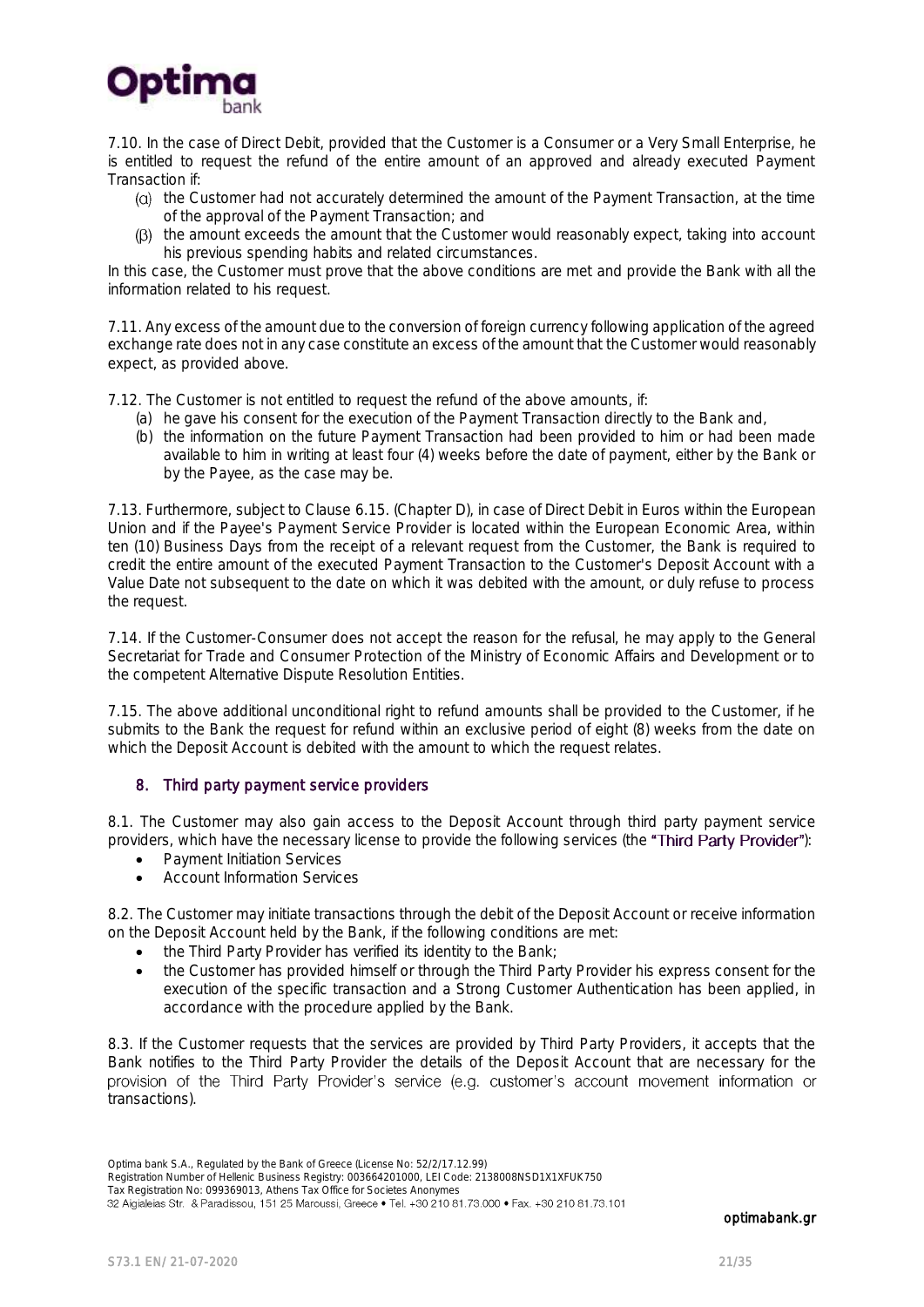

8.4. For the security of transactions and information of the Deposit Account, the Bank encourages the Customer to choose to cooperate only with Third Party Providers that have the necessary license to provide the said services. The licensed Third Party Providers are listed in publicly accessible files available on the website of the Bank of Greece at [https://www.bankofgreece.gr](https://www.bankofgreece.gr/) and of the European Banking Authority at [https://eba.europa.eu/.](https://eba.europa.eu/)

8.5. The Bank may not allow a Third Party Provider to access a Deposit Account for objectively justified and documented reasons concerning unauthorised or fraudulent access or the initiation of a certain payment transaction. In such cases, the Bank shall inform the Customer by any appropriate means of refusing access to the Deposit Account and the reasons for such refusal. Such updating shall be provided, where applicable, prior to refusal of access or, at the latest, immediately thereafter, unless the updating is in conflict with objectively justified security reasons or is prohibited by the law. If the reasons for refusal cease to exist, the Bank shall allow access to the Deposit Account again.

8.6. After granting his consent to a Third Party Provider to initiate a payment transaction, the Customer may not revoke the above order.

8.7. The relationship between the Customer and the Third Party Provider is governed solely by the contract between them. The Bank does not participate in the provision of the services by the Third Party Provider and is not responsible for the non-execution or incorrect or delayed execution of transactions due to any defect, violation or malfunction in the information infrastructure or security procedures of the Third Party Provider. By using the services of the Third Party Provider, the Customer accepts that the Third Party Provider is responsible for the execution of the transaction or for the provision of information in relation to the Deposit Account, in accordance with the provisions of the contract between them.

8.8. If the Customer uses a payment initiation service of a Third Party Provider, it shall be considered that the latter has carried out a strong authentication process regarding the Customer in accordance with the procedure it applies. Consequently, the order for the execution of the transaction shall be deemed to have been given by the Customer and will be executed by the Bank by debiting the Deposit Account, without the need for additional consent or additional confirmation from the Customer.

# <span id="page-21-0"></span>E. Debit Card

### 1. General Characteristics

1.1. By opening a Deposit Account, the Bank issues at no extra cost, a debit card - "Card" to the Customer in order for him to carry out cash transactions. If the Customer is a legal entity, a representative authorised by it (hereinafter "Holder") should hold it, whose name is written on it and who unconditionally accepts these terms (Chapter E).

1.2. The Customer or the Holder may use the Card at any time for:

- Withdrawal of cash, Question of Deposit Account balance and change of Card PIN at an ATM of the Bank and other banks and providers in Greece and abroad where the Mastercard logo appears (or any other logo of a company / organisation with which the Bank has contracted and is indicated on the front part of the Card) or company / organisation participating in the DIAS interbank network.
- Purchases of goods and services, through physical stores that have special terminals for accepting and making transactions using a debit card - "Terminals -  $EFT / POS"$ , and in online business stores which accept transactions remotely.

### 2. Sending and activation of the Card

2.1. The Customer or the Holder receives the Card in one of the following ways:

Activated by the Bank Branch;

Optima bank S.A., Regulated by the Bank of Greece (License No: 52/2/17.12.99) Registration Number of Hellenic Business Registry: 003664201000, LEI Code: 2138008NSD1X1XFUK750 Tax Registration No: 099369013, Athens Tax Office for Societes Anonymes<br>32 Aigialeias Str. & Paradissou, 151 25 Maroussi, Greece • Tel. +30 210 81.73.000 • Fax. +30 210 81.73.101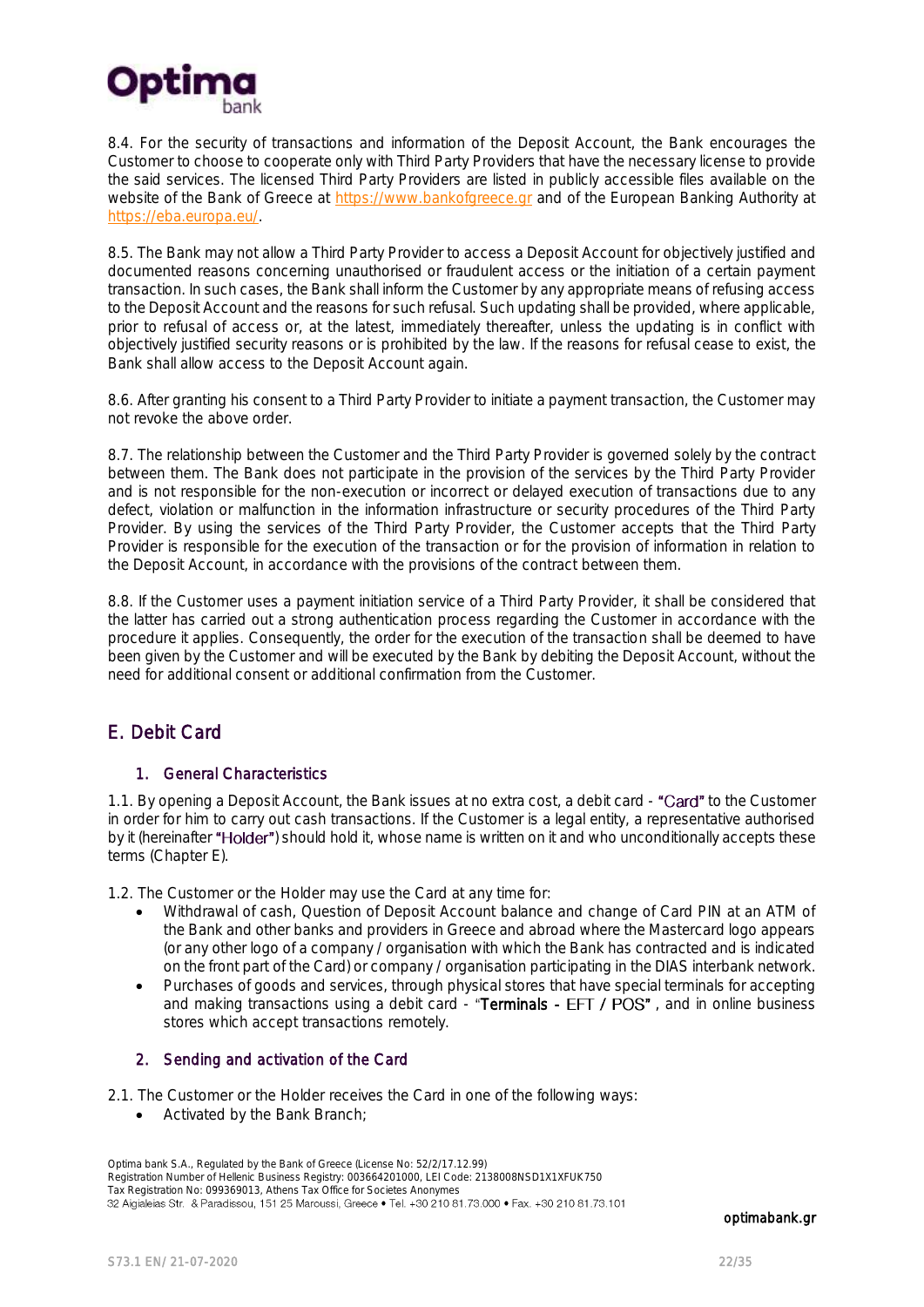

 Deactivated and sent by registered mail through regular post services to the address provided by the Customer. In this case, the Customer or the Holder has the possibility to activate the Card by calling the Bank's call center.

2.2. If the Customer or the Holder receives the Card from the Branch, it shall also receive the 4-digit Personal Identification Number ("Card PIN"), in a special envelope. Otherwise, the Card PIN shall be sent to the Customer or the Holder in a special envelope, by regular mail, to the address provided by the Customer.

2.3. The Card PIN can only be used in conjunction with this Card to perform all the services provided. The use of the PIN in conjunction with the Card constitutes the consent of the Customer and Holder for the execution of the relevant payment and produces the same results as the handwritten signature of the Customer-natural person or, as the case may be, of the Holder. The Card PIN is strictly personal, while the Bank has taken all necessary and foreseen security measures so that it cannot be reproduced. However, the Customer acknowledges that the card in combination with the Card PIN is cash. For this reason, the Customer must take all security measures as indicated in Clause 4 (Chapter C) and Clause 7 (Chapter E).

#### 3. Use of the Card

3.1. The Customer or the Holder has the possibility to link one of the available Deposit Accounts that he keeps with the Bank in his name or also in his name in case of a Joint Account. The connection or disconnection of a Deposit Account can be made upon a request that the Customer or the Holder submits to the Branch.

3.2. The Card can only be used if all of the following conditions are met:

- The Card is linked to an "Active Account", i.e. a Deposit Account, the use of which has not been suspended or prohibited for any reason.
- The Deposit Account has a "Adequate Available Balance" to cover the amount of transactions and any anticipated expenses and charges that the transactions may entail.
- The amount of purchases of goods and services that the Customer or the Holder wishes to make during the 24-hour period shall not exceed the maximum amount per day "Daily Transaction Limit" that can be used for purchases and / or the amount of withdrawals to carry out during the 24-hour period from ATMs of other Banks and / or providers in Greece and abroad does not exceed the maximum amount per day "Daily Withdrawal Limit" that can be used for this purpose.

3.3. The Customer or the Holder may be informed of the current Daily Transaction Limit and Daily Withdrawal Limit of the Bank by any appropriate means. The Bank may change at its reasonable discretion the Daily Transaction Limit at the request of the Customer or the Holder. However, the Bank is not obliged to accept the request of the Customer or the Holder. For the security of the Customer or the Holder and the protection of transactions, the Bank has the right to unilaterally change and / or to reset the maximum Daily Transaction Limit and the Daily Withdrawal Limit in case:

- Reasonable suspicions of illegal and / or unauthorised use of the Card; or
- Relevant legislative obligation; or
- In case of cause.

3.4. The Bank may make the above unilateral amendment, provided that the Customer or the Holder has been informed of it, except in cases where such information is not allowed for security and / or protection of transactions and / or in case it contradicts the applicable legislation. The Customer or the Holder shall have no right to claim damages incurred due to this unilateral modification.

3.5. The Customer or the Holder acknowledges and accepts that to determine the availability of balance in the Deposit Account as well as to calculate the Daily Transaction Limit and the Daily Withdrawal Limit, any orders that have been executed or agreed to be executed but have not yet been debited to the Deposit Account, the transactions under execution and clearing, as well as the respective and all kinds of expenses

Registration Number of Hellenic Business Registry: 003664201000, LEI Code: 2138008NSD1X1XFUK750

Tax Registration No: 099369013, Athens Tax Office for Societes Anonymes<br>32 Aigialeias Str. & Paradissou, 151 25 Maroussi, Greece • Tel. +30 210 81.73.000 • Fax. +30 210 81.73.101

Optima bank S.A., Regulated by the Bank of Greece (License No: 52/2/17.12.99)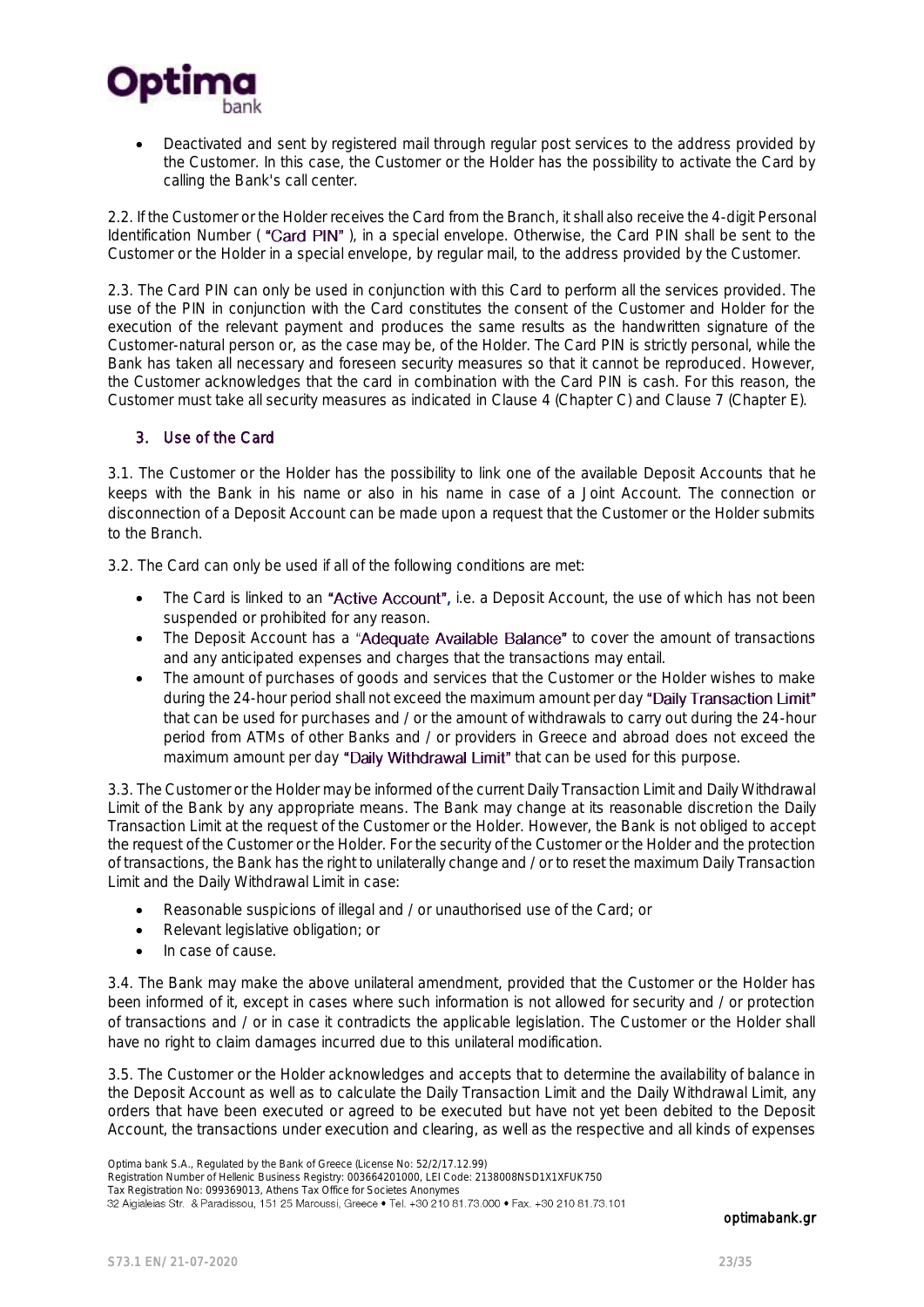

of the respective transactions, including the expenses arising from any exchange rates, shall be cumulatively taken into account.

3.6. The Customer grants to the Bank the irrevocable mandate and power of attorney to pay on his behalf and to debit the Deposit Account with the amounts resulting from the use of the Card, even if it becomes debit due to the difference in the available balance of the Deposit Account between the transaction date and clearing date.

3.7. Exceeding the balance in the Deposit Account is not allowed. However, if, for any reason, an amount is withdrawn from the Deposit Account, which exceeds the sufficient available balance, interest shall be charged to the excess amount, calculated based on the applicable interest rate in accordance with the Bank's Price List.

#### 4. Transactions through the Card

#### 4.1. ATM

4.1.1. The Customer or the Holder has the possibility to withdraw cash, ask balance questions and change the Card PIN, using ATMs of the Bank and of other banks and ATM network providers that participate in the DIAS interbanking network and / or that bear the Mastercard logo (or the logo of any other company / organisation contracted with the Bank and which is indicated on the front of the Card).

4.1.2. In case of use of ATMs of third party providers or banks, the Customer shall pay the expenses according to the Bank'sPrice List, which is posted in its Branch and on its website. In addition, the Customer may be charged additional costs of the interbanking transaction, which may be defined and collected by the other banks or providers for the use of their ATM network by the Customer. This cost may be different per bank or provider depending on expenses in accordance with the Bank's Price List, which is posted in its Branch and on its website.

4.1.3. The Customer acknowledges and accepts that the Bank bears no responsibility in relation to the determination or change of prices that third party providers and banks determine in respect of additional costs for the use of the ATM Network and in case of damage suffered by the Customer due to a technical failure or shutdown of ATMs.

4.1.4. The Customer or the Holder can deposit cash at the ATMs that are installed at the Branches of the Bank, into any account connected to the Card.

The deposit shall be made in banknotes, in accordance with the instructions given on the ATM screen, using or without using an envelope. If cash is deposited without an envelope (at special ATMs with the relevant indication) the counting is performed automatically, on the same day. If cash is deposited in an envelope, the counting is performed by the competent persons of the Bank on the same day. If the deposit was made on a non-Business Day and after cut-off time, the deposit shall be deemed as made at the latest on the next business day. In both cases the money shall be credited to the Customer's Deposit Account.

The envelopes may not be opened by the Bank within the above time limits for reasons of force majeure. In this case, the Bank shall not bear any responsibility for any damage to the Customer. In the event that the amount typed in by the Customer or the Holder at the ATM differs from the amount counted, the Deposit Account shall be credited with the amount of the counting and the Customer shall be informed immediately in writing or by any other appropriate means. The Bank shall take all measures that it deems necessary for the security of ATM deposits. The Bank bears no responsibility in the event that the Customer or the Holder does not follow the instructions provided by the Bank for this purpose, such as if:

- other items or coins other than banknotes have been put in the envelopes;
- the Customer or the Holder do not use the special envelopes of the Bank;
- the envelopes are not properly sealed by the Customer or the Holder.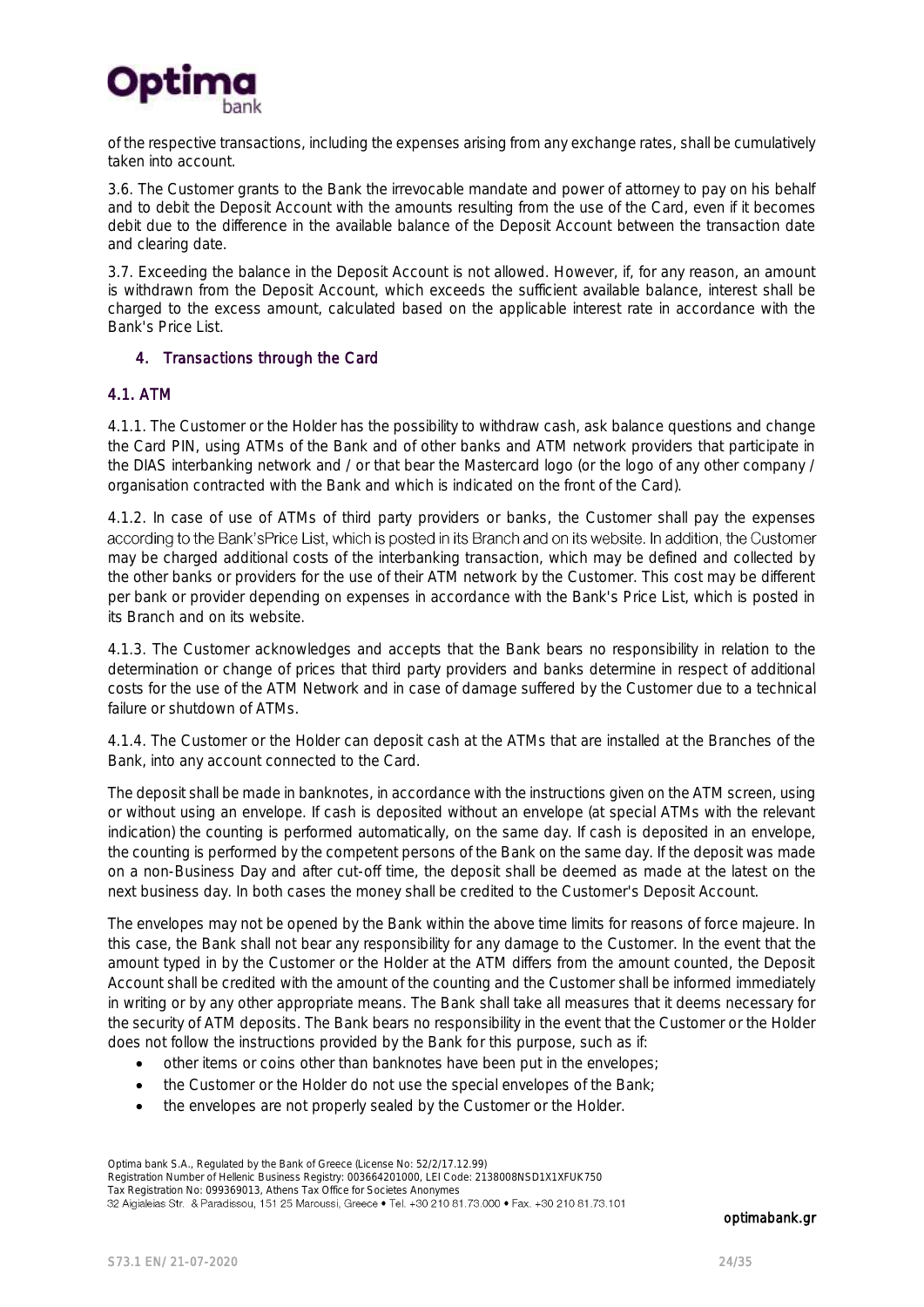

#### 4.2. Physical stores

4.2.1. The Customer or the Holder may make transactions in physical business stores bearing the Mastercard brand mark. The transactions are carried out using Chip and Pin Technology, that is using the chip embedded in the Card when inserting the Card into Terminals - EFT / POS, and then typing the Card PIN. The branch shall notify the Customer or the Holder during the transaction of the success or failure of the said transaction.

4.2.2. The Customer or the Holder has the possibility to perform "Contactless Transactions", approaching only and without entering the Card in Terminals - EFT / POS.

The contactless transactions are based on NFC (Near Field Communication) wireless technology and are completely secure as they rely on high security specifications and special features of modern technology that are integrated into each card.

Contactless transactions are performed only in Terminals - EFT / POS bearing the sign  $($ 



4.2.3. In any case, the Customer or the Holder reserves the right not to use the above possibility by using the CHIP of the card when inserting it in the Terminal.

4.2.4. The Customer or the Holder has the ability to successfully perform Contactless Transactions, without the need to type the Card PIN, if:

- The transaction involves a smaller amount or an amount equal to the one corresponding to the "Contactless Transaction Limit", as currently in force. Further information on the Contactless Transaction Limit is available in stores and in the relevant section on the Bank's website.
- The "Total Maximum Contactless Transaction Limit" as defined each time and which currently does not exceed the amount of one hundred fifty Euros (EUR 150).

4.2.5. The Contactless Transaction Limit as well as the Total Maximum Contactless Transaction Limit may be set at a different amount from the one immediately mentioned above. The Customer or the Owner must take sole care of his own information regarding the Contactless Transaction Limit applicable before the transaction is carried out.

#### 4.3. Electronic Stores and Remote Transactions

4.3.1. The Customer or the Holder may use the Card as a means of payment for remote transactions, by placing an electronic, telephone or postal order, if this Card is accepted as a means of payment.

4.3.2. Online transactions also include the possibility of direct debit of the Deposit Account, i.e. the debit of the account by the counterparty online store, provided that the relevant authorisation has been provided by the Customer or the Holder to the online store or to the payment service provider of the online store or an order has been given by the Customer to the Bank for this purpose.

4.3.3. In the case of remote transactions, all or some of the following may be requested:

- The card number and expiry date;
- The Card Verification Code (CVC);
- The name of the Customer or the Holder;
- Any other necessary information that may be requested on the basis of the security protocols applied by the Mastercard Agency and any other organisation that the Bank may cooperate with in the future.

Optima bank S.A., Regulated by the Bank of Greece (License No: 52/2/17.12.99)

Registration Number of Hellenic Business Registry: 003664201000, LEI Code: 2138008NSD1X1XFUK750 Tax Registration No: 099369013, Athens Tax Office for Societes Anonymes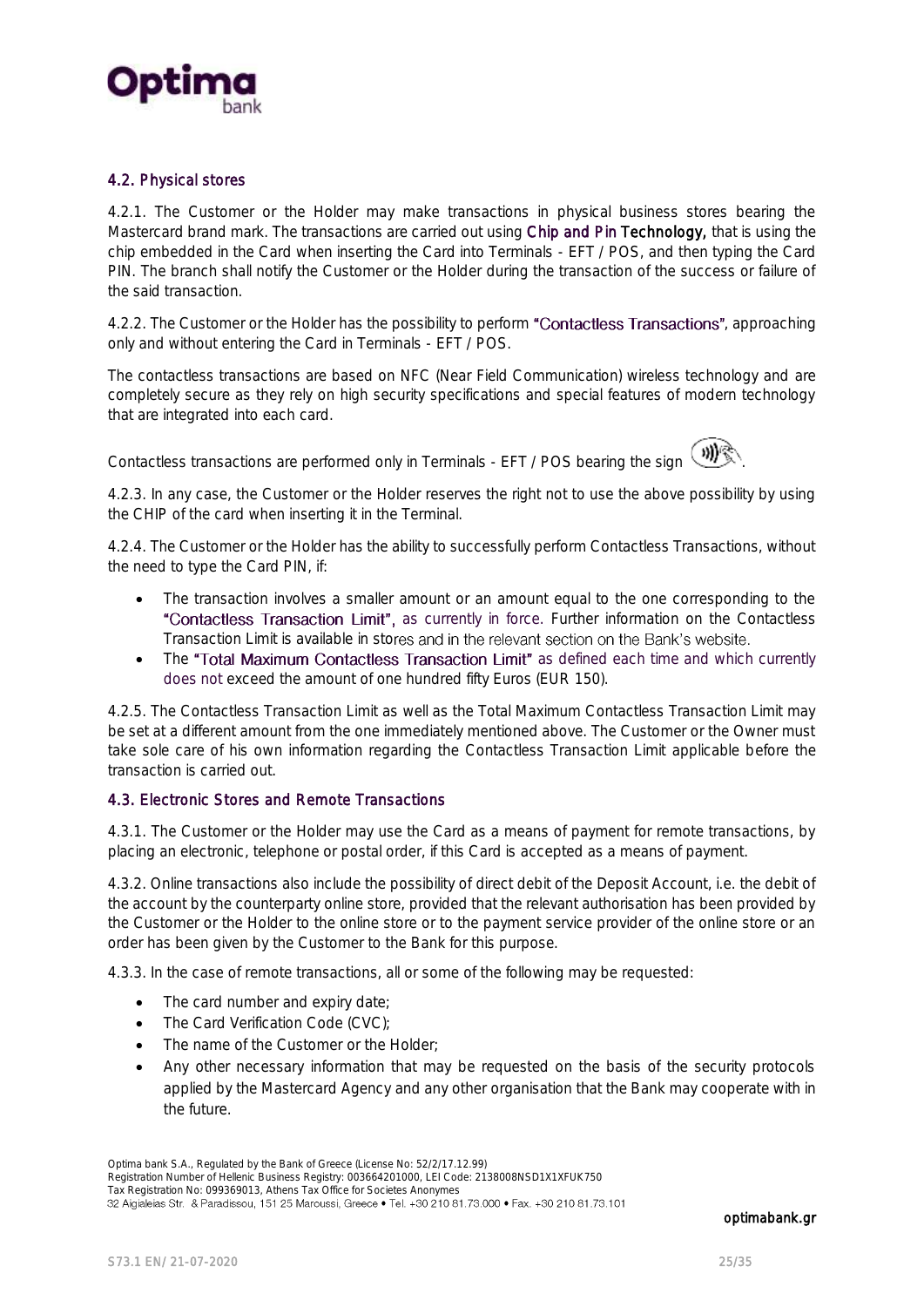

4.3.4. In order to complete the above transactions, to the extent that they fall within the scope of the Payment Services Agreement, a Strong Customer or Holder Authentication is required in each transaction, using secure methods applied by the Bank and detailed in Clause 2.2 and Clause 2.3. (Chapter C).

#### 5. Transaction Clearing and Foreign Exchange Transactions

5.1. In the case of transactions in physical or electronic stores using a debit card, the Deposit Account of the Customer is debited at the date of clearing of the transaction, which may not coincide with the date of the transaction.

5.2. In the case of a transaction in a currency other than the Euro, including the ATM cash withdrawal service, the conversion of the currency for debiting the Deposit Account is made on the basis of the price set by Mastercard (or any organisation / company that the Bank cooperates with, the symbol of which is featured on the front of the Card), on the day and time of processing and clearing of the transaction, which may differ from the day of the transaction. Therefore, the Customer taking into account that the exchange rates are constantly changing, recognises that the exchange rate applied in the transaction clearing may differ from the exchange rate that was in force on the day and time that the transaction was carried out.

5.3. Information on currency conversion rates shall be made available on the official Mastercard website where an electronic currency conversion mechanism is available.

5.4. The above transactions are subject to the applicable interbanking transaction costs, expenses, commissions and any other charges listed in the Price List of the Bank.

5.5. In any case, information on the price of these transactions and the currency in which they were made are provided in the Statement of Clause 9 (Chapter E).

5.6. The Customer acknowledges and accepts that the Bank bears no responsibility for the determination or change of the above exchange rates as well as in case of loss incurred by the Customer due to any damage resulting from the above change.

#### 6. Bank and Third Party Obligations in respect of Transactions

6.1. The Bank has no contractual relationship with the undertakings that the Customer or the Holder trades with for purchasing goods and services and is not liable in case of non-performance or defective performance of obligations by the undertakings or for any damage that the Customer may suffer at the time of the transaction. Therefore, the Customer or the Payee is not entitled to present any argument, assert any claim, raise any objection against the Bank, concerning any third party in relation to transactions in which he used the Card.

6.2. However, the Bank reserves the right to apply offers, more favorable terms of use of the Card as well as additional possibilities regarding specific transactions with specific companies, at its absolute discretion, informing the Customer by any appropriate means.

#### 7. Using and Keeping a Card

7.1. The Card includes the name of the Customer or the Holder, the Card number, the card verification code (CVC) and the expiry date. Upon receipt of the Card, the Customer or the Holder must sign it, using a long-lasting pen, in the special field for this purpose, on the back of the Card. The Customer or the Holder is solely responsible for the authenticity of his signature.

7.2. The Card is owned by the Bank and only the Customer or the Holder can use it, always in accordance with the terms hereof. In no case is the transfer or any assignment of the right of possession and use of the Card to third parties allowed.

7.3. Customer or the Holder are exclusively responsible for all transactions carried out using the Card , except in cases of theft or loss of the Card and under the specific conditions provided below.

Optima bank S.A., Regulated by the Bank of Greece (License No: 52/2/17.12.99) Registration Number of Hellenic Business Registry: 003664201000, LEI Code: 2138008NSD1X1XFUK750

Tax Registration No: 099369013, Athens Tax Office for Societes Anonymes<br>32 Aigialeias Str. & Paradissou, 151 25 Maroussi, Greece • Tel. +30 210 81.73.000 • Fax. +30 210 81.73.101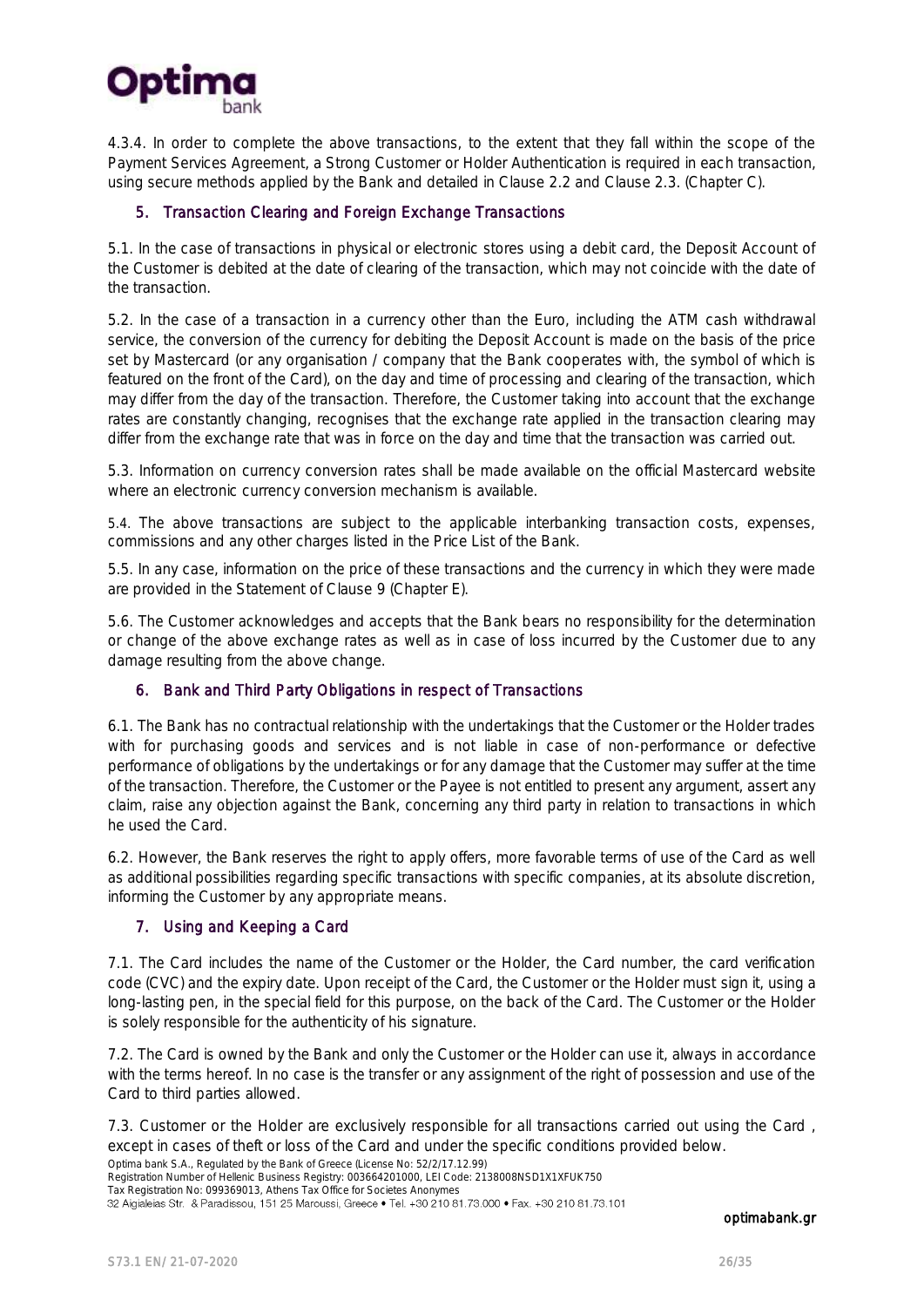

7.4. The Bank urges the Customer or the Holder to manage its Card as cash and any other means of payment that it has at its disposal and recommends that the Customer or Holder complies, inter alia, with the following:

- Not to reverse type the Card PIN, as suggested in some misleading e-mails sent by various malicious people on the Internet;
- To memorise the Card PIN and in any case not to keep the Card PIN in any way in a medium that can be combined with the Card.
- To observe due diligence during the transaction by keeping a safe distance from any third person being in the same area and to use his body in such a way that no third person can see the details of the transaction;
- Not to allow third persons to provide assistance at the time of the transaction by giving the Card and / or the Card PIN;
- Not to disclose the Card PIN to third parties, even relatives and not to choose a PIN that can be expected (date of birth, car number, etc.);
- Change the Card PIN frequently, even if it is still valid:
- Not to disclose the Card PIN to persons who in any way seek to elicit such information, claiming to be employees of the Bank or other bodies or authorities; The Bank has never assigned such tasks to any of its employees or third parties.
- Always cover his hand with the other hand or a paper or object when typing in the PIN of the Card, in order to avoid others seeing the PIN;
- To communicate directly with the Bank in case the Card is retained by the ATM in order to ensure that the Bank has been informed about it and has taken all necessary actions;
- To report to the Bank anything unusual that he observes during the transaction.

In any case, the Customer or the Holder must take all security measures as indicated in Clause 4 (Chapter C).

### 8. Card Theft or Loss

8.1. The Customer or the Holder is solely responsible for the security and keeping of the Card for as long as it is valid.

8.2. In case of loss, theft, destruction, unauthorised use, risk of unauthorized use, late receipt of the Card and / or in case the PIN of the Card is disclosed or there are suspicions that it has been disclosed or in any way disclosed to third parties, the Customer or the Holder must immediately notify the Bank by phone at +30 210 8173000.

8.3. Failure to immediately notify the Bank is considered as Customer's or Holder's, unless it is due to force majeure.

8.4. If a Card has been declared as lost or stolen or if there is a risk of unauthorised use, the Bank shall immediately cancel it.

8.5. In any case, the Customer (Consumer or Very Small Enterprise) shall be liable up to the amount of fifty Euros(EUR 50) for any damage resulting from a transaction after unauthorised use of the Card, unless:

- The loss, theft or embezzlement of the Card could not be detected by the Customer or the Holder;
- The damage is due to an act or omission of the Bank.

8.6. Until notification, the Customer shall be liable for loss resulting from payment transactions that took place without his approval, resulting from the use of a lost or stolen Card, or for loss from payment transactions that were carried out by a non-holder using the card.

Optima bank S.A., Regulated by the Bank of Greece (License No: 52/2/17.12.99)

Registration Number of Hellenic Business Registry: 003664201000, LEI Code: 2138008NSD1X1XFUK750

Tax Registration No: 099369013, Athens Tax Office for Societes Anonymes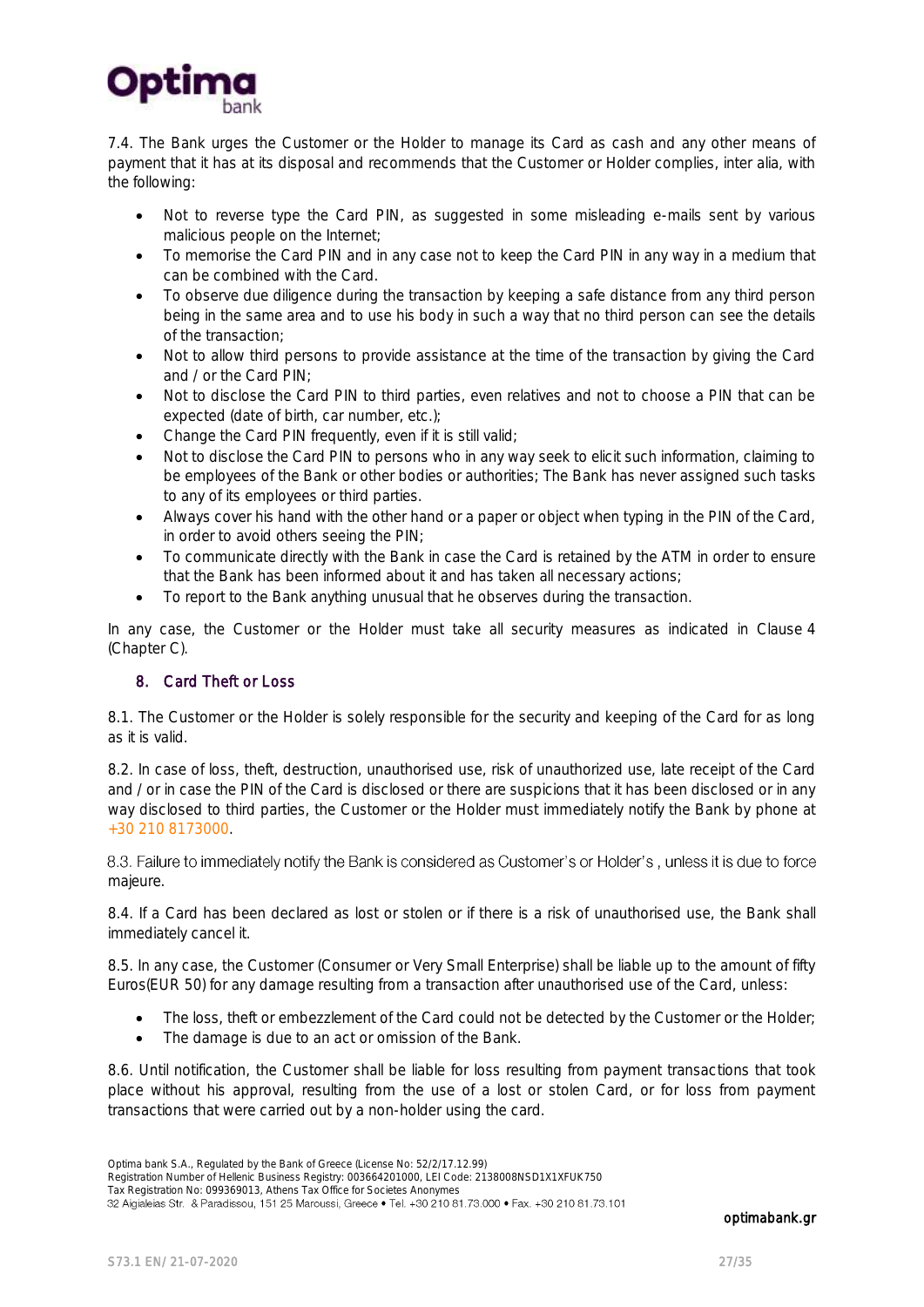

8.7. By way of derogation from the above, the Customer shall be liable, without any financial limitation, for any damage resulting from transactions that took place without his approval if it is due to:

- Violation by himself of one or more of the obligations mentioned in the paragraph concerning the storage of the Card and the Card PIN;
- Failure to promptly notify the Bank;
- Any action due to willful misconduct or gross negligence of the Customer or the Holder.

8.8. If the Customer or the Holder has informed the Bank about this in case of loss or theft of the Card, the Bank may, upon request, issue a new Card. In this case, the Customer shall be bear the respective cost for Card Issuance, in accordance with the Fee Information Document.

8.9. In the event of a Card PIN leak, the Customer or the Holder may create a new Card PIN via an ATM, free of charge. Alternatively, the Bank may re-issue a PIN upon request.

#### 9. Updating Card Transactions

9.1. The Customer can be informed through the offered services of the alternative networks and at no extra cost, of all the transactions that he has made for the last thirteen (13) months only by using the Card.

9.2. In any case, the Customer may be informed of the transactions made through the Statement, in accordance with Clause 1 (Chapter F).

### 10. Card Validity

10.1. The Card is valid from the date of its activation until the date indicated on the back of the Card or until its cancellation due to withdrawal or termination specified in Clause 3 (Chapter G).

10.2. In case of withdrawal or termination of the contract by the Customer he is obliged to refrain from any use of the Card after sending the relevant request to the Bank. Any use of the Card after sending the request is a criminal offense resulting in initiation of the relevant criminal proceedings while the Customer retains full responsibility for the transactions carried out using that Card.

10.3. The Bank is entitled at any time to suspend or even cancel the validity of the Card for security and protection of transactions or in case of a legal obligation. It is expressly agreed that the Customer has no claim for damages in the event of financial losses due to the suspension of the validity of the Card.

10.4. The Card, upon expiry of its validity, is automatically renewed and the Bank issues a new Card. The Customer shall bear the respective costs for the issuance of the new Card, according to the Price List. In the event that the Customer does not wish to renew the Card, he must inform the Bank within forty (40) days before its expiry. The Customer or the Holder must immediately notify the Bank in case he does not receive by post the new Card that is sent to him, until the expiry of the old Card.

10.5. The Bank reserves the right not to renew the Card for a good reason, following a relevant notification to the Customer or the Holder, unless otherwise specified in the Law for reasons of security and protection of transactions.

10.6. In case of issuance of new Cards by the Bank in replacement of existing ones, the Bank must dispatch them in time and at the same time cancel the replaced Cards. If the new Cards are of a different type compared to the existing ones, they shall be sent to the Customer or the Holder after he is informed thereof and subject to the necessary condition that they have been accepted by the Customer. Each new Card is a continuation of the previous one and is governed by the same conditions. The Customer or the Holder must notify the Bank without undue delay, in case he does not receive the new Card sent to him, until the expiry of the old one.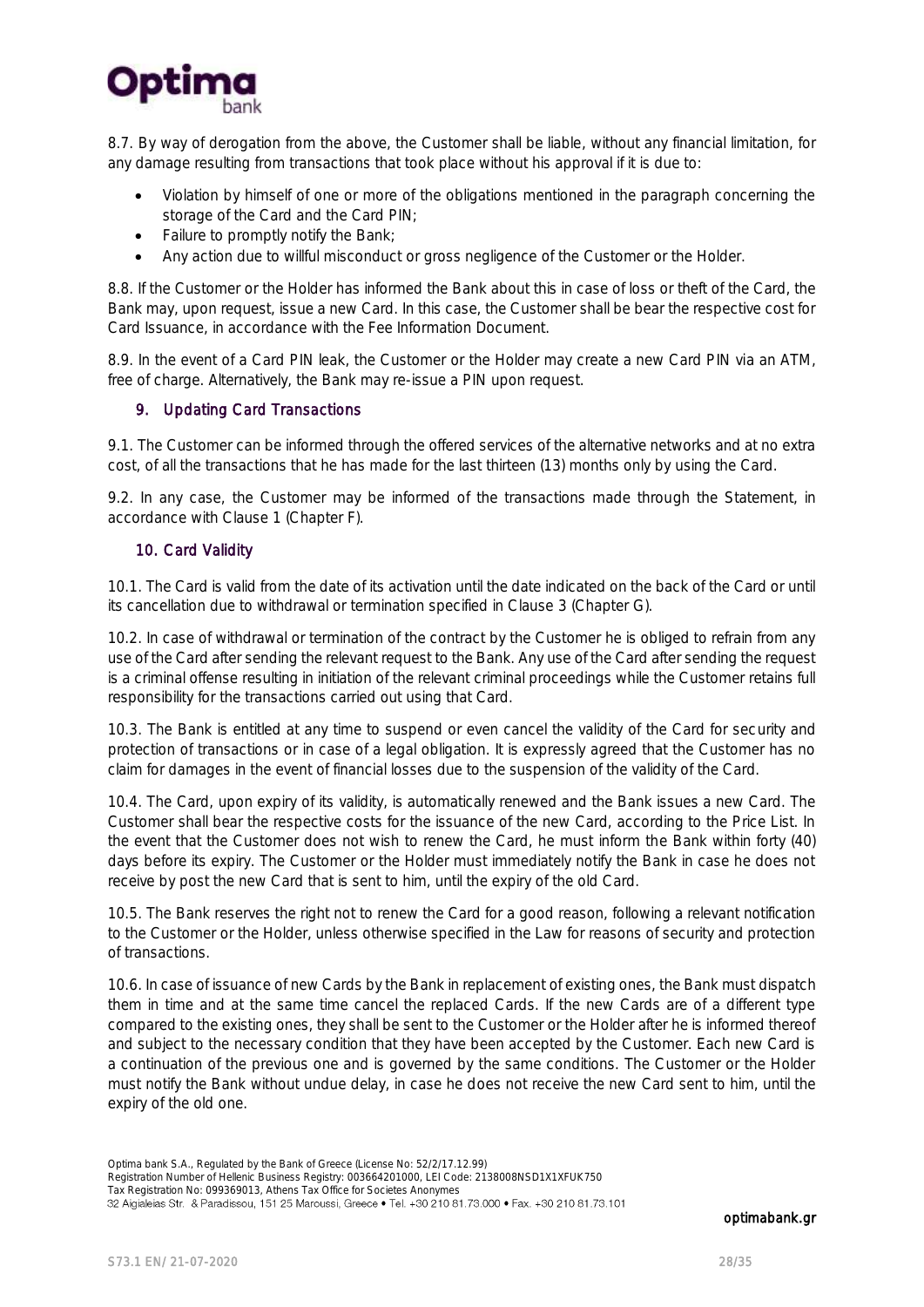

#### 11. Annual Subscription Fee-Charges

11.1. The Bank reserves the right to impose a subscription fee for the use of the Card, having previously informed the Customer in writing within a reasonable period of time. The amount of the above subscription fee is determined by the Bank and can be adjusted informing the Customer thereof.

11.2. The Customer shall additionally pay expenses, fees, taxes, duties related to the use of the Card and other charges for all or some of the transactions made using the Card, which are listed in the Price List posted in the Branch and on the website of the Bank.

11.3. The Bank, taking into account the market and competition conditions, as well as in case of adjustment of the charges of the international card organisations, to supplement or modify the charges, informing the Customer or the Holder in any appropriate way. Any amendment is set out in the Price List.

11.4. In case of disagreement on the changes, the Customer has the right to request the cancellation of the debit card within 30 days from the date of notification. In this case, the cancellation is equivalent to termination of the Contract only in respect of the Terms of Chapter E of the Contract. The Card will be cancelled within 30 days from the receipt of the relevant request of the Customer by the Bank. The Customer shall continue to carry out any transaction and have all rights and obligations resulting therefrom within the specified period.

# <span id="page-28-0"></span>F. Customer Updating

#### 1. Account Movements

1.1. During the transaction relationship, the Customer shall be informed in writing about the transactions of his Deposit Account (withdrawals, deposits, payment orders, etc.) through a copy of the movements in his Deposit Account ("Statement"). In the case of a Joint Account, the Statement shall be sent to one of the holders first mentioned in the application for opening a Deposit Account ("Owner or First Holder"). The "Owner or First Holder" undertakes the obligation to inform the other holders, who in any case have access to the relevant information through the branches of the Bank, of the offered service provided via the alternative networks of the Bank and of those mentioned below in Clause 1.10 (Chapter F).

1.2. The Statement shall be issued and made available to the Customer every 3 months in one of the following ways chosen by the Bank:

- By post, sending the Statement to the address provided by the Customer;
- By sending an electronic Statement via email to the e-mail address provided by the Customer;
- Through the offered service provided via the alternative networks of the Bank from time to time.

1.3. The Customer can save and print any Statement that is sent to him electronically or posted on the offered service provided via the alternative networks of the Bank.

1.4. In the Statement, all the necessary information that allows the Customer to identify each credit and debit transaction of his account is indicated. These data shall be determined by the applicable regulatory provisions.

1.5. The Bank shall consider that the Customer has received and read carefully the Statement movements after 30 days from sending the Statement.

1.6. The Customer must check the Statement movements and immediately inform the Bank of any disagreements or any erroneous, unauthorised or unusual transactions subject to the provisions of Clause 6 (Chapter D). If the Customer fails to notify the Bank, the Deposit Account's transactions shall be deemed accepted by him.

Optima bank S.A., Regulated by the Bank of Greece (License No: 52/2/17.12.99)

Registration Number of Hellenic Business Registry: 003664201000, LEI Code: 2138008NSD1X1XFUK750

Tax Registration No: 099369013, Athens Tax Office for Societes Anonymes<br>32 Aigialeias Str. & Paradissou, 151 25 Maroussi, Greece • Tel. +30 210 81.73.000 • Fax. +30 210 81.73.101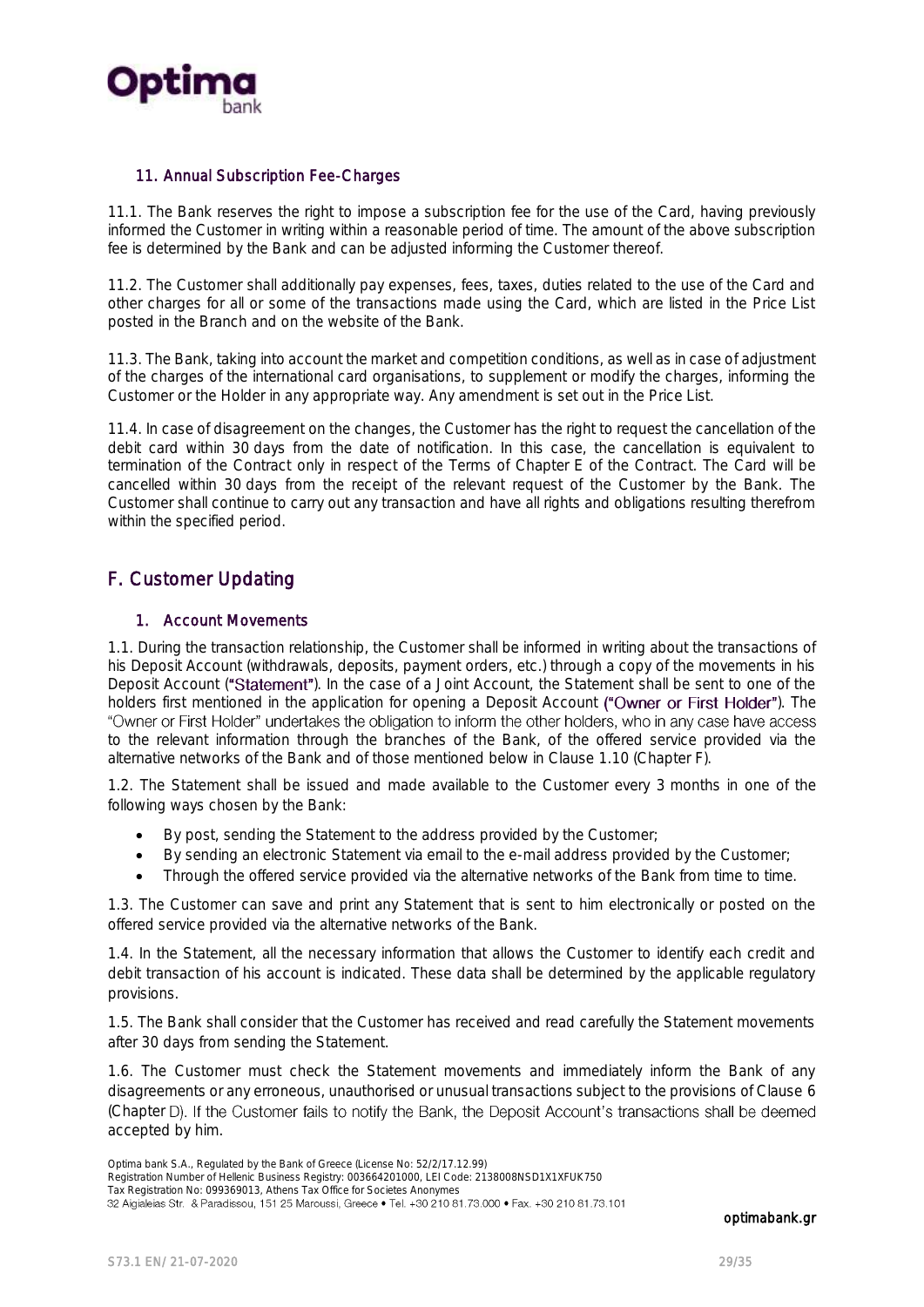

1.7. If the Customer does not receive the relevant Statement within the period provided by the Bank, he must inform the Bank without delay and in any case at least within thirty (30) days from the date.

1.8. The Customer agrees that the transmission of the Statement by electronic means, including the Bank's alternative networks, is equivalent to sending the information in paper form.

1.9. Whether or not the Statement has been sent, the Customer shall have constant access to the Deposit Account movements and the history of its transactions through the alternative networks and branches of the Bank. However, the Bank reserves the right to impose charges that are reasonable and proportionate to the actual costs incurred in the event of additional information or information provided on a more frequent basis or the transmission of information by means other than those referred to herein, at the request of the Customer. The charges shall be notified to the Customer via the Price List which is posted at its Branch and on its website.

1.10. The Bank may send the Customer additional notifications via informative SMSs (alerts) about the movements in its Deposit Accounts, in addition to those mentioned above. These services may be subject to the relevant charges referred to in the Price List.

#### 2. Proof of transactions

2.1. The data of the Customer's transactions with the Bank are recorded in electronic records kept in the Bank's information system.

2.2. All entries registered in the Bank's information system are binding upon the Customer. The probative value of the above entries shall be the same as that of the documents.

2.3. The Customer agrees that relevant extracts from the Bank's information system constitute full proof of the Customer's transactions, orders, claims and liabilities. In any case, the Customer has the possibility to prove that any entry in the Bank's information system is incorrect.

#### 3. Notifications

3.1. The Bank sends documents or other communications to the Customer to the home address that he has provided and which has been confirmed by the identification documents that have been submitted or to the e-mail address and the mobile phone number that he has provided to the Bank as well as any other media / communication channel that the Bank notifies to the Customer in the way that it deems most appropriate (and in accordance with the conditions of its use and operation), including the Durable Medium. For the purposes of the Contract, a Durable Medium shall be considered a medium which enables the Customer to store the information addressed to him personally in such a way that will still allow him to have access to it in the future for a period adequate for the purposes served by such information, and to reproduce the stored information unchanged. The statements of accounts printed by special printers, CD-ROMs, DVDs, personal computer hard drives on which the Customer can store e-mails, and websites are examples of a Durable Medium.

3.2. The Customer must promptly inform the Bank of any change in his residential address. This notification is made only by the Customer providing the documents proving the new address. Until the notification of such a change to the Bank, any notification of a document or other communication to the address kept in its systems shall be considered valid by the Bank.

3.3. Similarly, the Customer must notify the Bank of any change in the e-mail address and mobile phone number that he has declared to the Bank. Until the notification of the change of the e-mail address or mobile phone number, the Bank shall validly communicate the relevant notifications and send the relevant e-mails or SMS messages to the data (addresses) provided by the Customer. The Bank shall not be liable for any damage suffered by the Customer or other persons due to changes in the above information that were not notified to the Bank in time and the Customer undertakes to compensate the Bank for any damage that it or any of its employees or its agents would suffer due to the fact that the above changes were not notified in time.

Optima bank S.A., Regulated by the Bank of Greece (License No: 52/2/17.12.99)

Registration Number of Hellenic Business Registry: 003664201000, LEI Code: 2138008NSD1X1XFUK750

Tax Registration No: 099369013, Athens Tax Office for Societes Anonymes<br>32 Aigialeias Str. & Paradissou, 151 25 Maroussi, Greece • Tel. +30 210 81.73.000 • Fax. +30 210 81.73.101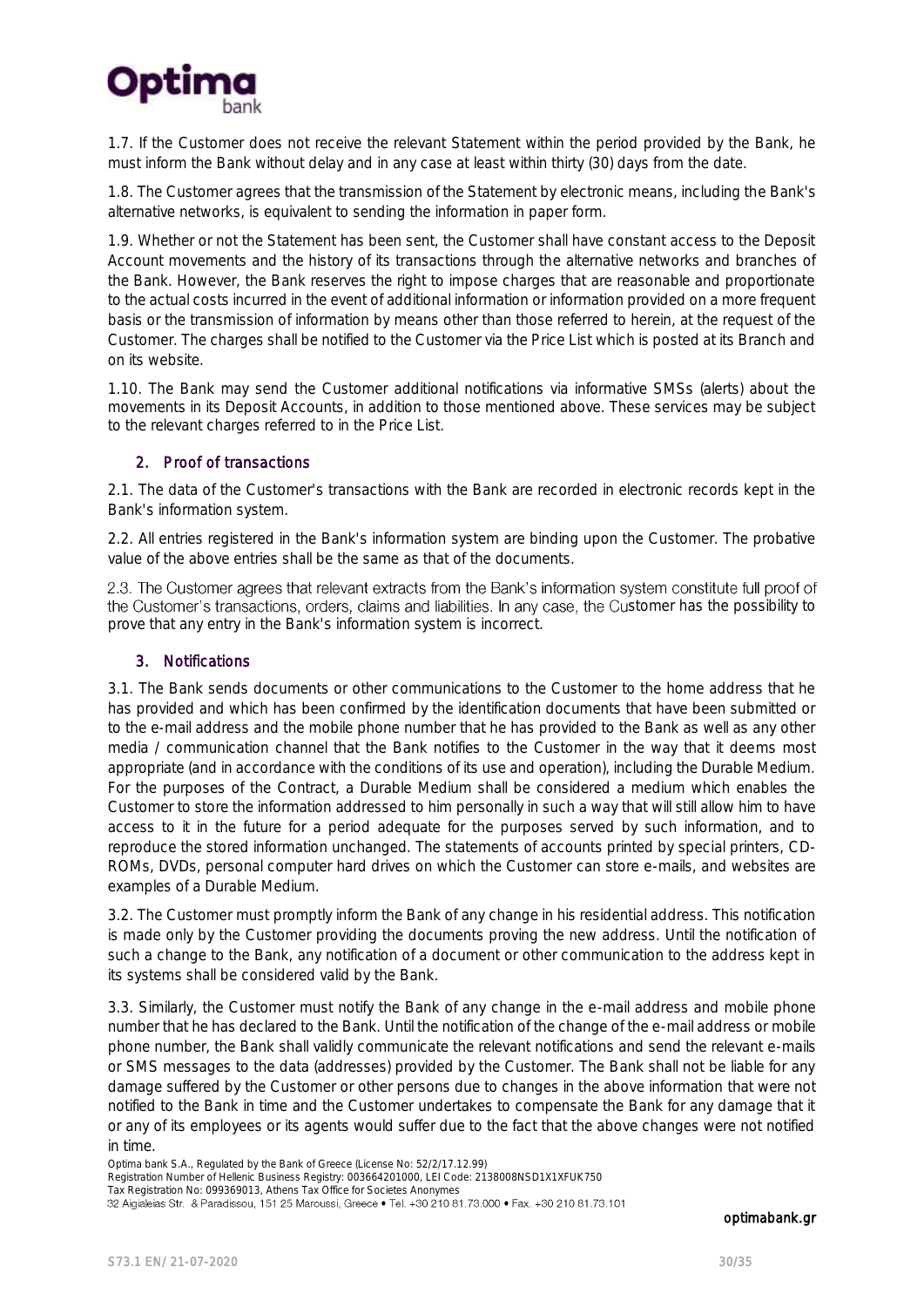

3.4. The Customer accepts that the Bank fulfills all the obligations regarding updating for his transactions, his strong authentication, notification regarding the issuance of Statements and any other information to the addresses (residential and e-mail) and to the mobile phone number that he has declared. The Bank shall not be liable for any damage suffered by the Customer if the latter changes his residential address or e-mail address or mobile phone number without informing the Bank thereof.

#### 4. Customer communication

The Customer may contact the Bank for any matter relating to the Contract in one of the following ways:

- By sending a letter by post to 32 Aigialeias and Paradeisou St., 151 25 Maroussi;
- By phone at  $+30$  210 8173000 daily and 24 hours a day.
- By sending an e-mail to hello@optimabank.gr
- Through the communication services the Bank may provide via its alternative networks.

# <span id="page-30-0"></span>G. Final Provisions

#### 1. Expenses

1.1. The Customer shall pay fees, commissions, expenses, and other charges, in accordance with the provisions of the Price List of the Bank, other expenses or subscription fees of compound interest and default interest, contractual interest.

1.2 The Bank is authorised to debit the Deposit Account with the above charges.

#### 2. Offsetting - Account freezing

2.1. In the event of an outstanding debt of the Customer towards the Bank, due to any cause, the Bank shall have the right to withhold and offset the Customer's debt against any of his counterclaims, due to any cause and no matter the time it was established and regardless of whether the debt is in a currency different from that of the counterclaim as well as any such claim to be created in the future. If the Customer's counterclaim is expressed in a different currency, the conversion shall be based on the exchange rate applicable at the date of offsetting between the two currencies that the Bank announces.

2.2. Also, in case of an outstanding debt of the Customer, the Bank has the right of attachment for any claim or asset that may be seized for the fulfillment of his obligations.

2.3. It is expressly agreed that in the event of in the event of seizure of any Deposit Account that the Customer maintains with the Bank from a third person the Bank shall be entitled to offset any Customer's debt owed to the Bank against the balance of the Deposit Account of the Customer, even if not overdue or contingent, prior to the submission of the garnishee order unless the Law provides otherwise.

### 3. Termination

### 3.1. Termination by the Customer

3.1.1. The Customer has the right to terminate any contract for the opening of a Deposit Account and any contract related to the provision of payment services (for example, contracts for the provision of payment services, issuance of cards, etc.) by complying a notice period of 30 days before the suggested date of termination of the contract.

3.1.2. In case the contract is force for a period less than six months, the Customer shall pay the relevant charge referred to in the Price List.

Registration Number of Hellenic Business Registry: 003664201000, LEI Code: 2138008NSD1X1XFUK750

Tax Registration No: 099369013, Athens Tax Office for Societes Anonymes<br>32 Aigialeias Str. & Paradissou, 151 25 Maroussi, Greece • Tel. +30 210 81.73.000 • Fax. +30 210 81.73.101

Optima bank S.A., Regulated by the Bank of Greece (License No: 52/2/17.12.99)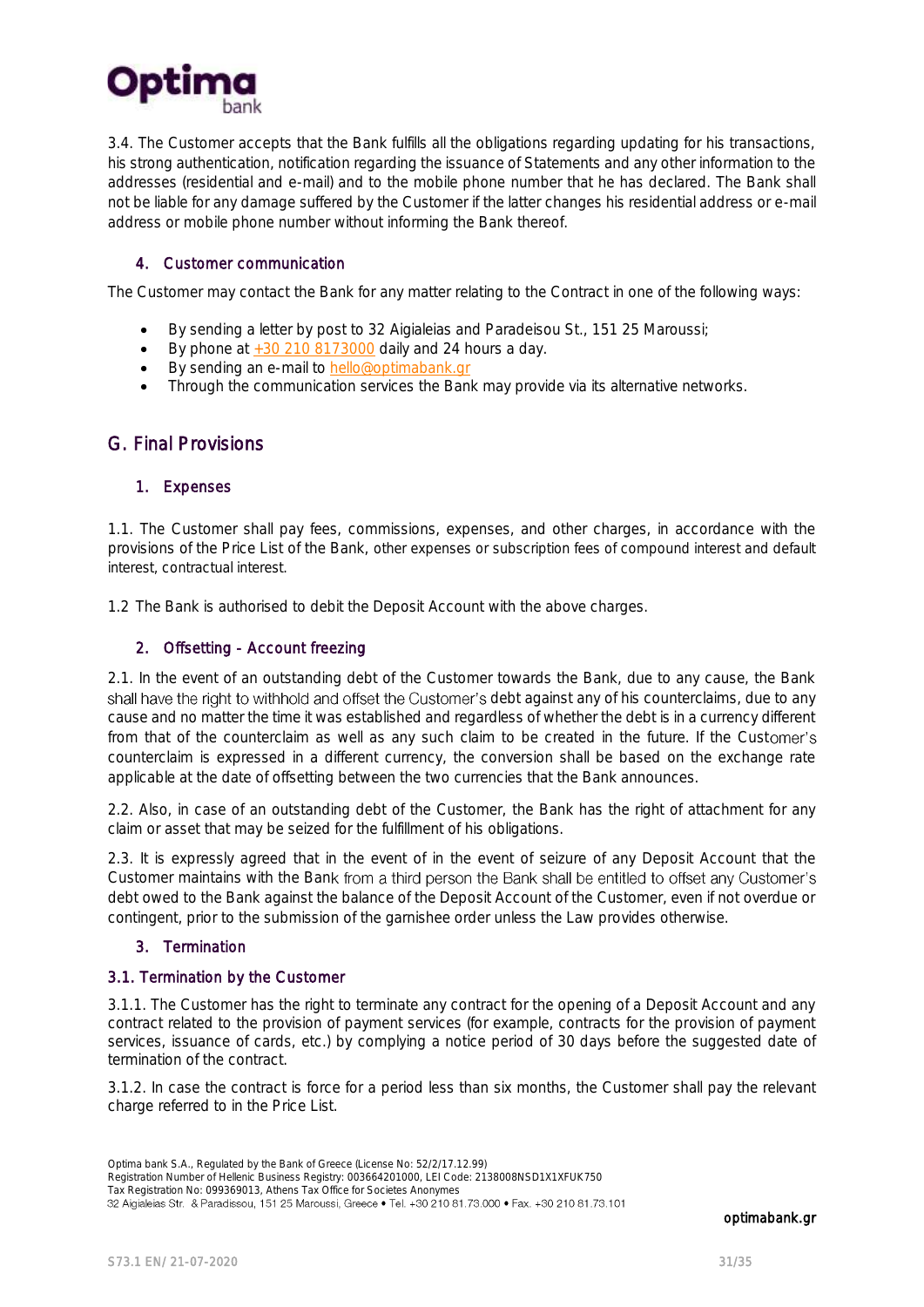

3.1.3. The application for terminating the contract must be submitted to the Bank by registered letter, accompanied by a receipt, which is sent to the following contact address of the Bank, as defined in Clause 3 (Chapter F).

3.1.4. In case of termination, the Customer has the obligation to pay any commissions, costs and charges for services already provided in accordance with the Price List of the Bank. Furthermore, the Customer must pay to the Bank any amount owed to it no later than thirty (30) calendar days from the notification of the termination to the Bank.

3.1.5. For the individual products of the Bank, any specific termination conditions that have been agreed shall prevail.

#### 3.2. Termination by the Bank

3.2.1. The Bank has the right to terminate any contract for the opening of a Deposit Account and any contract related to the provision of payment services (for example contracts for the provision of payment services, issuance of cards, etc.), complying with with the time limit of two (2) months from the notification of the relevant termination to the Customer.

3.2.2. The Bank may terminate the Contract by a notification sent to the Customer, either by post, e-mail, or in any other appropriate way.

3.2.3. As an exception to the above deadline, the termination by the Bank has immediate effect in case of cause and indicatively in the following cases:

- if the Customer violates these General Terms or other contractual obligations towards the Bank;
- if the Customer violates the relevant provisions of the Law;
- if the Deposit Account or the Customer's Deposit Accounts are used (or there is reasonable suspicion that they are used) for illegal purposes, such as money laundering or fraud in payments;
- if the Bank suspects on reasonable grounds that the Customer does not comply with the obligations of safe access to the Deposit Account;
- if the Customer threatens or offends or uses violence against employees or representatives of the Bank.

3.2.4. Charges for the provision of payment services regulated by the General Terms and paid by the Customer on a regular basis, shall be paid in case of termination only in proportion to the time of termination. If the above charges have been paid in advance, they shall also be reimbursed proportionally.

3.2.4. For the individual products of the Bank, this Term shall apply in addition to any more specific Terms agreed. In the event of a contrary arrangement, the specific conditions shall prevail.

#### 4. Amendments

4.1. The Bank reserves the right to amend the General Terms, provided that there is a specific and good reason, after prior personalized updating provided to the Customer, in writing or by other Durable Medium and / or by any appropriate means. This notification shall take place at least one (1) month before the amendment. Taking into account the indefinite duration of the Contract, the meaning of "good reason" includes in particular the adaptation to changes in the market conditions of the financial sector, the fluctuations in inflation and operating costs and the risk assumed by the Bank. Except as provided in the preceding subparagraphs of this term, the modification of contractual terms relating to the provision of payment services (for example contracts for the provision of payment services, issuance of cards, etc.) shall be made at any time as specified in the relevant legislation, provided that the Customer is informed in the manner specified above and at least two (2) months before the changes enter into force. Exchange rate changes based on exchange rate reference and which are directly applicable are excluded.

Registration Number of Hellenic Business Registry: 003664201000, LEI Code: 2138008NSD1X1XFUK750

Tax Registration No: 099369013, Athens Tax Office for Societes Anonymes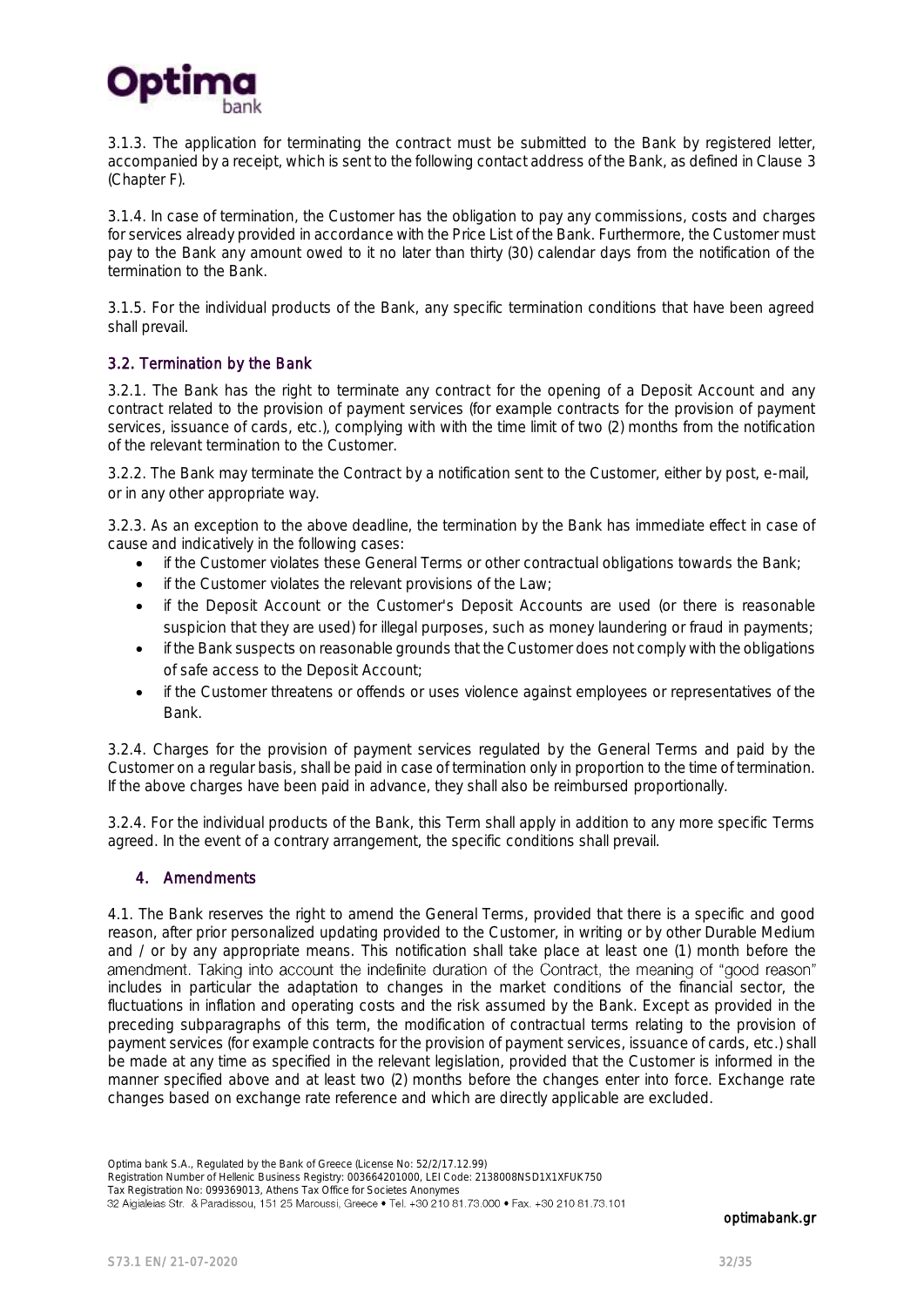

4.2. The Customer may reject the changes before their proposed date of entry into force. If the Customer does not notify the Bank of the non-acceptance of the changes by the above date, he shall be deemed to have accepted them.

4.3. In the event that the Customer rejects the changes at any time until the date of their implementation, this implies and serves as a termination of the present on its part and consequently of any trade relationship with the Bank as defined in Clause 3.1 hereof (Chapter G) and without prejudice to any more Specific Terms governing the Customer's relationship with the Bank.

4.4. The adjustment of fees, commissions and expenses included in the Price List does not constitute an amendment hereto. The Customer instructs the Bank to adjust them accordingly.

4.5 Similarly, the changes that occur as part of the modernisation, upgrading or consolidation of computerized systems of the Bank, such as technical or procedural changes or elements, methods and<br>parametres of operation of the Bank's systems, including the Alternative Networks, such as the Customer security and identification methods, etc., do not constitute an amendment hereto. The aforementioned indicative changes are binding upon the Customer from the moment he becomes aware of them in writing, or by a relevant entry on the Bank's website, through the Alternative Networks or in any other way appropriate, at the Bank's discretion, without the need for consent of the Customer or any other action.

#### 5. Availability of services and force majeure

5.1. The Bank shall make every effort to ensure that its services are provided on an ongoing basis and are available in accordance with the provisions of the General and Specific Terms. However, the Customer acknowledges that access to the Bank's services may not be temporarily possible due to:

- planned or unplanned work for the maintenance, upgrading or restoration of malfunctions of the Bank's information infrastructure;
- malfunction of the telecommunications network or the technical equipment of the Customer which makes it impossible to access the Bank's services;
- force majeure events, such as network failures, sudden damage to information infrastructure, power outages or strikes by Bank staff.

5.2. The Bank shall inform the Customer of any scheduled maintenance work within a reasonable time before its commencement.

5.3. The Bank shall not liable to the Customer in the event of force majeure events or any sudden and unforeseen circumstances, which:

- are not within the scope of responsibility of the Bank;
- cannot be attributed to its fault;
- are beyond the control of the Bank;
- the consequences could not have been avoided despite the Bank's efforts to the contrary.

#### 6. Dispute resolution

6.1. The Bank shall apply appropriate procedures for the immediate and effective settlement of the Customer's complaints. Further information on the complaint handling process is available on the Bank's website. The Customer may contact the Bank in any of the following ways:

- a. At the Bank's Branches by filling in the Complaints Form, which is available at them
- b. At  $+30$  210 8173695 on working days and hours.
- c. By sending an e-mail to [wearelistening@optimabank.gr](mailto:wearelistening@optimabank.gr)

6.2. Further to any disagreement or dispute, the Customer may use the following extrajudicial dispute resolution procedures, addressed to:

Optima bank S.A., Regulated by the Bank of Greece (License No: 52/2/17.12.99)

Registration Number of Hellenic Business Registry: 003664201000, LEI Code: 2138008NSD1X1XFUK750

Tax Registration No: 099369013, Athens Tax Office for Societes Anonymes<br>32 Aigialeias Str. & Paradissou, 151 25 Maroussi, Greece • Tel. +30 210 81.73.000 • Fax. +30 210 81.73.101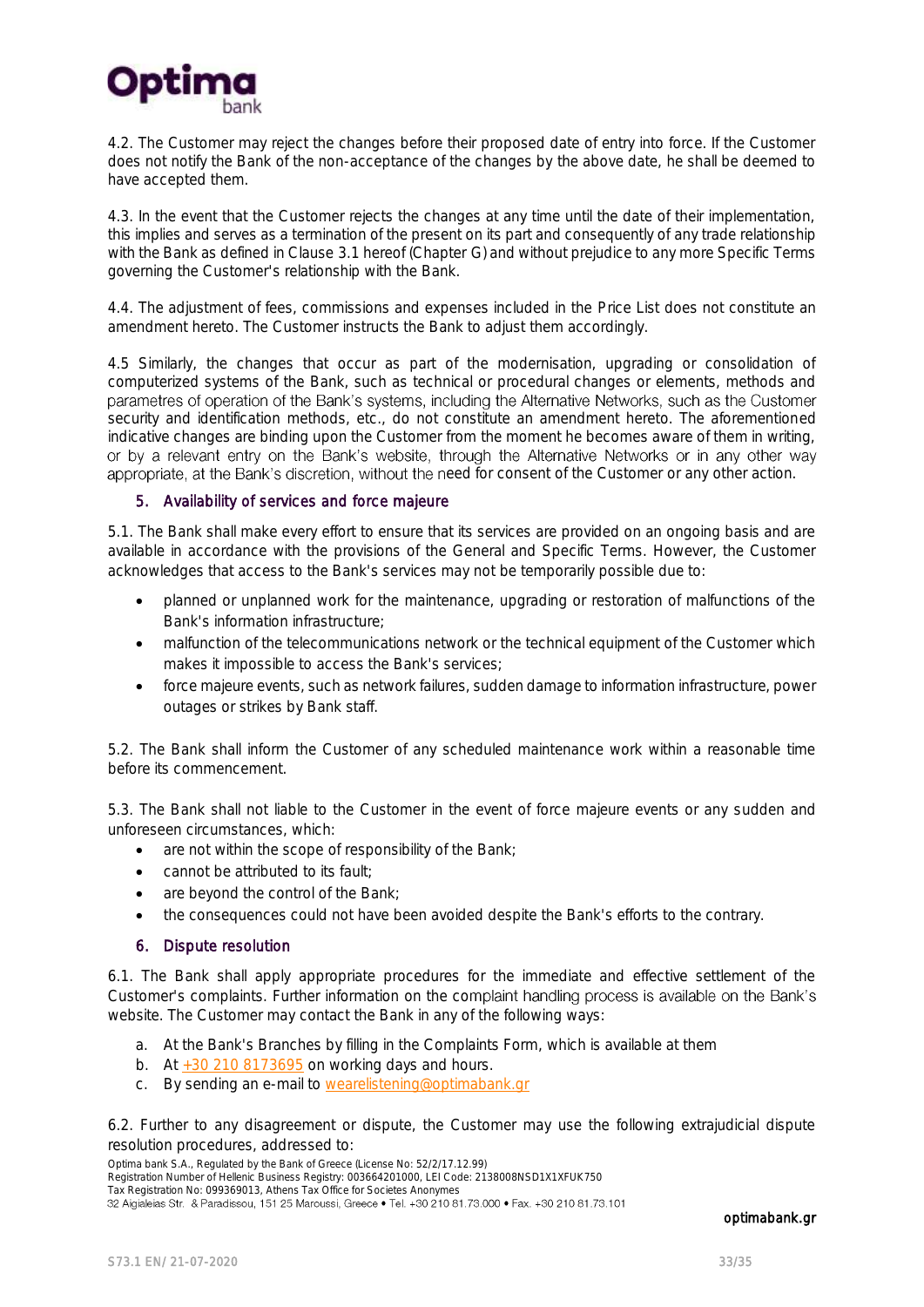

- the Hellenic Financial Ombudsman (1 Massalias St., 106 80 ATHENS PO Box 9166, 100 32 ATHENS, Tel.: 10440, 210 337 6700, Fax. 210 323 8821, E-mail: [info@hobis.gr,](mailto:info@hobis.gr) website: [www.hobis.gr\);](http://www.hobis.gr/)
- the Consumer Ombudsman, (144 Alexandras Ave., 114 71, Athens, Tel: 2106460862, website [:www.synigoroskatanaloti.gr\)](http://www.synigoroskatanaloti.gr/);
- Online Dispute **Resolution** the European Commission's (ODR) platform  $\bullet$ (https://webgate.ec.europa.eu/odr).

#### 7. Participation in the Hellenic Deposit Protection and Investment Guarantee Fund

7.1. The Bank participates in the Hellenic Deposit Protection and Investment Guarantee Fund (HDIGF or TEKE). The deposits kept at the Bank are covered by the Deposit Coverage Scheme (SCC) of the Deposit Protection and Investment Guarantee Fund (TEKE), in accordance with the specific provisions of Law 4370/2016 as applicable. The purpose of TEKE is to pay compensation to the depositors of the Bank in case the latter is unable to reimburse the deposits due.

7.2. In the event of activation of the procedure for the payment of compensation by the TEKE, for the purpose of its calculation, the credit balances of the deposit accounts shall be offset against all types of counterclaims of the Bank against the payee and depositor, provided that, to the extent that they have become due and payable against or before the date of failure, in accordance with the terms of Articles 440 et seq. of the Civil Code, the information provided to TEKE by the liquidator of the credit institution and the legal and contractual provisions governing the overall relationship between the liquidated credit institution and the depositor. It is noted that no compensation is paid when a transaction related to the deposit has not taken place in the last 24 months and the value of the deposit is less than the administrative costs incurred by TEKE for the payment of this compensation. A transaction is considered to be any actual transaction of a right holder - depositor or a third party by order of any right holder, as well as any request of the right holder submitted to the Bank to inform him about the balance of his deposit account.

7.3. The payment of the above compensation covers a maximum of one hundred thousand (100,000) Euros per Customer and not per bank account. Therefore, the coverage limit is determined based on the total amount of deposits of the same Customer in the Bank. If, for example, a Customer has an individual savings account of EUR 90,000 and an individual current account of EUR 20,000, he will be compensated only for the amount of EUR 100,000.

7.4. For the operation of the TEKE and the deposit guarantee as well as the exemptions of certain categories of deposits, the Customer can be informed via the website of the TEKE [www.teke.gr,](http://www.teke.gr/) as well as by reading the relevant brochures that are available in the Branches and on the website of the Bank.

#### 8. Other useful provisions

8.1. The Customer is entitled at any time upon request to receive a copy of the present by any appropriate means.

8.2. In no event may the failure or delay of the Bank to enforce its legal or contractual rights be interpreted or perceived as a waiver, even partial, of those rights.

8.3. The nullity or voidability of a term hereof shall in no way affect the validity and bindingness of its other terms. General terms of transactions forbidden to be included in an agreement by an act of the competent authority in accordance with the applicable consumer protection legislation, are automatically deemed not written.

8.4. These Terms for Deposits are governed, in respect of the confidentiality and the possibility of bank account attachment, by the Legislative Decree 1059/1971 and Law 2915/2001, as in force from time to time, as well as any other provision of mandatory law which is applicable in this case.

Optima bank S.A., Regulated by the Bank of Greece (License No: 52/2/17.12.99)

Registration Number of Hellenic Business Registry: 003664201000, LEI Code: 2138008NSD1X1XFUK750

Tax Registration No: 099369013, Athens Tax Office for Societes Anonymes<br>32 Aigialeias Str. & Paradissou, 151 25 Maroussi, Greece • Tel. +30 210 81.73.000 • Fax. +30 210 81.73.101